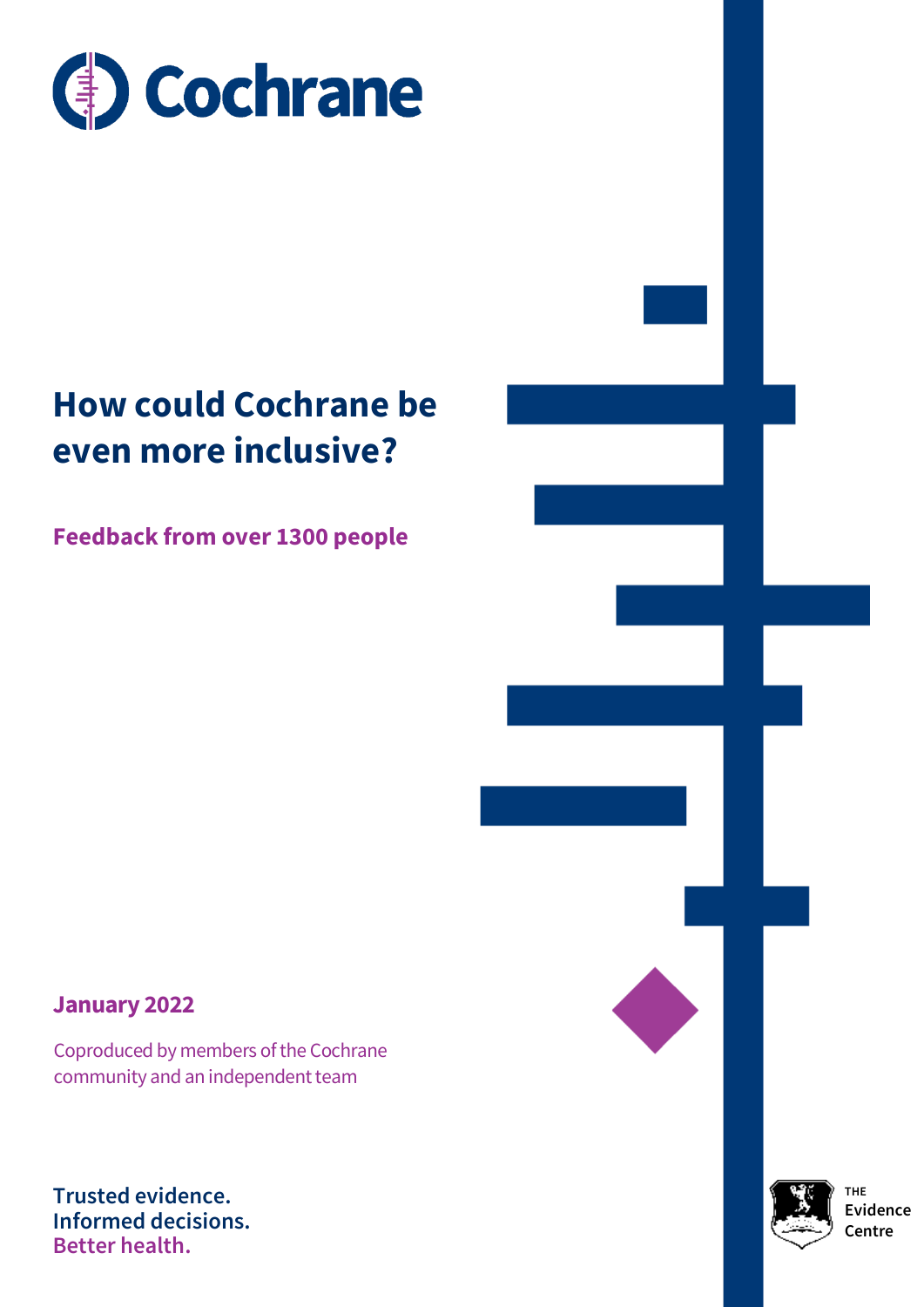# Foreword

Diversity and inclusion are critically important for Cochrane's success as a global collaboration. The Governing Board is committed to taking action to address biases that exist within the organization to ensure that Cochrane is continuously working towards becoming more accessible, diverse, and inclusive.

We wanted to know the current views and experiences of community members to ensure that we are targeting our resources in the right way, so we commissioned a 'listening and learning' exercise that has been completed over the last six months. The following report summarizes what has been heard during this process and will be used to help us establish a strategy for increasing diversity and inclusivity in Cochrane.

The Governing Board would like to thank the Program Board that oversaw this work, the Community Advisory Group who provided valuable feedback throughout the process, and all of the members of the Cochrane Community who participated in the process.

This is only the first step in our diversity and inclusion program, but this report provides important findings that will help us set our future direction. It is important that we take time to consider what we have heard and then use this learning to take actions that help make Cochrane even more diverse and inclusive - as the organization has always aspired to be.

# **Cochrane Governing Board**

**11th April 2022**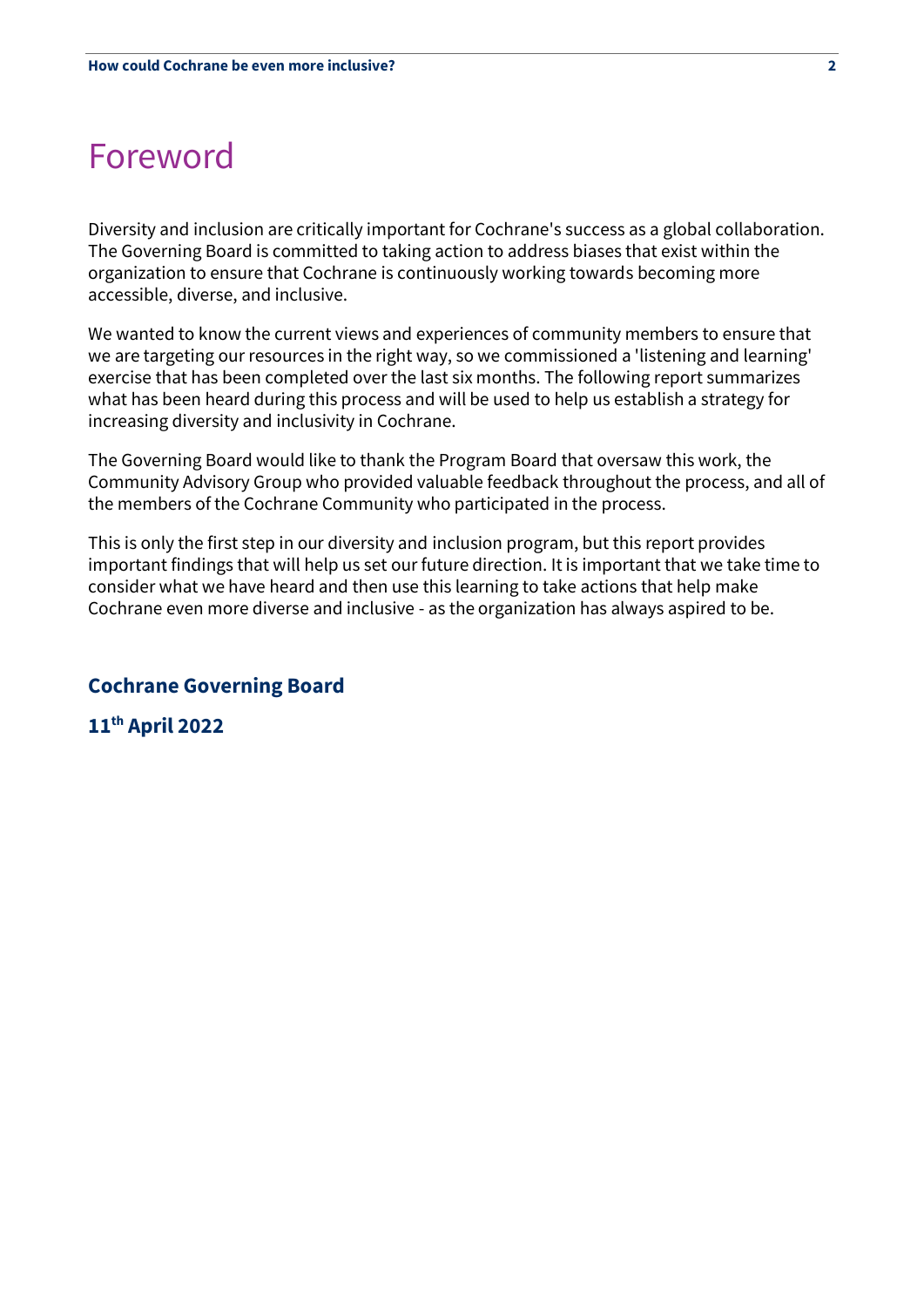# Key messages

# **What did we do?**

# **Seeking feedback about diversity and inclusion in Cochrane**

Cochrane is a worldwide organisation. We want to be diverse and inclusive, so that the Cochrane community continues to be made up of people with many varied characteristics (diversity) and so people feel welcome, listened to and able to participate in ways that they want (inclusion).

Over the past decade, Cochrane has undertaken many initiatives to keep building our diversity and inclusiveness. In 2022 we will create a Diversity and Inclusion Strategy to prioritise practical next steps. As part of this journey, we wanted to understand whether members of the Cochrane community felt as included as they wanted to be, what is getting in the way and their suggested priorities for strengthening inclusion in future.

In November/December 2021, we compiled readily available information about who is part of Cochrane and who is using Cochrane evidence. We also invited people using Cochrane evidence, volunteers and paid team members to share their experiences of diversity and inclusion in Cochrane.

**Over 1300 people from around the world** shared ideas during 36 online discussion groups, telephone conversations, by email and through an online survey. People were from a variety of countries, roles, age groups and genders. 2 out of 3 had a main language other than English.

Over 100 members of the Cochrane community helped to review the themes in people's feedback and coproduce this summary, facilitated by an independent team outside Cochrane.

# **What did we learn?**

# **Diversity and inclusion is essential to Cochrane's mission**

People referred to 'diversity' in Cochrane as meaning an organisation run by, with contributions from and benefitting people with a variety of demographic, language and geographic characteristics as well as different levels of experience and professional expertise. They also used 'diversity' to mean synthesising evidence about a wide variety of topics, using various methods and dissemination routes, mindful of different local needs.

Those taking part thought that diversity and inclusion should be fundamental to Cochrane. They thought that if Cochrane celebrates and strives for difference, we will benefit from new ideas and be better able to understand and respond to people's varied evidence needs. This will help us achieve our mission of supporting people to make evidence-informed decisions about health and healthcare, no matter where they are in the world. Being diverse and inclusive will ensure we provide evidence about topics and in formats that people want, so we stay relevant, worthwhile and sustainable.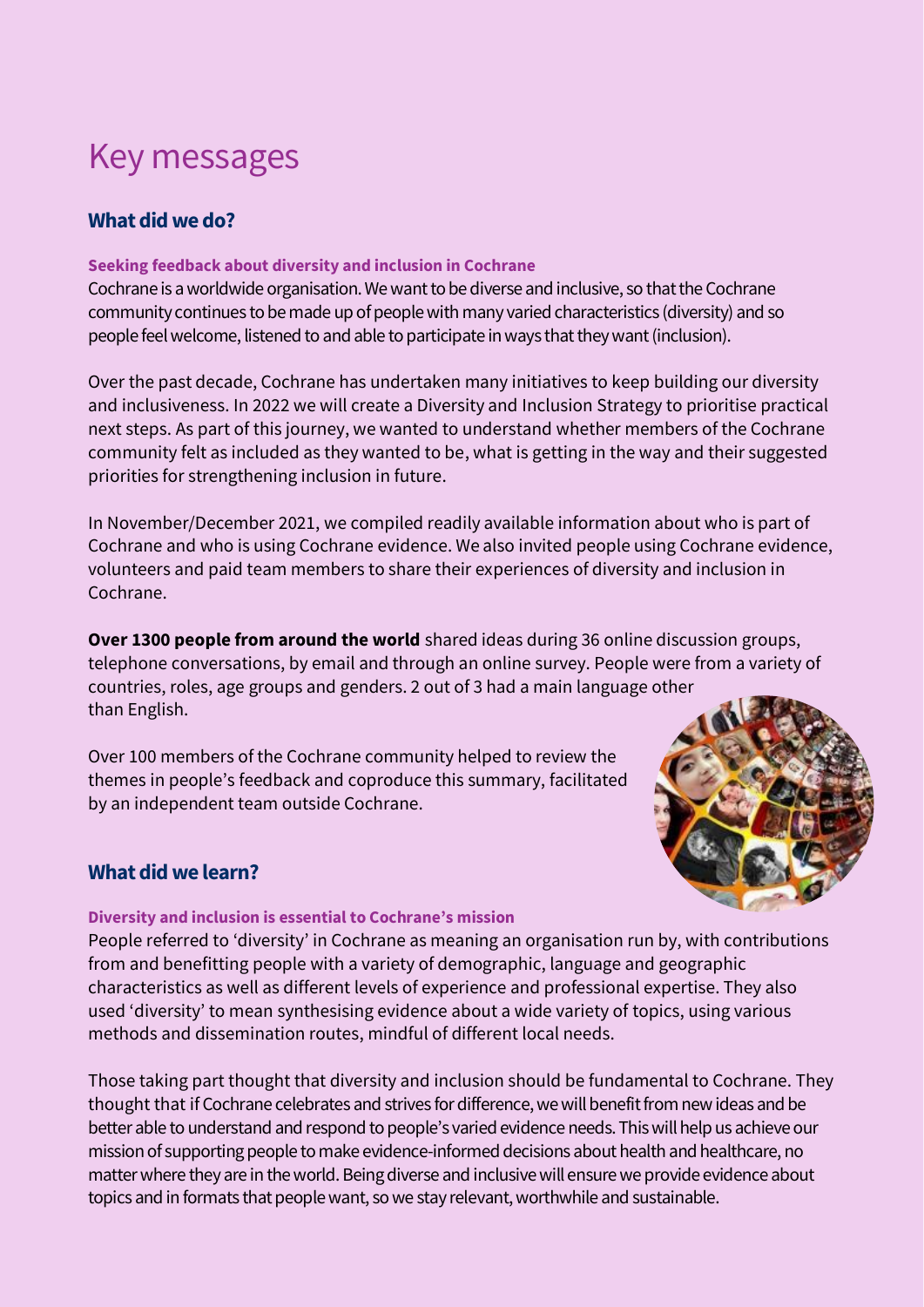# **How diverse is Cochrane?**

It is difficult to get a clear picture of who is contributing to and benefitting from Cochrane because information has not been collected consistently. There are plans to improve this. In the meantime, we know that:

- Cochrane's Governing Board has some diverse characteristics, with 42% of Board members having a main language other than English, 17% based in low or middle income countries and 67% female or non-binary gender. Our Central Executive Team may be less diverse, with 2% based in low or middle income countries and 85% whose ethnicity is known describing themselves as 'White'.
- Only one of the Cochrane Groups leading on producing reviews is based in a low or middle income country.
- Over 110,000 people are registered with Cochrane accounts, meaning they are members of the Cochrane community. 12% of these are from low and middle income countries. We do not routinely collect people's gender, age or profession.
- People from countries around the world use Cochrane's websites and resources, including in many languages. 14% of visitors to the Cochrane Library website are from people in low and middle income countries, and half access the website in a language other than English.

# **Do people feel included?**

People taking part defined 'inclusion' as the extent to which people felt welcome, engaged and able to be as involved as they wanted in Cochrane activities.

In a survey of 1194 people, including volunteers, paid staff, and people who are not actively involved in Cochrane:

- 7 out of 10 people thought that Cochrane was doing some things well to include a wide range of people. Most said more could be done.
- **4 out of 10 said they felt as included in Cochrane as they wanted**. 6 out of 10 wanted to be more included. These people were from all different countries, ages, genders and language groups.



It seems that once people are actively participating in Cochrane activities they feel more involved and welcome, but many people said they found it difficult to become part of the Cochrane community and get involved in the first place. In 36 discussion groups and the survey, people said that barriers to feeling included were:

- not knowing **how** to get involved
- not being **offered** opportunities
- not feeling confident to take part, perhaps due to limited **training** or experience
- the **geographic** location and perceived Anglocentric mindset of Cochrane activities
- not feeling **accepted** or valued, including due to experience, language, roles or lack of academic background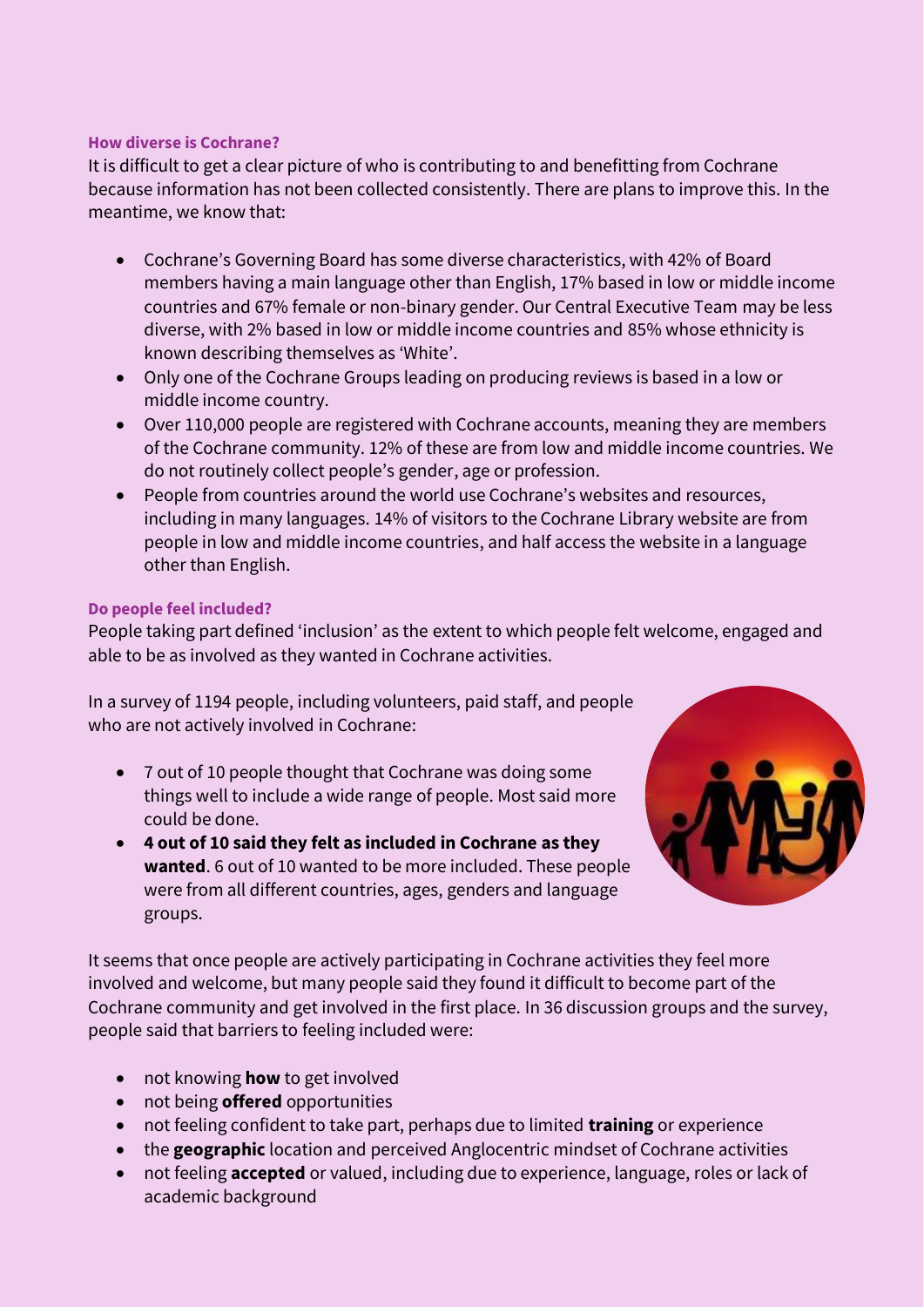# **What did people recommend?**



The things people commonly suggested that Cochrane could do next were:

- **1. Prioritising diversity and inclusion**
- Recognising that diversity and inclusion is **essential** for Cochrane to achieve its mission and framing striving for further diversity and inclusion in a positive light, as a 'must have'
- Acknowledging that Cochrane is not as diverse and inclusive as it could be and has work to do to address systemic **institutional biases** in Cochrane's systems, processes and attitudes
- Establishing a workstream specific to developing diversity and inclusion in Cochrane as well as building diversity and inclusion into all workstreams, with **specific resources** allocated
- **2. Building capability and leadership in diversity and inclusion**
- Providing diversity and inclusion **training** to all leaders and paid staff, including in Cochrane Groups, to help people understand systemic biases and practical strategies to aid inclusion
- Expanding the **diversity of senior leaders and paid staff**, including succession pipelines and targeted mapping of potential internal and external people; having a 'high potential' leadership programme; and identifying role models to build and champion
- Targeting and supporting people from **low and middle income countries** and people who speak a variety of languages to be decision-makers, authors and volunteers
- Rolling out a **mentoring initiative** for peer support, including for early career professionals
- **3. Prioritising and resourcing practical changes**
- Reviewing and **prioritising** all of the suggestions community members made, deciding which will be progressed in the short and medium term, and allocating appropriate resourcing.
- Developing **tools and guidance for Groups and teams** focused on 'getting the basics right' such as responding to people who express an interest, ongoing clear and appreciative communication, having transparent criteria when selecting participants, proactively seeking out different types of people to volunteer or as paid staff, ringfenced funding for reviews of interest to low and middle income countries, regular online opportunities to participate and more focus on sharing evidence widely, using locally appropriate formats
- Continuing to build a supportive community and upskill people, including providing **online and face-to-face activities** to create a sense of community and help people feel welcome
- Making Cochrane resources more **accessible**, including a user friendly website; free access to evidence; resources in many languages; training and manuals that are easy to use no matter how experienced people are; and sharing and promoting Cochrane evidence widely
- **4. Measuring and promoting diversity and inclusion**
- Being transparent about what Cochrane wants to achieve, such as setting inclusion **targets**
- Developing **metrics** that Cochrane reports on each year to show progress with diversity and inclusion, and requiring Cochrane Groups to routinely compile and report on such metrics
- Celebrating successes, including **showcasing stories** of inclusion; annual awards for good practice; and featuring diverse speakers and participants at events such as Colloquia

In 2022 Cochrane will reflect on this feedback when creating a Diversity and Inclusion Strategy that sets out plans to keep building an inclusive network.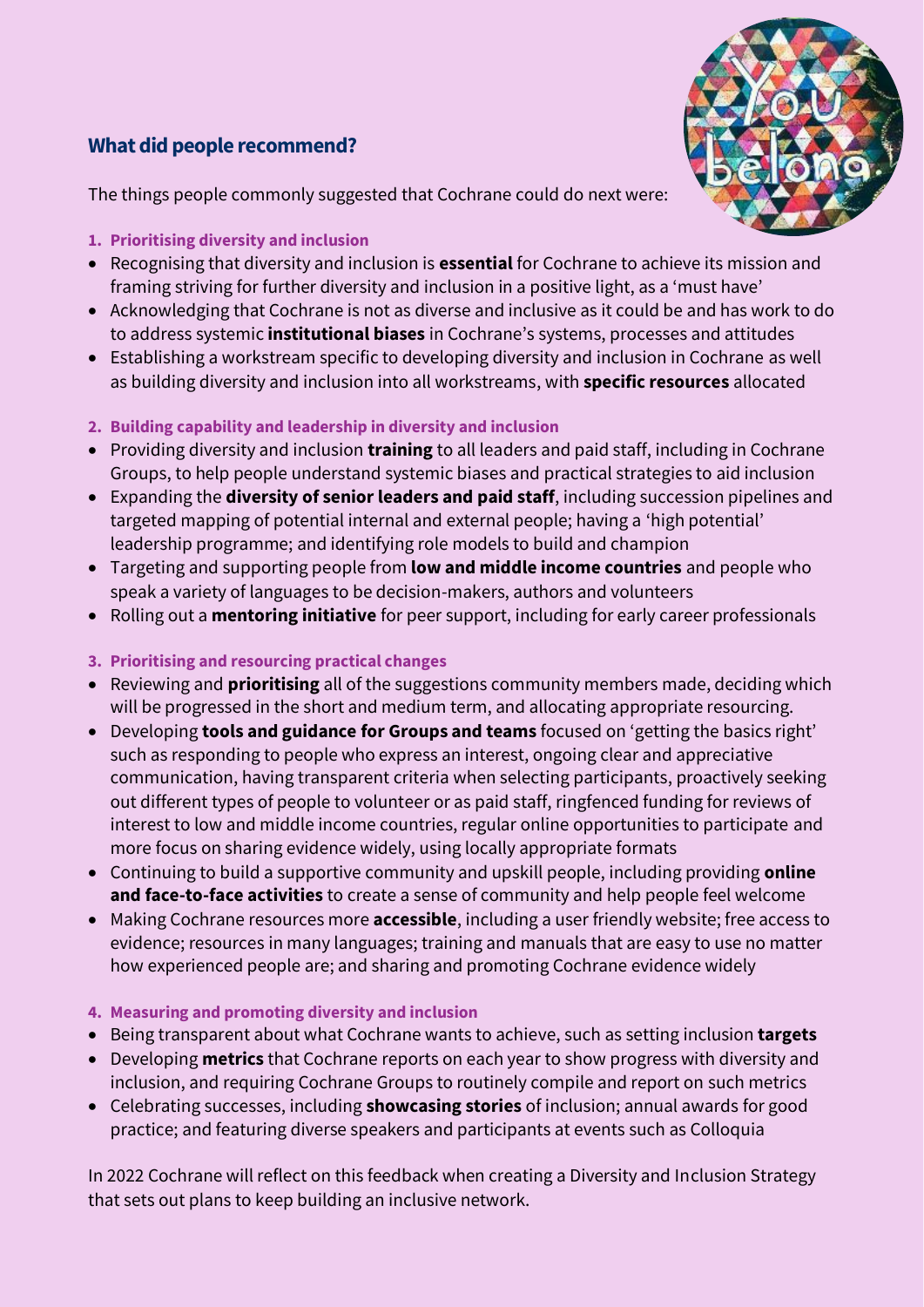# **Contents**

| $\mathbf{1}$   | What did we do?<br>Why focus on diversity and inclusion?<br>1.1<br>Listening and learning<br>1.2<br>Who took part?<br>1.3                                     | 7<br>7<br>9<br>10    |
|----------------|---------------------------------------------------------------------------------------------------------------------------------------------------------------|----------------------|
| $\overline{2}$ | What did we learn?<br>How do people define diversity and inclusion?<br>2.1<br>How diverse is Cochrane?<br>$2.2\phantom{0}$<br>2.3<br>Do people feel included? | 13<br>13<br>17<br>21 |
| 3              | What could we do next?<br>What do people recommend?<br>3.1                                                                                                    | 28<br>28             |
| 4              | Summary<br>What is new?<br>4.1<br>4.2<br>What next?                                                                                                           | 39<br>39<br>41       |
|                | Appendix 1:<br>Listen and Learn approach<br>Appendix 2:<br>Monitoring diversity                                                                               | 43<br>45             |



Cochrane would like to thank everyone who provided feedback, facilitated discussions, helped to organise the process or contributed in other ways. More than 1350 people contributed as participants, organisers or facilitators.

This report was coproduced by over 100 members of the Cochrane community, assisted by an independent organisation, The Evidence Centre. The ideas in this report reflect the feedback gathered, not necessarily the views of Cochrane as an organisation or any specific Cochrane Group or team.

January 2022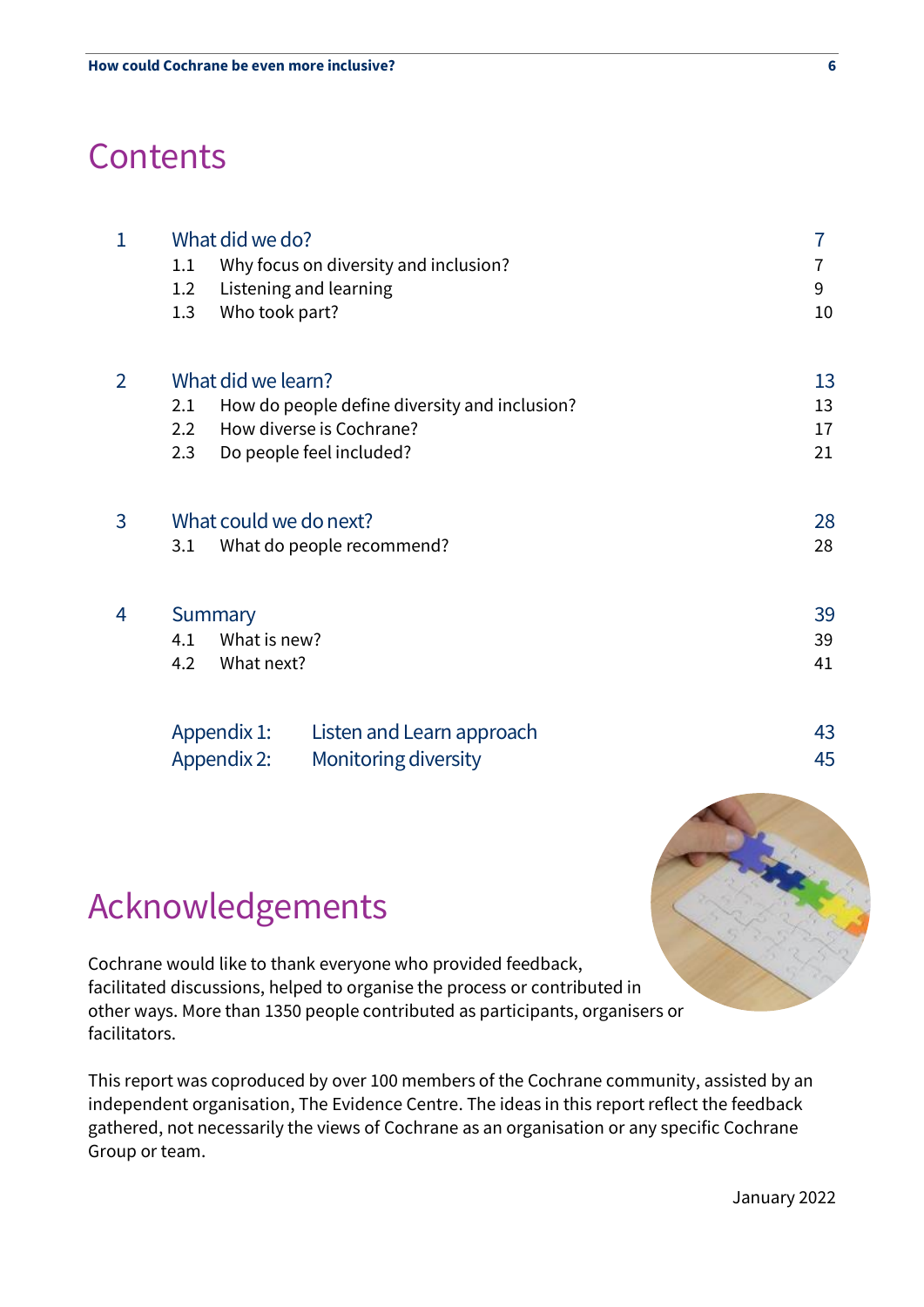# 1 What did we do?

**This section describes why we wanted to hear people's experiencesof inclusion in Cochrane, how we sought feedback and who contributed.**

# **1.1 Why focus on diversity and inclusion?**

### **Purpose**

Cochrane is a leading international organisation in synthesising research evidence. In 2022 we will develop a Diversity and Inclusion Strategy prioritising and planning how to keep building diversity and inclusion in Cochrane.



This document describes feedback from a 'Listen and Learn' process in 2021 that asked what members of the Cochrane community thought about diversity and inclusion in Cochrane, and what Cochrane could do to be even more inclusive.

It is designed to be used by Cochrane leaders and teams, alongside other information, to help shape strategies and actions for improvement. Over 1350 people contributed by sharing their experiences, organising or guiding the process and/or compiling the themes.The report was co-written by 104 members of the Cochrane community, facilitated by an independent team outside Cochrane.

### **Importance of diversity and inclusion**

Diversity and inclusion areimportant to Cochrane because:

- **It is the right thing to do**.Increasing participation and access, and minimising bias, are founding principles of Cochrane. As a leading international organisation, Cochrane has a responsibility to facilitate equity and to lead by example.
- **It is the best thing to do**. Cochrane needsexpertise from a wide range of backgrounds, perspectives, lived experiences and ways of working to stay relevant, worthwhile and sustainable. We want to attract, retain and nurture a diverse range of people and to reflect the communities we serve.
- **It is what we are setting out to do**. We need to be diverse and inclusive in order to achieve our mission of supporting people to make evidence-informed decisions about health and healthcare, no matter where they are in the world. Diversity and inclusion are part of our Organisational Strategy.

We have over 230 Groups producing and/or disseminating Cochrane evidence around the world. Over 9 million people visit the Cochrane Library website a year, from different roles, genders, age groups, languages and countries. Some might argue that this means that Cochrane is already 'diverse'. However, it would be complacent to say that this means that Cochrane is as diverse and inclusive as it could be.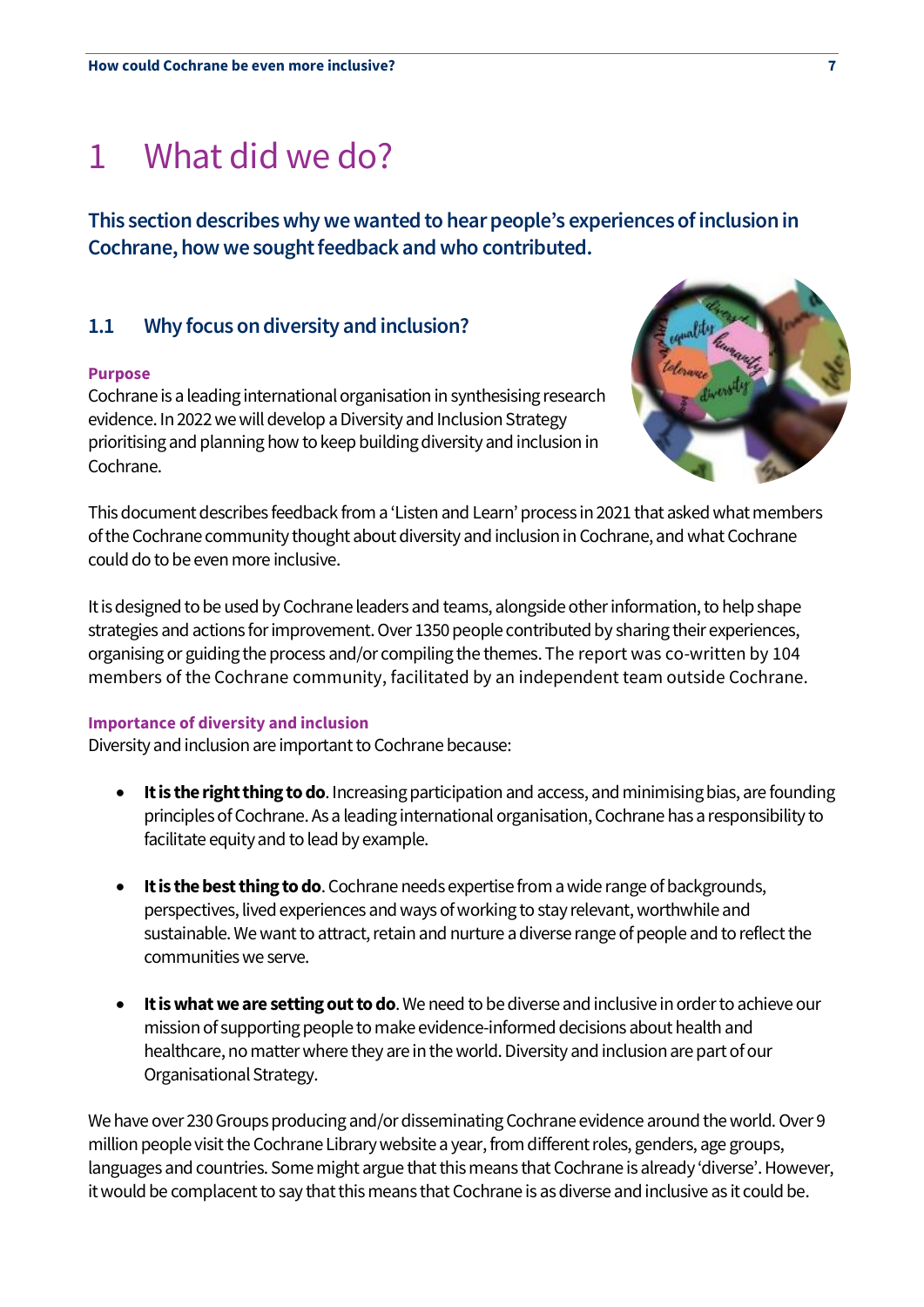For many years Cochrane has indicated that it could improve global participation in its activities and the relevance of our reviews to citizens and health systems across the world. Cochrane has highlighted the need to support the inclusion and advancement of people of different genders, career stages, geographic regions, languages and personal circumstances. We have also compiled evidence about people's characteristics, gaps and areas for improvement.<sup>1</sup> This report is a step in our ongoing journey and commitment and builds on this past work.

Cochrane already does many things to encourage people with differing characteristics to be part of our network. We want to be transparent about what we are doing well and where we could do even better. We want to understand whether Cochrane, like other organisations, has systemic inequalities in the range of people we involve and how they are involved. By focusing on diversity and inclusion we are not suggesting that it is a 'problem', but rather part of the solution to our continued survival and success.

# **Definitions**

Words matter. Discussions about equity, diversity, inclusion and advantage are sensitive. The words we use can inspire, irritate or alienate people for many reasons. We know that the words we use in this report may not be as sensitive or appropriate as they could be, and that they may cause offence. That is not our intention.

We want to be explicit about how we have used words in this report:

- We use the terms 'diversity' and 'inclusion' broadly, to take into account the variety of perspectives and definitions used across the Cochrane community. We wanted to understand how people associated with Cochrane defined diversity and inclusion.
- We use 'diversity'to mean the range of different people who make up Cochrane and the variety of their characteristics. We recognise that people are more than 'boxes' or characteristics. People also have multiple characteristics and identities (intersectionality).
- We use 'inclusion'to mean the extent to which people feel they can be meaningfully involved in a way that they wish.Inclusion is about inviting contribution, input and insight from a diverse group. It includes a sense of being welcome and valued. Itis about having space for everyone and valuing the richness that comes from different experiences.
- We use the term 'we' to refer to Cochrane as a worldwide network, and all of the people who contributed their views and experiences as part of this listening process. We use 'Cochrane community' to mean anyone associated with Cochrane, in any way. We have used the active tense to make the report more readable, but we emphasise that the perspectives expressed throughout the report do not represent an 'official Cochrane' organisational or team view.
- We use 'Cochrane Groups' to mean Cochrane groups, fields, centres, networks, affiliates and other entities working towards Cochrane's mission and formally linked with the Cochrane name.

<sup>1</sup> Examples of past work include Cochrane Groups financial and resources reporting (annual), Increasing the participation and recognition of women leaders (2011), Enhancing global participation (2011), Author survey (2021), Membership dashboard (annual), Cochrane author profiles (2019), Gender analysis of Cochrane reviews (2020), Diversity of reviewers (2020), Review activity by Cochrane groups (2011), and International activity within Cochrane review groups (2012).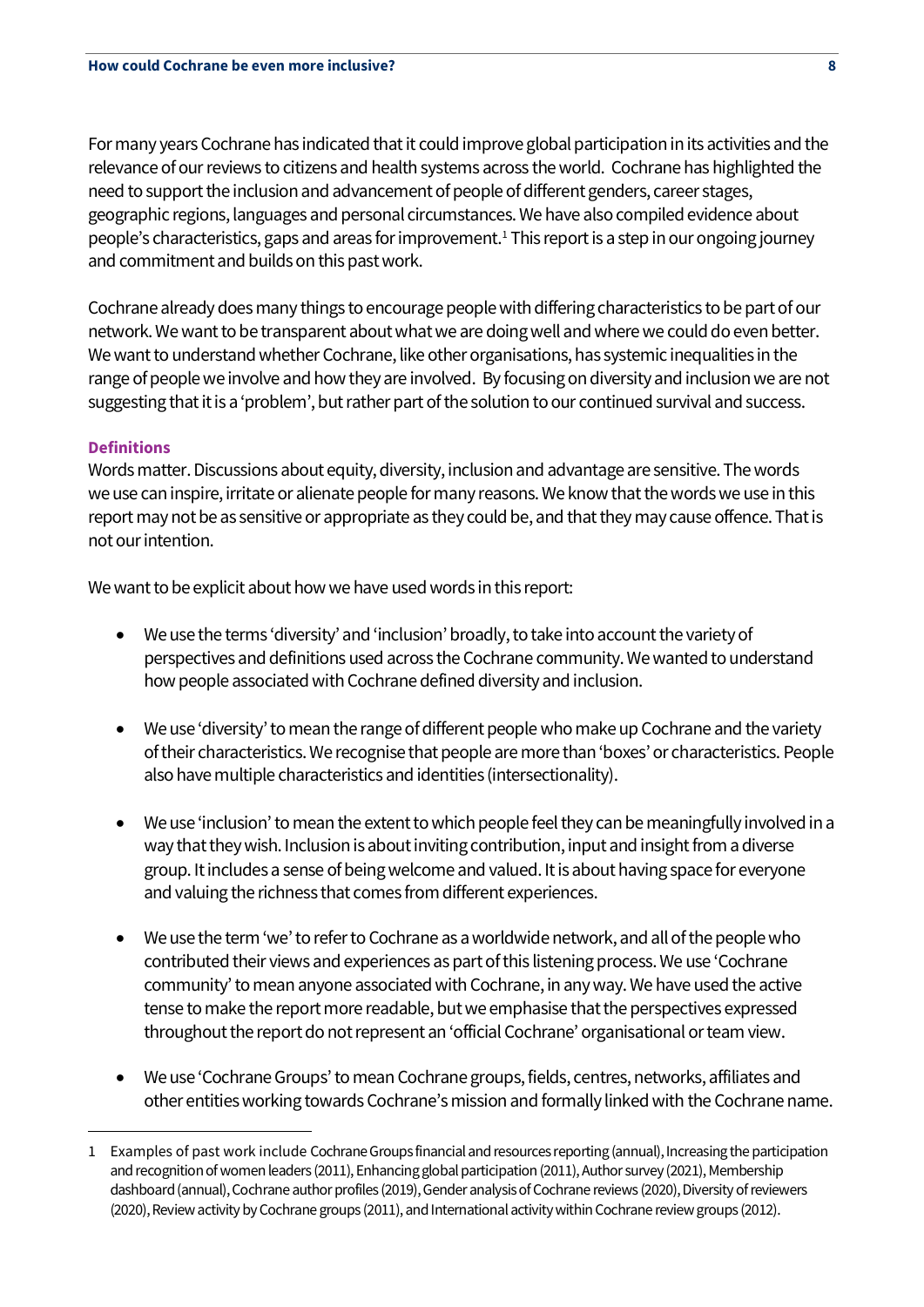# **1.2 Listening and learning**

# **Who did we listen to?**

Before we identify and prioritise opportunities as part of a Diversity and Inclusion Strategy, we wanted to understand more about our communities and their experiencesof being part of Cochrane.We set out to begin fillinga gap in Cochrane's knowledge: understanding people's perceptions about whether Cochrane is inclusive, and their suggestions for development.

In November/December 2021, Cochrane undertook a Listen and Learn process to find out more about:

- the **characteristics** of the people who make up the Cochrane community
- the extent to which people feel *included* and part of Cochrane
- the things that people think should be **prioritised**so that Cochrane continues to develop how we include people

We particularly sought feedback from:

- participants in Cochrane Groups and teams of all types
- other active members and supporters of the Cochrane community, including but not limited to review authors, peer reviewers and translators
- other groups such as the Consumer Network, Early Career Professionals, Students 4 Best Evidence and Central Executive Team
- people who were interested but may not feel as included in Cochrane activities as they wanted

# **How did we listen?**

We used four methods to learn more about diversity and inclusion in Cochrane.

- **drawing together existing information**about the characteristics of people associated with Cochrane, including the number of people registered with Cochrane accounts, anonymised demographic characteristics of employees and leaders, the country of origin of Cochrane authors, and where in the world people access our evidence from
- an **anonymous online survey**advertised via Cochrane Groups, a pop up for people visiting the Cochrane community website and via email and newsletters for people with a Cochrane account. The survey was available in Spanish and English. 1194 people took part
- **36 online discussion sessions** advertised through social media, newsletters and the survey, including 3 discussion groups with the Central Executive Team and 4 targeting early career professionals. Sessions were available in languages including Arabic, Chinese, English, French, German, Gujrati, Italian, Japanese, Malay, Portuguese and Spanish. 180 people took part
- **39 telephone interviews**, mainly in languages other than English, to include people who did not have easy access to online sessions or who wanted to speak one-to-one or in another language

Appendix 1 contains more details about the methods we used. We chose these methods because we could achieve them rapidly and with minimal resources. We know that these methods do not provide exhaustive information, and that other perspectives will be available. The information was collected during the COVID-19 pandemic, when people had other priorities. This is a step in our journey, not a final destination.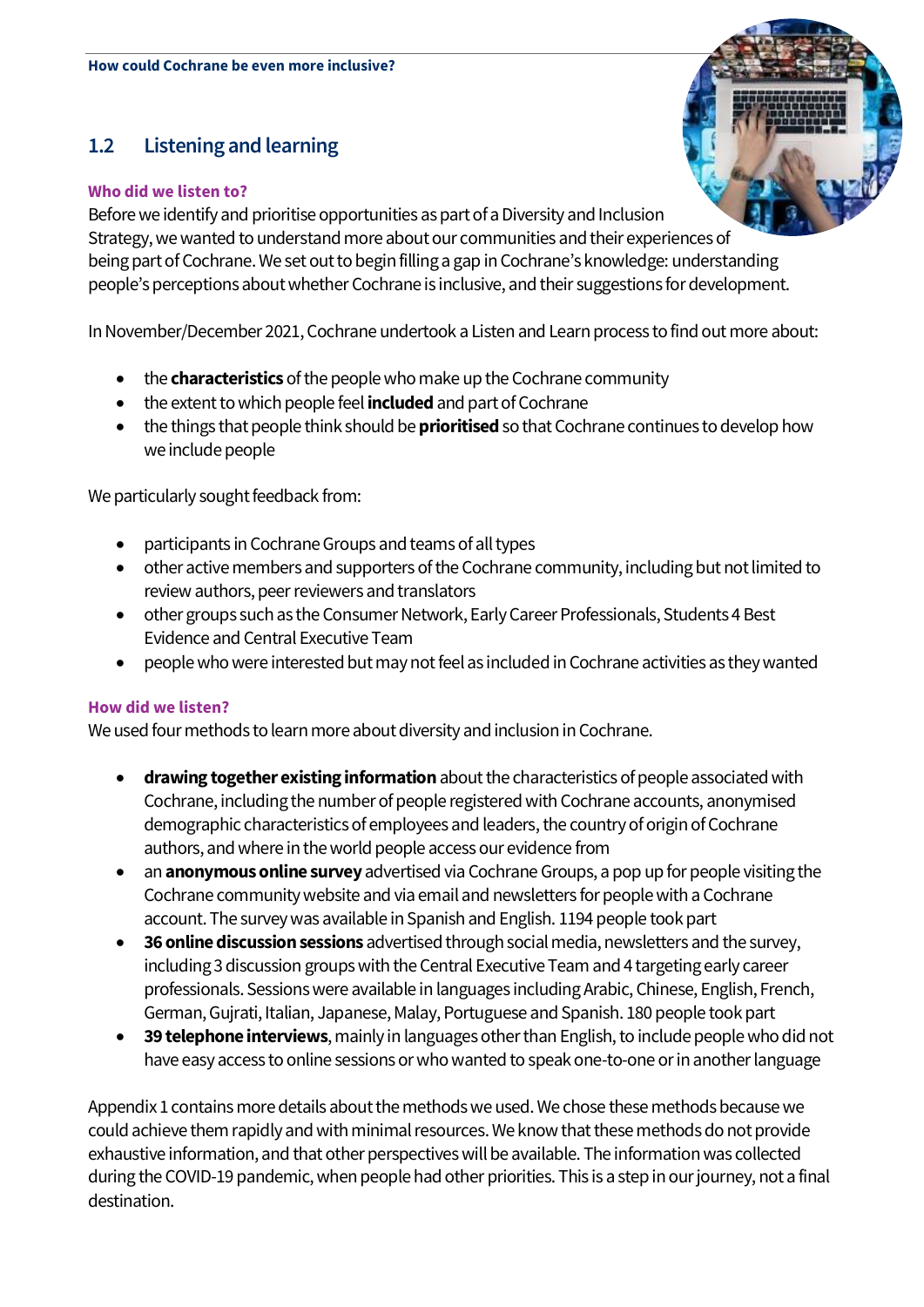# **1.3 Who took part?**

# **Characteristics of people who shared their views**

A total of 1312 people shared their views across discussion groups, interviews and the online survey in November/December 2021.<sup>2</sup> Those who took part were a good mix of people actively and not actively involved in Cochrane, from many parts of the world and with a variety of personal characteristics.

Figure 1 shows the main ways that participants were involved with Cochrane. Two thirds of people were engaged to some extent, such as being review authors (25%), members of Cochrane's Consumer Network or similar (21%), paid or volunteer staff at Cochrane Groups (11%), members of the Central Executive Team (5%) or people who volunteered for ad hoc tasks (13%). People could have more than one active role.

4 in 10 people who took part were not actively engaged at this stage (39%). They were either people who had used Cochrane evidence in the past or were registered with a Cochrane account, but not actively involved in Cochrane activities.



# **Figure 1: Main Cochrane roles of people who took part in interviews, discussion groups and survey**

Note: 1312 people took part in total. Proportions add to more than 100% as people could have more than one role, such as being a review author and staff at a Cochrane Group. Actual numbers are in parentheses. People who took part in both the survey and a discussion group are not counted twice.

<sup>2</sup> 180 people took part in 36 discussion groups, 39 in one-to-one interviews and 1194 in the online survey. 101 of the people who took part in discussion groups had also provided feedback by survey. The survey and discussion groups asked different questions. All 104 people who took part in coproduction sessions to review and prioritise themes in people's feedback had taken part in an interview or discussion group or facilitated a discussion group.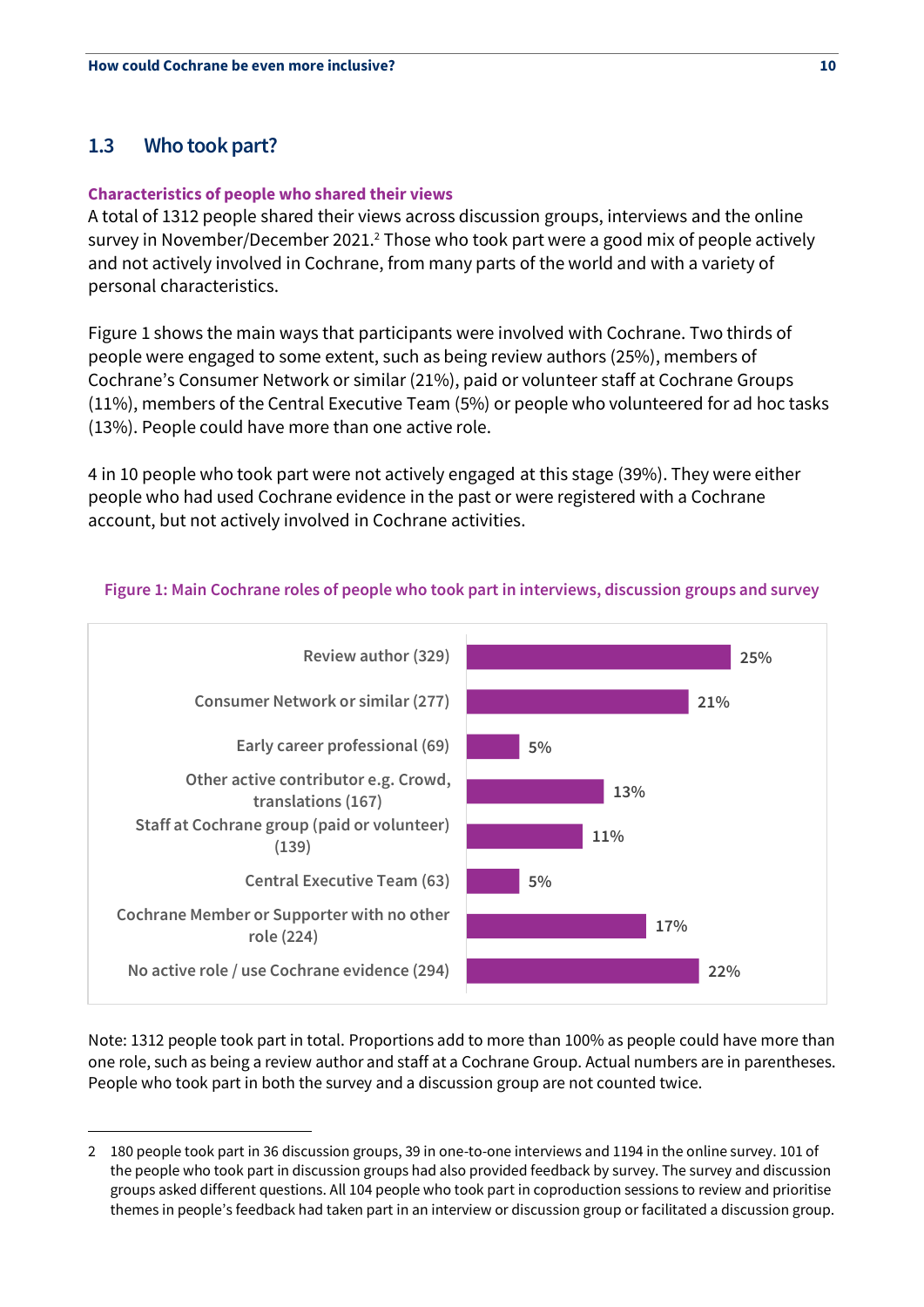Figure 2 shows that people based in many parts of the world took part.

The largest proportion of people took part by responding to a survey. 4 in 10 survey participants were from low and middle income countries (43%) and two thirds had a main language other than English (65%). About 4 in 10 were women, non-binary or preferred to self-describe their gender. 1 in 10 said they had a life limiting long-term condition or disability (see Figure 3).



**Figure 2: Geographic location of people who took part in interviews, discussion groups and survey**

Note: 1312 people took part in total. The numbers combine people taking part in the survey, interviews and discussion groups. Actual numbers are in parentheses. People who took part in both the survey and a discussion group are not counted twice. People participating in discussion groups and interviews were more likely to be based in Africa, Asia, Latin America and the Middle East because people from those regions were prioritised to book into discussions.

### **Representativeness**

Our Listen and Learn approach did not set out to be generalisable or to represent the entire Cochrane community, or people who may wish to be part of the community. We wanted to hear from anyone willing to share their experiences and suggestions.

In total, only about 1% of all members of the Cochrane community took part. But, this is based on anyone that has ever registered for a Cochrane account, rather than those who are actively using or contributing to Cochrane currently. About 40% of those in paid roles in Cochrane Groups took part, 55% of the Central Executive Team and 13% of all Cochrane members or supporters who are healthcare consumers (service users), so those groups are well represented.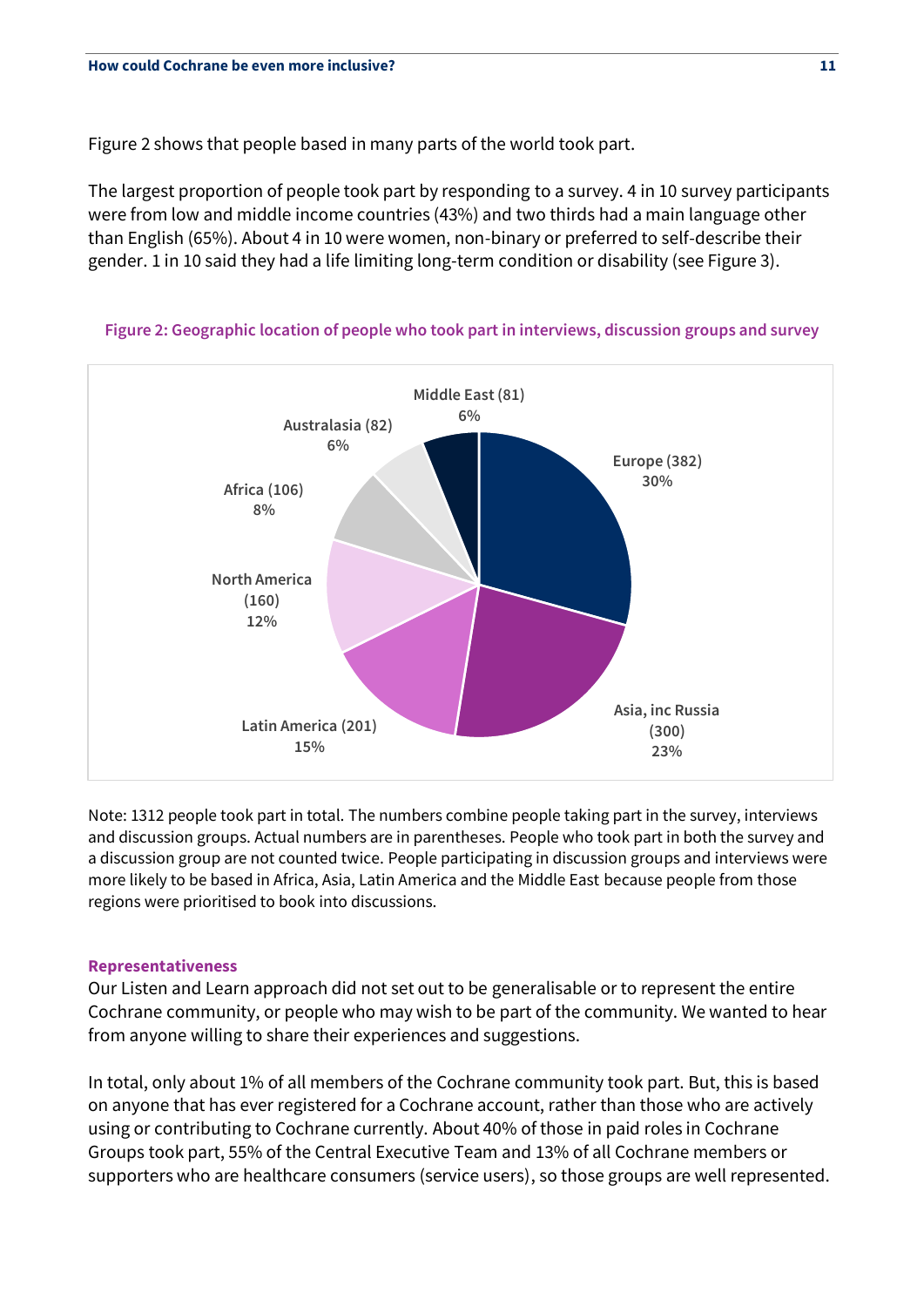We recognise that our methods have not reached everyone who may have wanted to share their experiences, particularly those who may not have felt comfortable speaking in groups or who did not have easy access to the internet. This is emphasised in feedback from our survey, where 82% said they had access to a stable electricity supply, 82% had a strong stable internet connection, 93% had a desktop or laptop computer and 86% had a mobile telephone or other mobile device. This means that around 1 in 7 people taking part did not have easy access to stable electricity or internet, but this under-represents those in similar circumstances who may have wanted to contribute.

However, given that we only sought feedback over an 8-10 week period and at a time when the COVID-19 pandemic meant that people had many other pressures and priorities, we were pleased with the wide range of people who felt able to contribute. We were particularly happy that **feedback was provided by a large number people who speak languages other than English, by those in low and middle income countries and those outside Australasia, Europe and North America, and by those who are not actively engaged with Cochrane at present**. Everyone's experiences are important, and we believe the range of people who contributed strengthens the variety of what we heard and the suggestions for development.

It is important to highlight that the feedback and quotes used throughout this report are people's opinions and feelings. They are not necessarily factual, and some readers may find the wording or opinions hurtful or unjustified. It is not our intention to cause offence, but rather to provide a frank summary of the range of views that people expressed, to show the strength of people's opinions.



# **Figure 3: Characteristics of people who took part in the survey**



Note: Based on 1194 people who took part in the survey. Actual numbers are in parentheses. People could have more than one of these characteristics. We believe that a greater proportion of women completed the survey than is reflected in these figures, but the question was asked in a list of characteristics so people may have inadvertently missed this question.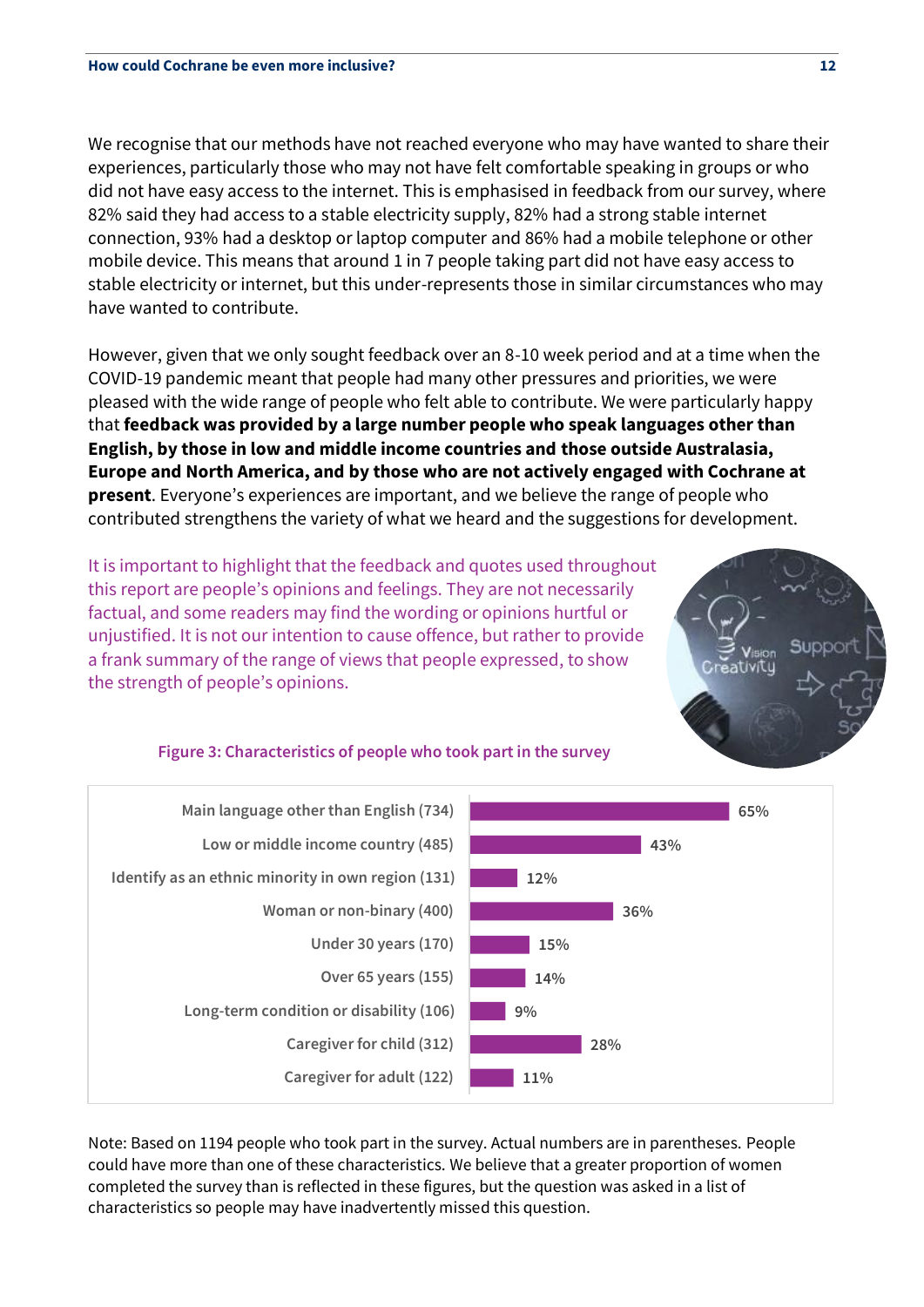# 2 What did we learn?

**This section summarises how people defined diversity and inclusion in Cochrane, what we know about the characteristics of Cochrane community members and staff and the extent to which people feel included.**

# **2.1 How did people define diversity and inclusion?**

# **Diversity**

We asked people what diversity and inclusion meant to them in the context of Cochrane. This is to help develop shared understandings. People reflected that 'diversity' was about variety and difference. Interestingly, people emphasised that diversity to them was about more than demographic characteristics, but also about variety in the roles, professional backgrounds and experience of those involved in producing and accessing Cochrane's work. People emphasised the importance of diversity of opinion and experiences, not solely variation in demographic characteristics. They also focused on the variety of topics, methods and types of research that Cochrane focused on (see Box 1).

# **Box 1: Components of diversity Cochrane should consider according to people sharing their views**

### **Diversity in characteristics of people organising and creating content**

- People of different languages, genders, countries, age groups, socio-economic status
- People from a variety of professional backgrounds, including consumers, health and care professionals, public health, academics, technical and IT specialists, communications specialists
- People with different levels of experience, including early career professionals and students

### **Diversity in characteristics of people using Cochrane content**

- People from different countries, social economic status, ages, genders, languages
- People from different professional backgrounds such as policy makers, academics, consumers, journalists and health and care professionals

### **Diversity in features of Cochrane content**

- Available in multiple languages
- Available online and in print for those who do not have easy online access; and open access
- Topics relevant to varied audiences
- Types of evidence included
- Types of methods used to identify and compile evidence
- Range of approaches used to disseminate evidence synthesis

### **Characteristics of Cochrane activities**

- Various ways to be involved such as through creating evidence, disseminating evidence, using evidence and championing evidence-informed decision-making
- Variety in the location of Cochrane Groups
- Spread of governance and leadership across regions
- Spread in the funding, resourcing and staffing for Cochrane Groups

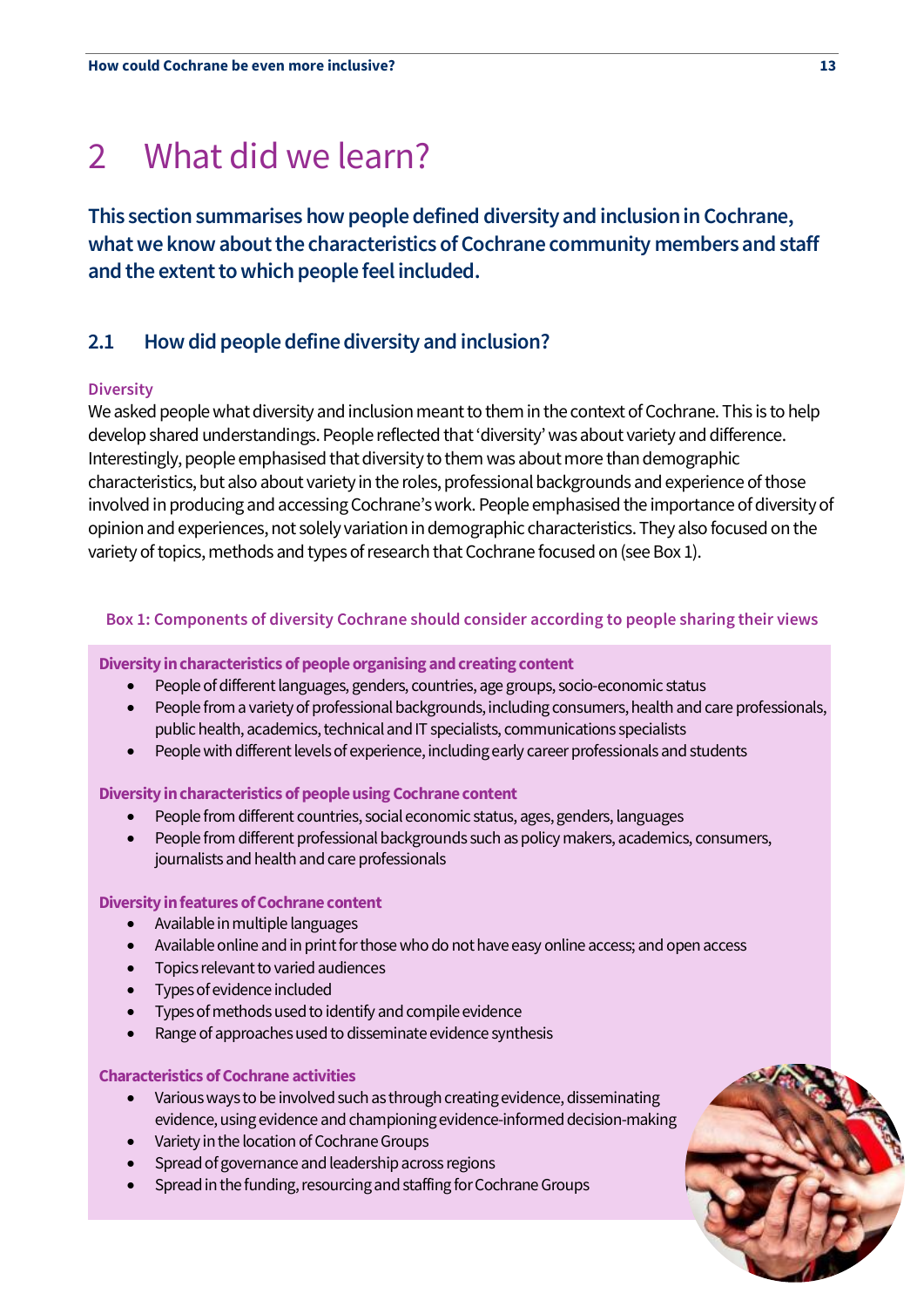Some defined diversity as about the people who create and manage Cochrane evidence and activities. This included the demographic characteristics of individuals, but also the geographic location, language and mindset of leadership and activities.

**"Diverse means bringingtogether characteristics that make us unique and make the group more enriching', such as including people from different countries, ages, gender and professions. Each region has its particularity. It means nobody is excluded due to race, gender or language spoken.And also people with hearing disabilities and other characteristics."** (Discussion group participant)

**"Diverse means to me that there are opportunities for participation,taking into consideration the physical, cognitive, socioeconomic and cultural limitations and barriers to participation. It needs to take into account different ways of thinking and doing things. The needs and daily challenges of groups that are marginalised, such as women, people with disabilities, childcare commitments, sexual orientation, ethnicity. It is about celebrating these differences and recognising them. It is about reflecting the characteristics of the population into the organisation."** (Interview participant)

**"Over half of the Cochrane Review Groups are based in the UK and the rest are mostly based in developed countries like New Zealand, Canada and the US. Almost none indeveloping countries. Diversity should allow more participation of developing countries, such as being reviewers, lecturers and members. In the past two years, we felt alienation with Cochrane."** (Discussion group notes)

There was also a focus on diversity of the professions and level of experience of people involved in creating and using Cochrane content.

**"You must have members from all backgrounds, regions of the world, different levels of students, other specialities of practice. Diversity of academic levels, being from different professional backgrounds.It includes IT professionals, social media, nurses, family, doctors."** (Discussion group participant)

**"Diversity to me means different fields of research or by sectors or topics, by people of different levels of experience including those early in their career working with the more experienced, and different professions. It is about having a wider team of different people and contexts (ethnicity, background, occupation). We learn more from different kinds of people rather than people from similar settings because you are exposed to new ideas to share. Diversity within the team helps the research itself because you are able to understand different perspectives and ways of thinking. Technology has allowed us to work remotelycollaboratively and all over the world."** (Discussion group participant)

Others said that diversity also referred to the variation in the topics covered in Cochrane reviews, and the methods used to create and disseminate evidence.

**"The population in developing countries count for about 70-80% of the world's population. But the Review Groups are mostly based in developed countries so when you register a title, they will tell you that is not their priority. Cochrane is an international organisation, but its representativeness of developing countries is not enough.They judge whether a topic is prioritised based on themselves, rather than taking a global view."** (Discussion group notes)

**"Diversity means having products other than systematic reviews such as translated summaries, podcasts and blogs, colloquiums and events. And the contents should not only be on medicine, but also wider healthcare, leadership, technology, psychology and sociologyrelated to health."** (Interview participant)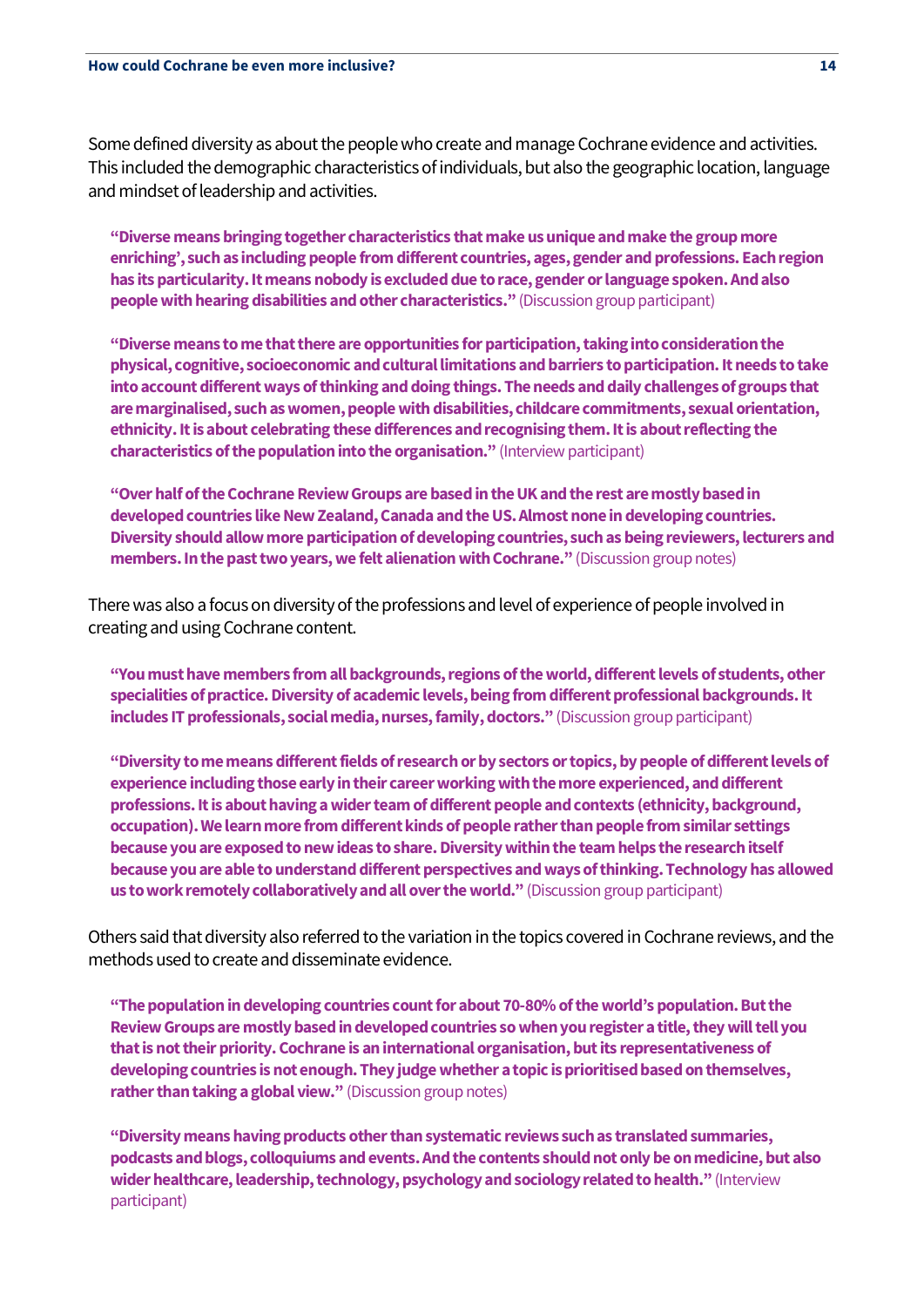### **Inclusion**

In the survey and discussion groups, we asked what 'good inclusion' in Cochrane would look like.The feedback was similar regardless of how people gave feedback or their own demographic characteristics. Inclusivity was perceived to be about being open and welcoming to all, creating a sense of community where people were engaged and felt valued, and striving to make content, methods and approaches relevant, whilst acknowledging and respecting differences.

# **Box 2: What 'good inclusion' in Cochrane would look like according to people surveyed**

### **Being open to all**

- **Offering opportunities to all**, including those from different professions, countries, languages, and levels of experience (29%)
- Wide **accessibility**of content e.g. open access, large font, subtitles, languages, time zones (15%)
- Actively **seeking out underrepresented groups** to support, including creating more Cochrane Groups in low and middle income countries (14%)
- **Listening** with tolerance of different views and proactively engaging with and responding to people who want to take part (10%)

### **Being relevant to all**

- **Widerrange** of people involved in decisions, activities and **senior roles** (19%)
- Broader range of topicsin Cochrane reviews, wider study types and **implications** of reviews for diverse groups and regions explicitly stated(4%)

# **Building a community**

- Activitiesto create a **sense of community** e.g. two way communication, forums, local in person and online networking events so people can meet and interact (15%)
- Sharing **skills**, free training, pairing more and less experienced people through mentoring or buddy systemsto build skills and relationships (10%)

### **Acknowledging and tackling issues**

- Allocating **resources** to recruit, train andinvolve people, including **training about inclusion** and inclusive HR policies that allow people to be hired wherever they are in the world (5%)
- **Transparency** about how diverse and inclusive Cochrane is and what it is doing to improve (5%)
- Reimbursement / **acknowledgement**for work (2%)

Note: Proportions are based on 1194 people responding to the survey.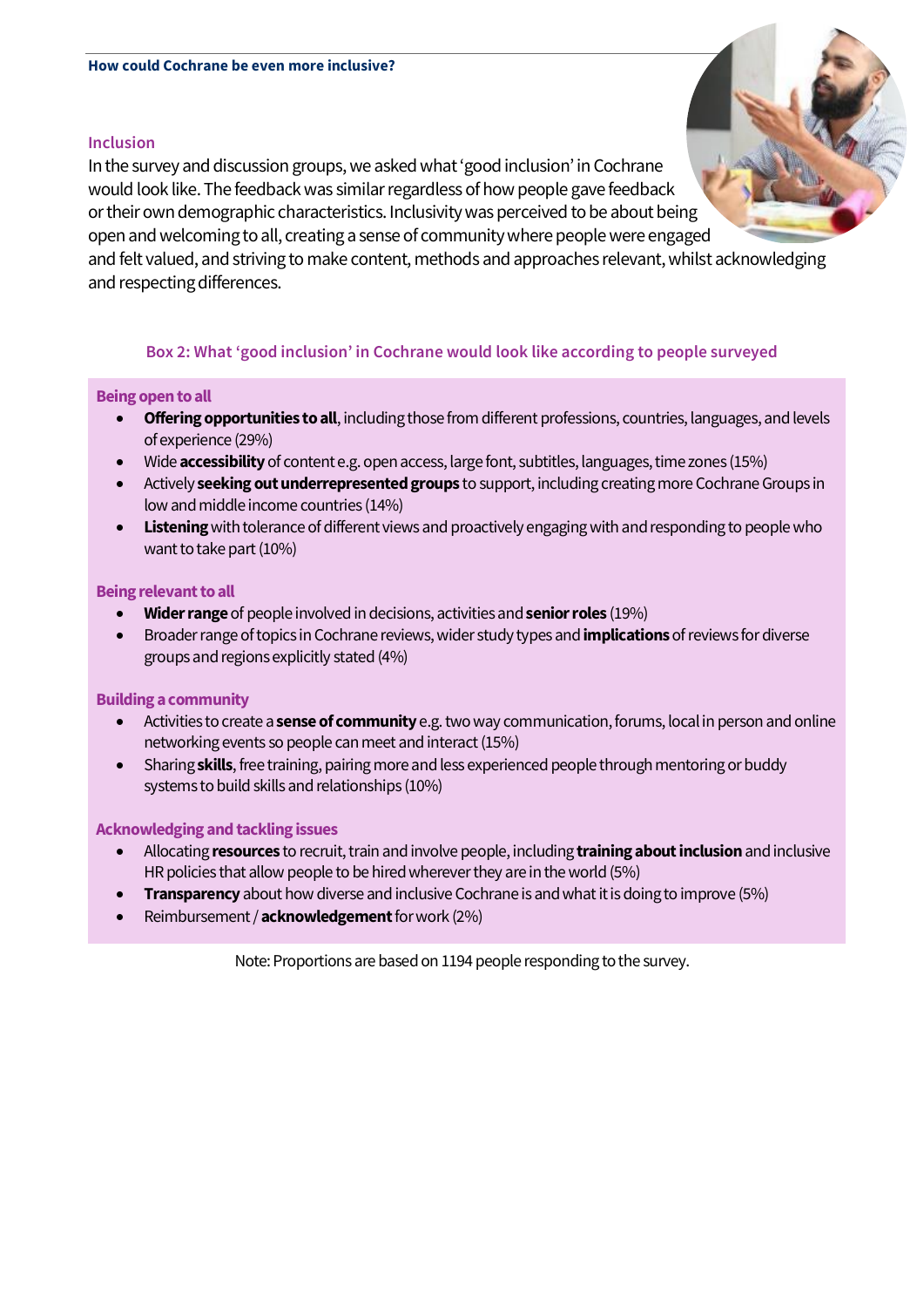People defined good inclusion as respecting, welcoming and giving people opportunities to contribute, and listening to different perspectives and experiences. They often linked this to values such as social justice, addressing discrimination and equality of opportunity.

**"Good inclusion in Cochrane would be an organisation that welcomes people from all walks of life regardless of their age, disability, gender, sexuality, belief, background. One which values everyone's contributions and treats everyone with respect. A place where there is no place for bullying, sexual harassment, discrimination, intimidation, inappropriate remarks or abuse of any kind."** (Survey participant)

**"Good inclusion would be greater representation outside of the UK amongst the central editorial unit and central staff. There are lots of initiatives claiming to promote the involvement of contributors in low and middle income countries, consumers, and those from different backgrounds but little direction or resources to support Groups in implementing this. Despite efforts to promote translation, the primary language of publication of reviews and other products makes it difficult to work with individuals without advanced English proficiency."** (Survey participant)

**"Inclusion is about more than gender, age, culture or other types of identity balances in a group. Inclusion is also about a willingness to hear different opinions, disrupt existing power mechanisms, create a forum for all and create collective understanding. It is about opportunities for everybody to** 

**speak without fear. Welcoming insights from different groups, culturally and generationally speaking,is what can aid in keeping an organisation young and updated to new needs. It fights stagnation.People walk faster when they are alone or with likeminded people, but they would walk further with opposing and different viewpoints feeding discussions and processes. Inclusion is pretty much core to the central question of the whole Cochrane community: what works for whom under which circumstances? And are we willing to sacrifice our own needs and interests for the sake of those in less powerful positions to achieve social justice?"** (Interview participant)

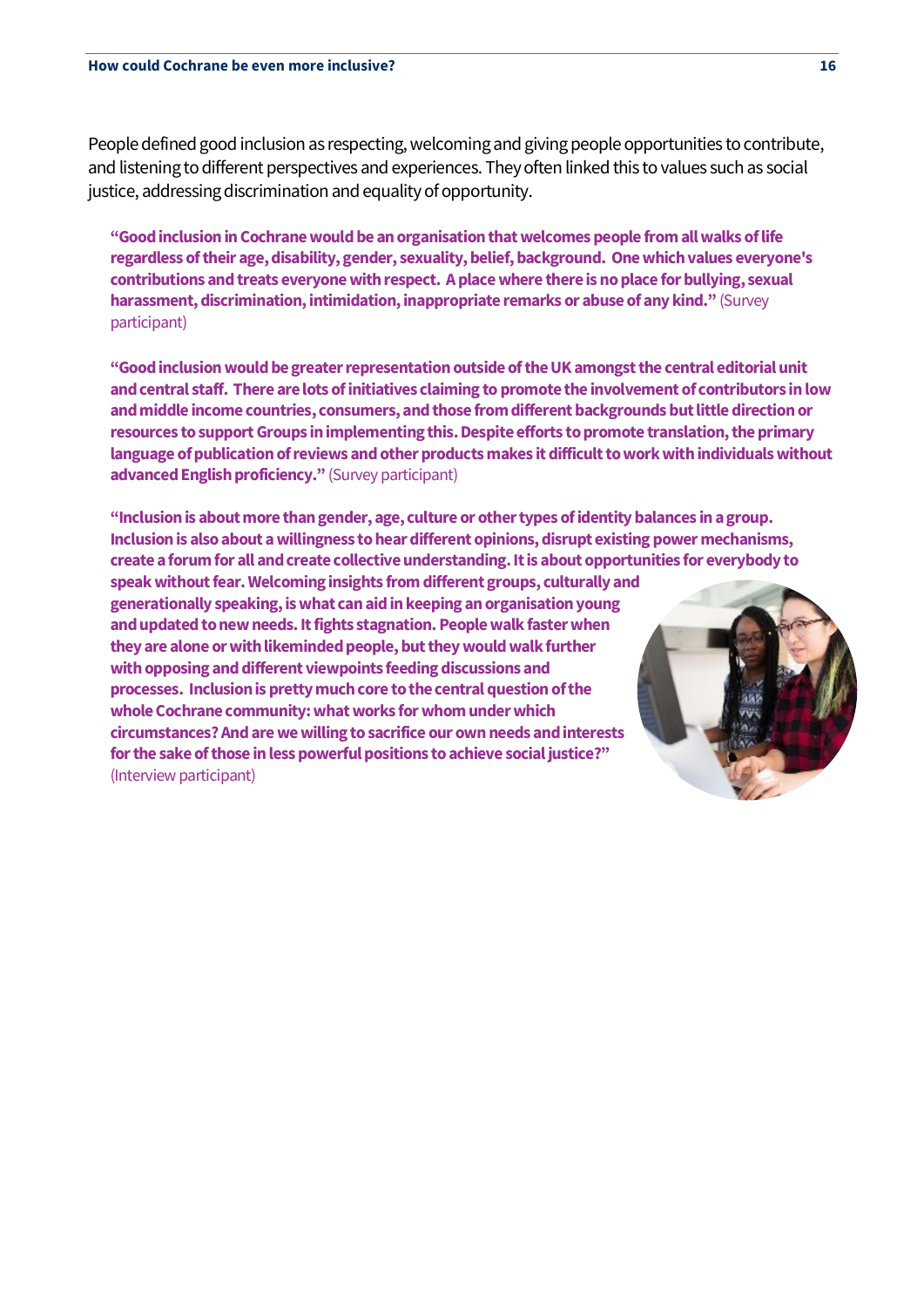# **2.2 How diverse is Cochrane?**

Cochrane has previously compiled informationabout the characteristics of Cochrane members and authorswhich we do not replicate here.<sup>3</sup> However we present some statistics to show the type of information that is available about those managing, creating and using Cochrane evidence, and the gaps in what is known. This is not meant to be an exhaustive assessment of the extent to which Cochrane is made up of diverse people, but rather a way to contextualise some of the suggestions for change people made (presented in Section 3). We have not included data about the diversity of Cochrane's outputs, topics or methods. All data were provided by the Central Executive Team.

# **Spread of Cochrane Groups**

As of July 2021 there were 245 Cochrane Groups registered. Of these, 30% were based in low and middle income countries. However only 1 of the 51 Cochrane Review Groups which create Cochrane systematic reviews was based in a low or middle income country.

| <b>Type of Cochrane Group</b>         | <b>Total number</b><br>of Groups | <b>Number In low and</b><br>middle income<br>countries | <b>Number in countries other</b><br>than Australia, Canada, UK and<br><b>USA</b> |
|---------------------------------------|----------------------------------|--------------------------------------------------------|----------------------------------------------------------------------------------|
| <b>Cochrane Review Group</b><br>(CRG) | 51                               | $1(2\%)$                                               | 14 (27%)                                                                         |
| <b>CRG Network</b>                    | 8                                | 0                                                      | 2(25%)                                                                           |
| <b>CRG Satellite</b>                  | 27                               | 5(19%)                                                 | 17 (63%)                                                                         |
| Field                                 | 12                               | 1(8%)                                                  | 9(75%)                                                                           |
| Geographic Affiliate                  | 61                               | 39 (64%)                                               | 45 (74%)                                                                         |
| Geographic Associate                  | 46                               | 21 (46%)                                               | 44 (96%)                                                                         |
| Geographic Centre                     | 23                               | 7(30%)                                                 | 20 (87%)                                                                         |
| Methods Group                         | 17                               | 0                                                      | 3(18%)                                                                           |
| <b>Total</b>                          | 245                              | 74 (30%)                                               | 154                                                                              |

# **Table 1: Spread of Cochrane Groups as of July 2021**

3 Examples of available information include:

- https://community.cochrane.org/organizational-info/resources/supportcet/membership/membership-dashboard
- https://docs.google.com/document/d/1ZK5O03DCSpcSDMUo5lV-AxrEN69spIrf7wSOlWIV67c/edit?usp=sharing
- http://2011.colloquium.cochrane.org/abstracts/c4o2-testing-selective-responses-cochrane-groupsrequest-conducting-cochrane-systematic-re.html
- https://abstracts.cochrane.org/2019-santiago/class-inclusion-medicine-and-disability-facultiesmedicine-learn-patients-and-train
- https://abstracts.cochrane.org/2019-santiago/profile-cochrane-review-authors
- https://abstracts.cochrane.org/2020-abstracts/gender-diversity-analysis-cochrane-systematicreviews
- https://abstracts.cochrane.org/2019-santiago/diversity-reviewers-diverse-researcher-perspectivessystematic-reviews-may-help-reduce
- https://abstracts.cochrane.org/2012-auckland/international-activity-within-cochrane-reviewgroups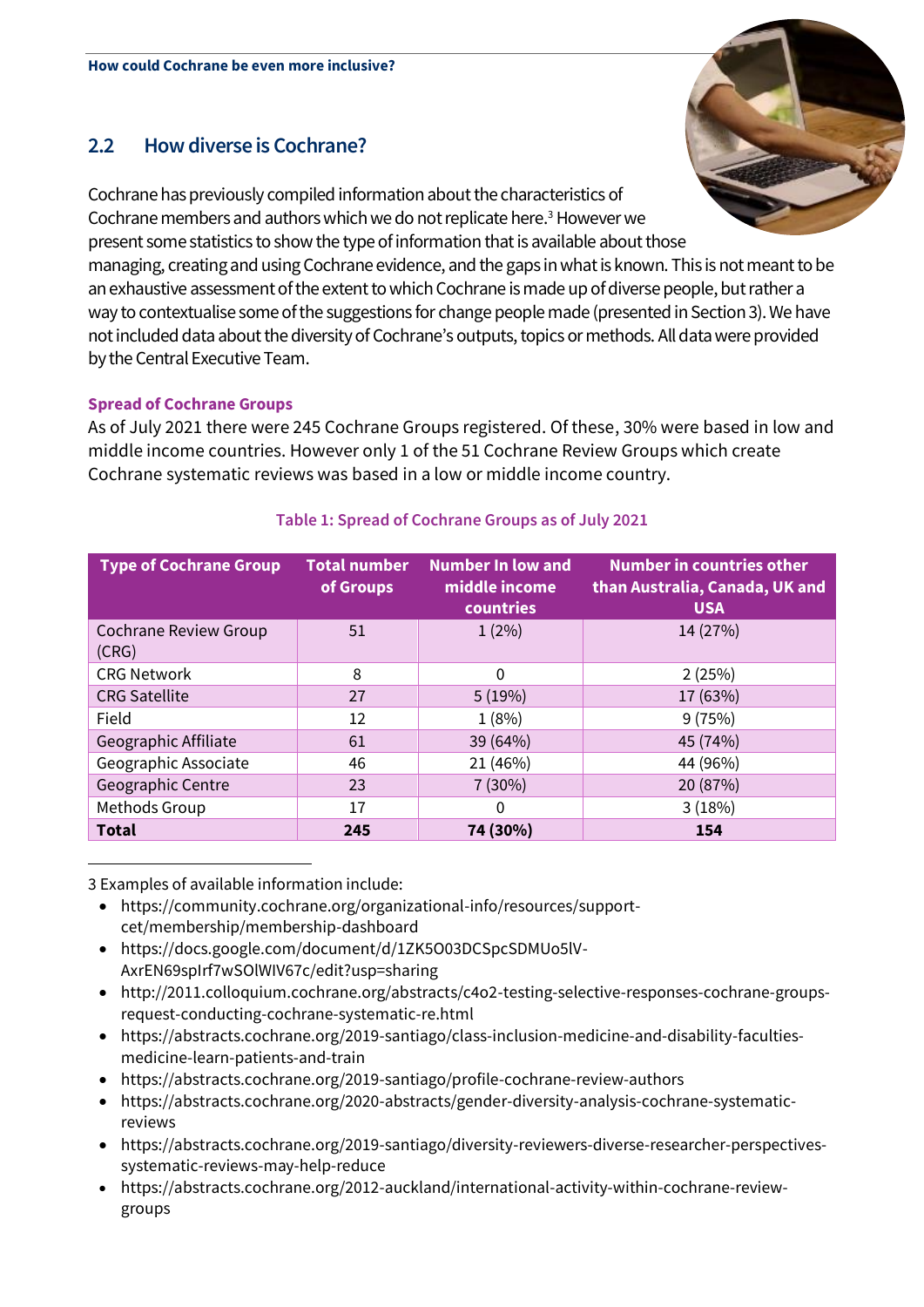Cochrane's global resource distribution reflects global inequality patterns: most of our income and human resource is in Europe and in high-income countries. 81% of our Groups and 90% of Cochrane's income are in high-income countries as classified by the [World Bank.](https://datahelpdesk.worldbank.org/knowledgebase/articles/906519-world-bank-country-and-lending-groups)

Many of the best funded Groups are Geographic Centres with strong relationships with national funders. However, under Cochrane's current Group structures and functions, Geographic Groups do not lead on review production.

# **Cochrane leaders and staff members**

Table 2 shows the characteristics of people on Cochrane's Governing Board and how this has changed in recent years. As of July 2021, 42% of the 12 Board members had a main language other than English, 17% were based in low or middle income countries and 67% were female or non-binary gender.

Table 3 shows the characteristics of Cochrane's Central Executive Team. As of July 2021, 2% of the 115 Central Executive Team members were based in low or middle income countries and 77% were female or non-binary gender. 85% whose ethnicity is known described themselves as 'White' and 2% reported a disability or impairment.

Across the Cochrane network there are over 300 full-time-equivalent paid staff working in Cochrane Groups. 71% of our Group staff are based in just 10 countries (UK, South Africa, Italy, Denmark, United States, Brazil, Australia, Canada, France and Mexico). Cochrane does not yet routinely collect the demographic characteristics of paid team members or volunteers in Groups.

# **Table 2: Characteristics of people on Cochrane's Governing Board**

|                                                | <b>Dec 2018</b> | <b>Dec 2019</b> | <b>Dec 2020</b> | <b>Jul 2021</b> |
|------------------------------------------------|-----------------|-----------------|-----------------|-----------------|
| Total number on Governing Board                | 12              | 13              | 12              | 12              |
| Number from low and middle income countries    | 1(8%)           | 1(8%)           | 2(17%)          | 2(17%)          |
| Number from countries other than Australia,    | 5(42%)          | 5(38%)          | $6(50\%)$       | $6(50\%)$       |
| Canada, UK and USA                             |                 |                 |                 |                 |
| Number who are female or non-binary            | 8(67%)          | 8(62%)          | 8(67%)          | 8(67%)          |
| Number with a main language other than English | 4(33%)          | 4(31%)          | 5(42%)          | 5(42%)          |

### **Table 3: Characteristics of people in Cochrane's Central Executive Team**

|                                                | <b>Dec 2018</b> | <b>Dec 2019</b> | <b>Dec 2020</b> | <b>Jul 2021</b> |
|------------------------------------------------|-----------------|-----------------|-----------------|-----------------|
| Total number in Central Executive Team         | 92              | 93              | 114             | 115             |
| Number from low and middle income countries    | 2(2%)           | 2(2%)           | $1(1\%)$        | 2(2%)           |
| Number from countries other than Australia,    | 29 (32%)        | 26 (28%)        | 31 (27%)        | 33 (29%)        |
| Canada, UK and USA                             |                 |                 |                 |                 |
| Number who are female or non-binary            | 67 (73%)        | 67 (72%)        | 84 (74%)        | 89 (77%)        |
| Number with a main language other than English | Unknown         | Unknown         | Unknown         | Unknown         |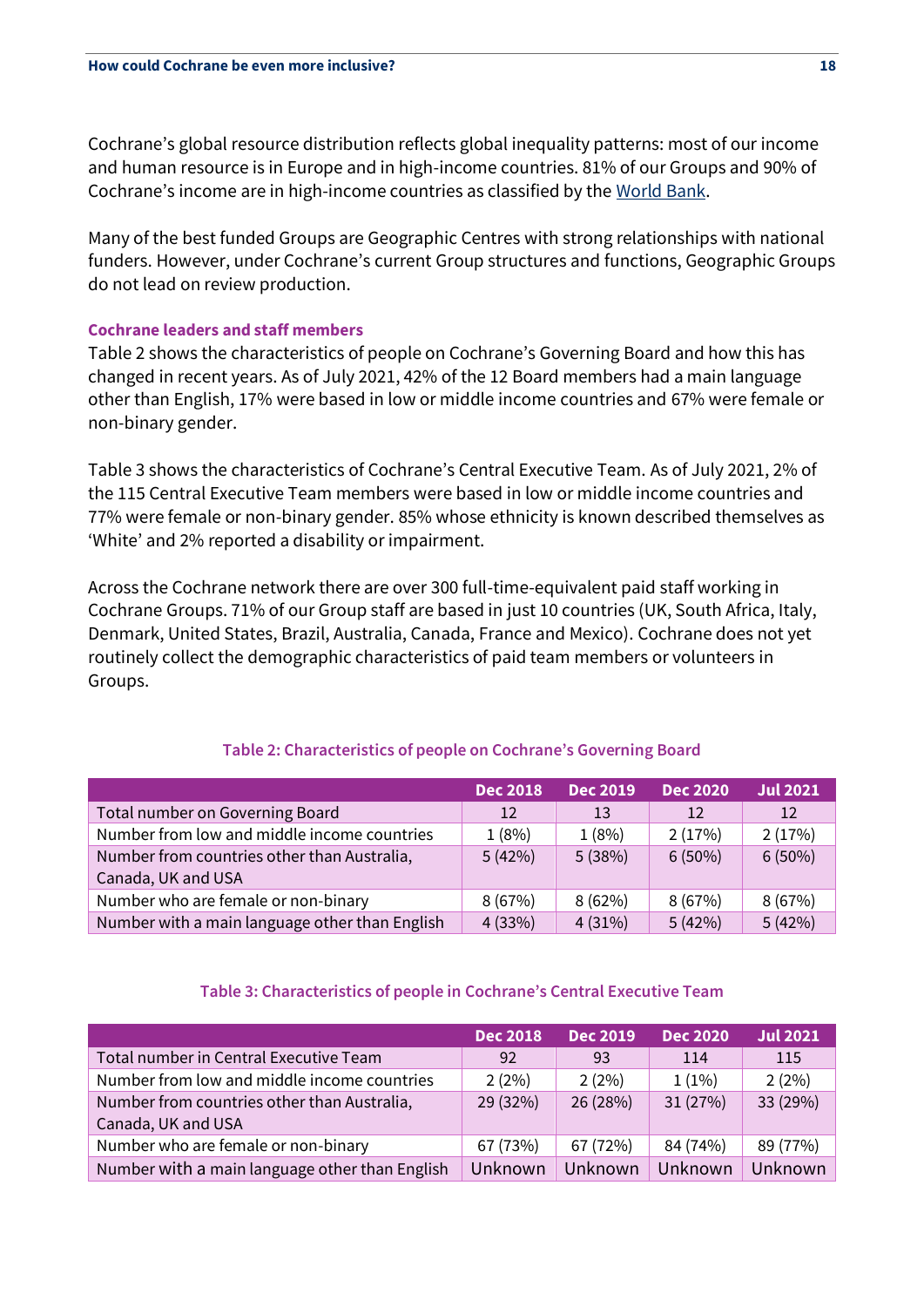#### **Cochrane members and supporters**

People register for Cochrane online accounts in order to access some of Cochrane's content and activities. This provides an idea of who is using Cochrane content (supporters), and who wants to be part of a network by contributing to Cochrane's work (members).

When they register, Cochrane invites people to provide optional information about the country in which they are based and their language preferences. Information is not currently collected about gender, age, stage of career or profession, and information about language preferences is inconsistent.

More than 110,000 people had Cochrane accounts as of July 2021. 14% of these were based in low and middle income countries and 34% stated a main language other than English.



Over 2800 people had been part of the author team on a Cochrane review

over the past 12 months. Of these, 4% were based in low or middle income countries. Over 2700 people had contributed to Cochrane in other ways in the past 12 months, including volunteering to translate or peer review materials, or to take part in activities via Cochrane Crowd or Task Exchange. Of these, 7% were based in low or middle income countries (see Table 4).

|                                                                                                                   | <b>December</b><br>2018 | <b>December</b><br>2019 | <b>December</b><br>2020 | <b>July</b><br>2021 |
|-------------------------------------------------------------------------------------------------------------------|-------------------------|-------------------------|-------------------------|---------------------|
| Total Cochrane members and supporters                                                                             | 65191                   | 79342                   | 100911                  | 110157              |
| Proportion of members and supporters from low<br>and middle income countries                                      | Unknown                 | 10%                     | 13%                     | 14%                 |
| Proportion of members and supporters from<br>countries other than Australia, Canada, UK and USA                   | Unknown                 | 60%                     | 62%                     | 63%                 |
| Proportion of members and supporters who have a<br>main language other than English, where known                  | Unknown                 | Unknown                 | Unknown                 | 34%                 |
| Proportion of members and supporters who are<br>healthcare consumers as their main role                           | Unknown                 | Unknown                 | Unknown                 | 2%                  |
| Total number of Cochrane authors in past 12<br>months                                                             | 5256                    | 4414                    | 4334                    | 2859                |
| Number of authors from low and middle income<br>countries                                                         | 147 (3%)                | 144 (3%)                | 129 (3%)                | 121 (4%)            |
| Number of authors from countries other than<br>Australia, Canada, UK and USA                                      | 2390<br>(45%)           | 2021<br>(46%)           | 1951<br>(45%)           | 1192<br>(42%)       |
| Total number of other contributors in past 12<br>months (Crowd, translation, Task Exchange and<br>peer reviewing) | Unknown                 | Unknown                 | 3799                    | 2747                |
| Number of other contributors from low and middle<br>income countries                                              | Unknown                 | Unknown                 | 360 (9%)                | 198 (7%)            |
| Number of other contributors from countries other<br>than Australia, Canada, UK and USA                           | Unknown                 | Unknown                 | 2196<br>(56%)           | 1599<br>(58%)       |

# **Table 4: Characteristics of Cochrane members, authors and contributors**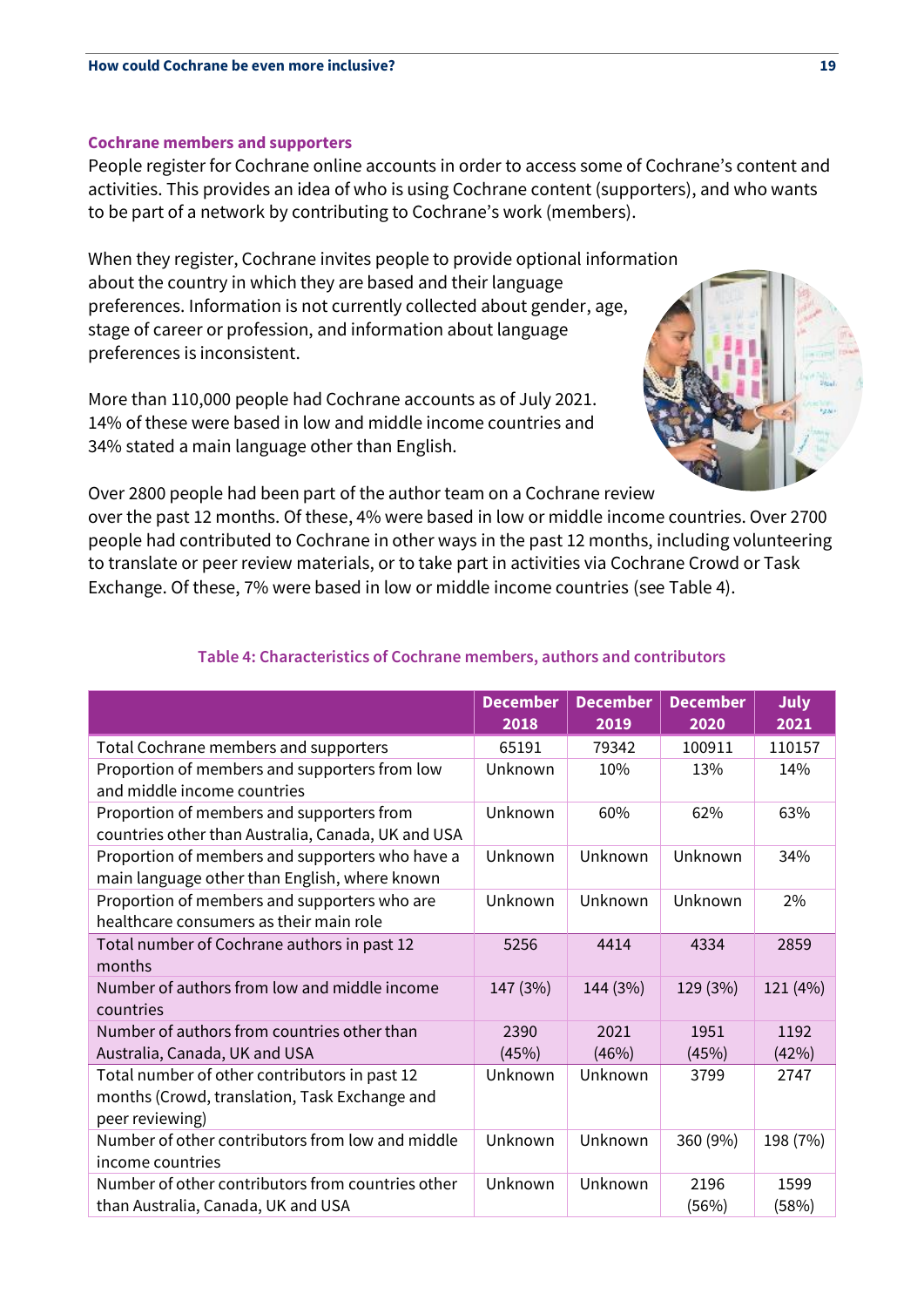### **People using Cochrane evidence**

The most common countries from where people accessed the Cochrane.org website were the USA, Spain, Russia, UK, Brazil and France.

There are about 9 million visitors to the Cochrane Library website each year. Of these, about 12% of visitors access the site from low and middle income countries and 47% use web browsers in a language other than English (see Table 5).

# **Table 5: Characteristics of people using the Cochrane Library website**

|                                                   | <b>Dec 2018</b> | <b>Dec 2019</b> | <b>Dec 2020</b> | <b>Sep 2021</b> |
|---------------------------------------------------|-----------------|-----------------|-----------------|-----------------|
| Total number of unique visitors in past 12 months | 2,312,647       | 8,703,683       | 9,135,619       | 7,419,499       |
| Proportion from low and middle income countries   | 7%              | 10%             | 10%             | 12%             |
| Proportion from countries other than Australia,   | 56%             | 59%             | 64%             | 67%             |
| Canada, UK, USA                                   |                 |                 |                 |                 |
| Proportion using web browsers in a language       | 41%             | 40%             | 44%             | 47%             |
| other than English                                |                 |                 |                 |                 |

Based on the limited information available about the characteristics of those managing, producing and consuming Cochrane evidence and activities, the group involved in coproducing this report inferred that:

- Cochrane's Governing Body appears to have diverse representatives in terms of gender, geographic location and preferred language, but the Central Executive Team may not be equally diverse in terms of language, geographic spread or ethnicity.
- It appears that those creating most Cochrane evidence (in Review Groups) are headquartered in a narrow range of countries. There are few authors or other contributors from low and middle income countries. Geographic groups generate much Cochrane funding, but do not currently have a leading role in creating Cochrane reviews. The functions and structure of Cochrane Groups is under review.
- The lack of information routinely collected about gender, age or career stage, profession and language preferences is a gap in Cochrane's ability to monitor diversity in those working or volunteering for Cochrane.
- A large portion of people accessing Cochrane evidence use languages other than English, but only about 1 in 10 visitors to the Cochrane Library is from low or middle income countries.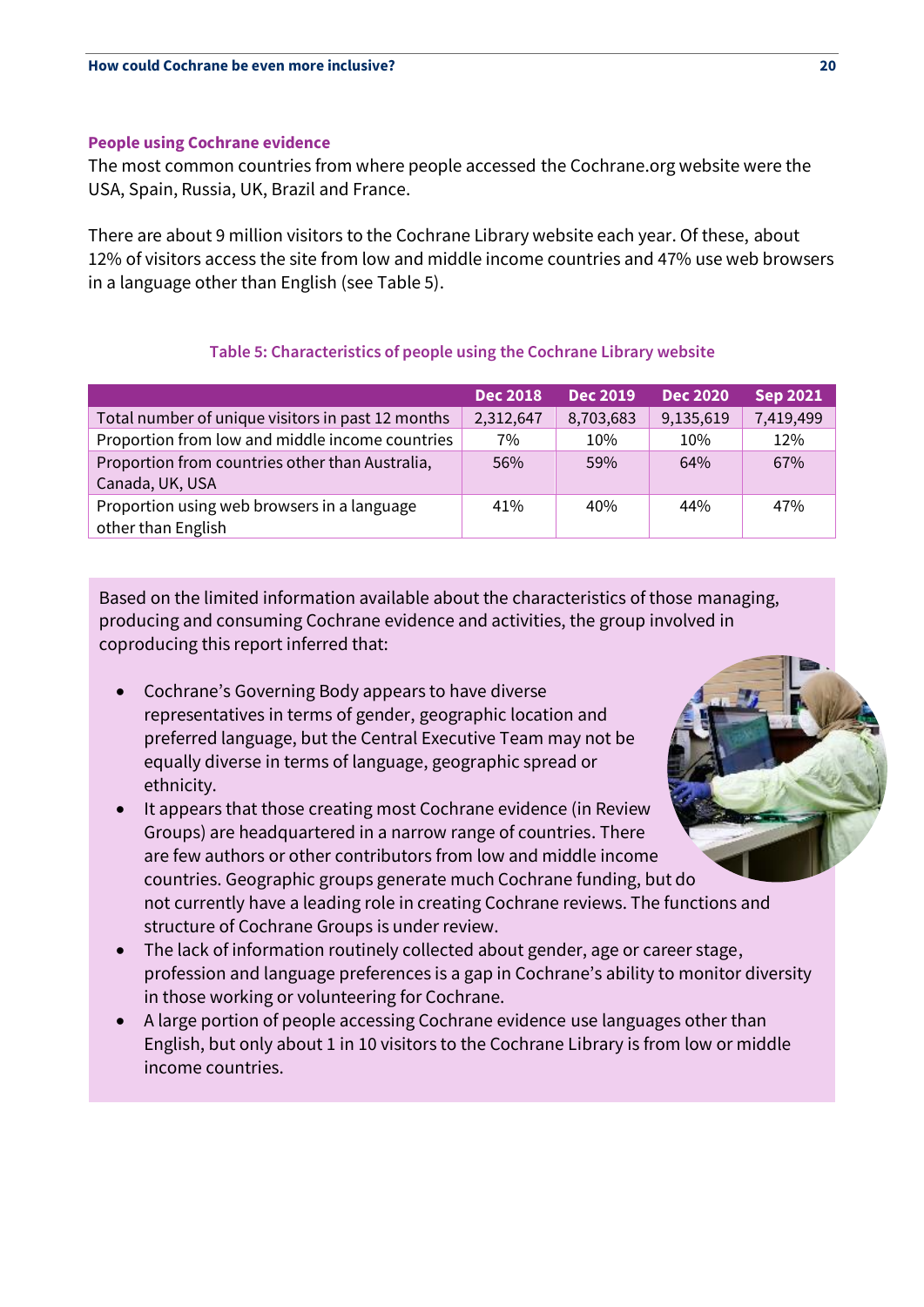# **2.3 How inclusive is Cochrane?**

#### **What does Cochrane do well?**

We wanted to understand people's perceptions of the things Cochrane is doing well at present, both to celebrate those and consider their continuation or expansion.

In discussion groups, people said that things that Cochrane is doing well to support diversity and inclusion include:

- moving towards open-access resources and giving access to some content and online training free
- Cochrane Crowd and Task Exchange platforms, where participants do not need a technical background to engage
- specific networks such as the Early Career Professionals group and the Consumer Network
- grants for students, consumers and those from low and middle income countries to attend events
- the Colloquium and other opportunities to network with a wide range of people
- collaborating with authors and contributors from different countries when working on specific reviews or projects
- having discussions as part of the Listen and Learn process, including sessions in local languages
- large number of Cochrane members and supporters, including from different parts of the world
- large number of Groups across the world
- Geographic Group activities in local languages
- translation of reviews and dissemination materials into a variety of languages
- high proportion of women in leadership roles
- Governing Board elections with specific slots for people from low and middle income countries

**"In Cochrane Colloquiums, it is very good that there were stipends for students and consumers. This allows us more opportunities to get closer to Cochrane and to learn about its core, then bring them back and share with our colleagues. We can also get to know more people thisway who are happy to help us in developing countries."** (Discussion group participant)

**"The Task Exchange and Crowd platform make it easy to get started with Cochrane step by step. The reward badges and membership help recognising the progress and contributions one has made. The more you get involved, the more you can collaborate."** (Discussion group participant)

**"We must celebrate what we have achieved in the past 25 years. Cochrane has opened doors for people, including women and people of colour. We have a broad footprint with Geographic Groups all around the world. There is a real richness of people working around the world. We need to remember those successes as we also focus on not being complacent."** (Discussion group participant)

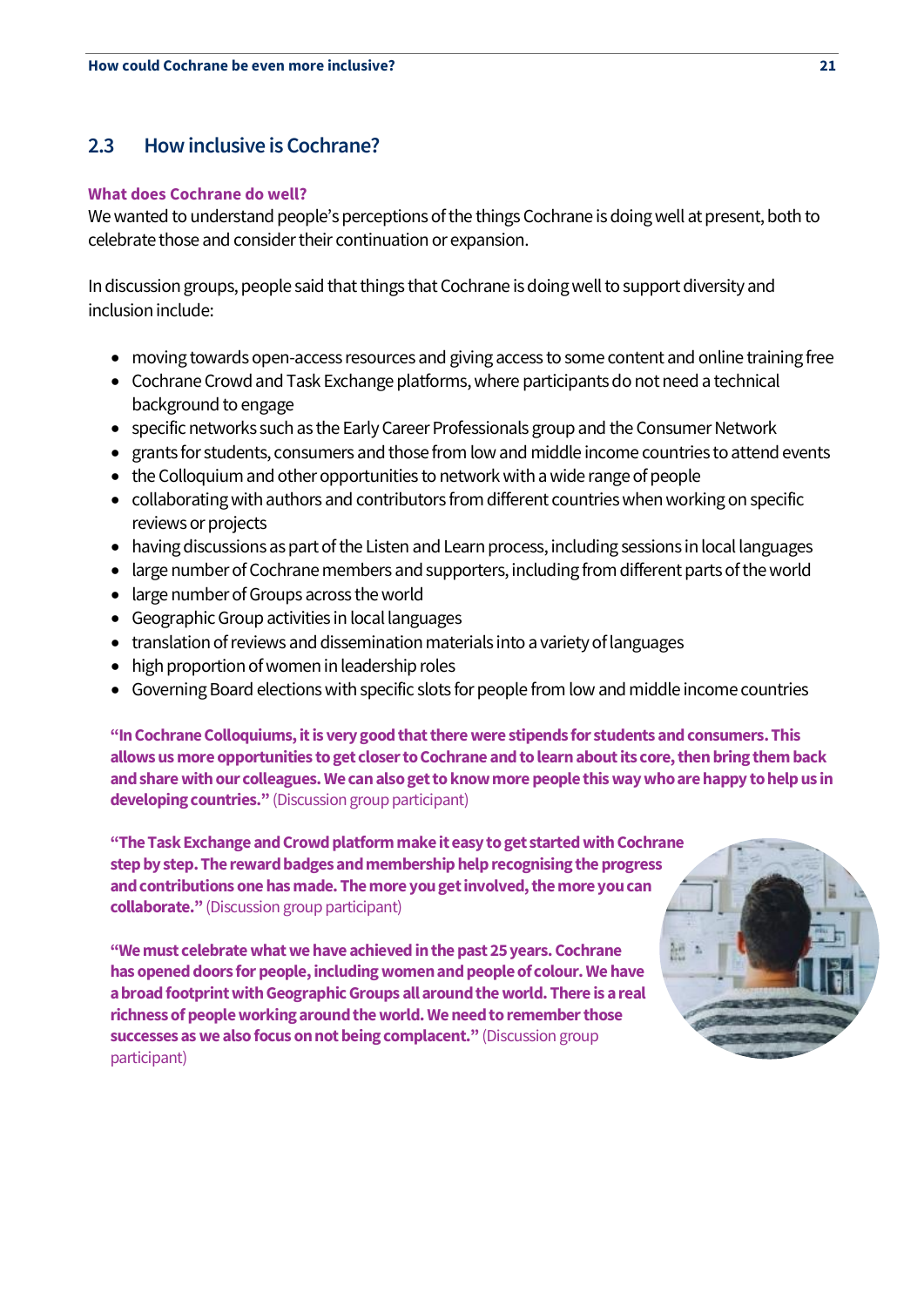# **How included do people feel?**

We asked people the extent to which they felt included in Cochrane and whether the believed that Cochrane was doing a good job of supporting diversity and inclusion. People who took part in the survey were generally positive about the extent to which Cochrane was supporting diversity and inclusion,

giving people opportunities to be involved and including leaders from diverse backgrounds (Figure 4). However some people did not have much knowledge about Cochrane so could not answer these questions. Cochrane authors were more likely to be positive than those with no active roles. Women were less likely to be positive (see Table 6).

# **Figure 4: Perceptions about diversity and inclusion in Cochrane amongst those surveyed**



# Note: Based on 985 to 1078 people who answered these questions.

# **Table 6: Differences in what people thought about inclusion based on their personal characteristics**

| % that agreed                         | Cochrane is doing a good<br>job with diversity and<br>inclusion | <b>Cochrane includes people</b><br>well, no matter where they<br>live or who they are |
|---------------------------------------|-----------------------------------------------------------------|---------------------------------------------------------------------------------------|
| All surveyed (1078 & 985 responses)   | 74%                                                             | 76%                                                                                   |
| Low or middle income country          | 76%                                                             | 77%                                                                                   |
| Language other than English           | 77%                                                             | 79%                                                                                   |
| Woman or non-binary                   | 66%                                                             | 69%                                                                                   |
| Under 30 years                        | 87%                                                             | 86%                                                                                   |
| Over 65 years                         | 75%                                                             | 79%                                                                                   |
| Caregiver for child                   | 73%                                                             | 75%                                                                                   |
| Caregiver for adult                   | 79%                                                             | 73%                                                                                   |
| Life limiting condition or disability | 65%                                                             | 65%                                                                                   |
| Central Executive Team member         | 50%                                                             | 75%                                                                                   |
| Staff at Cochrane Group               | 62%                                                             | 64%                                                                                   |
| Author                                | 72%                                                             | 77%                                                                                   |
| No active role in Cochrane            | 63%                                                             | 66%                                                                                   |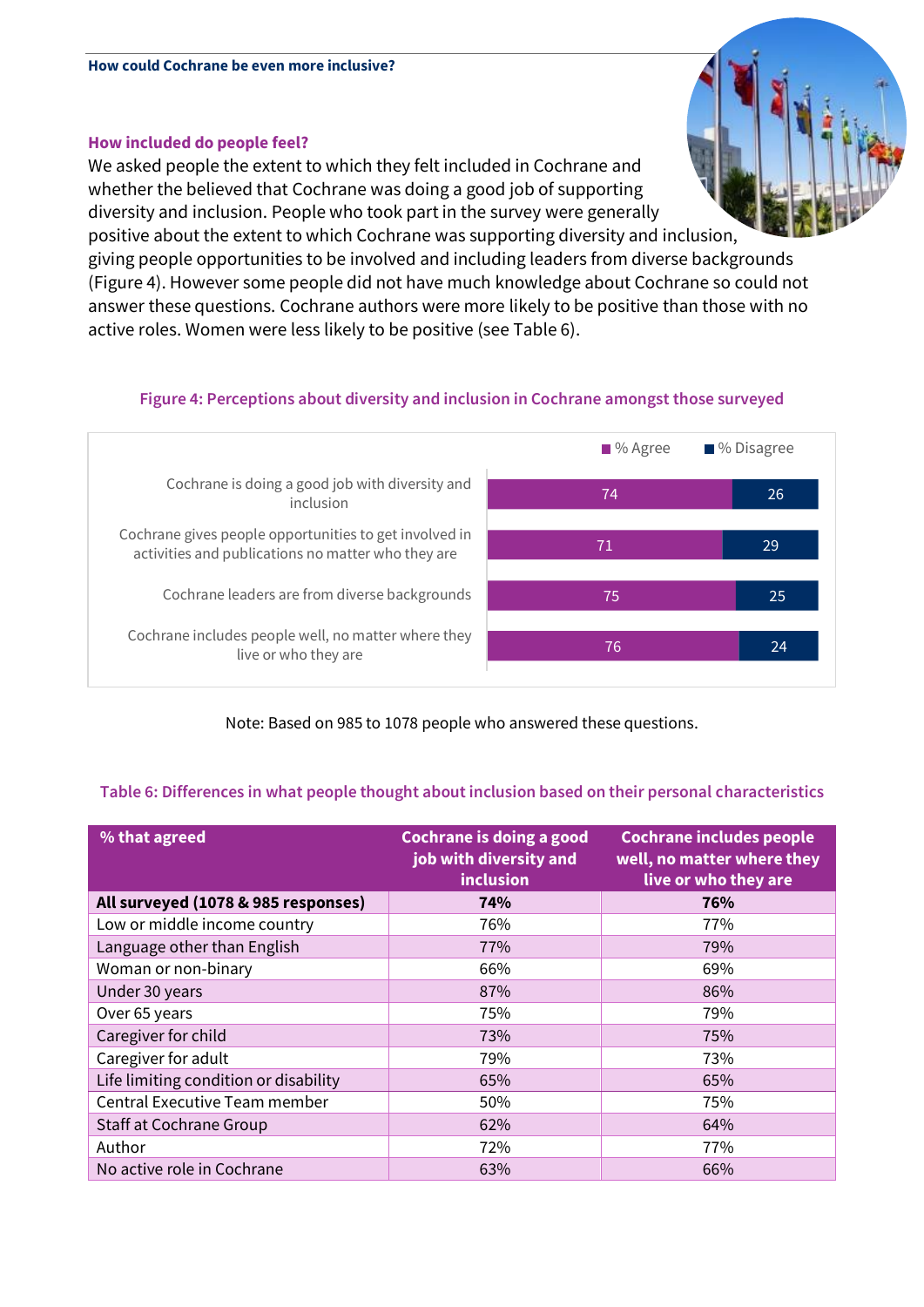People surveyed had widely differing feedback about the extent to which they felt included in Cochrane and whether they were as included as they wished. On average, people scored the extent to which they felt included as 4.5 on a 10-point scale. They scored an average of 5.5 as to whether they were as included as they wanted to be, but there was a wide range (see Figure 5).

**"I have always felt included. I believe Cochrane Crowd to be a friendly and caring group. What has solidified this feeling is the friendly and caring nature of all communications - emails, training materials, invitations to participate, response to questions. I believe I can try any task I want and I can also contact someone if I have a question. Even my suggestions are taken seriously. I am impressed by the high number of countries where participants come from. I have noticed that there are varied start times for the screening challenges. To me, this shows you are trying to include people from different time zones."** (Survey participant)

**About 6 out of 10 people said they did not feel as included in Cochrane as they wanted to** 

**be**. There was no significant difference in the extent to which people from different age, gender, language or regional groups felt as included as they wished. This suggests that people's feelings about being included were not based largely on demographic characteristics, but rather the extent to which they had had opportunities to engage with Cochrane (see Table 7).



# **Figure 5: Extent to which people surveyed felt included in Cochrane**

Note: Participants rated both questions from 0 to 10 where 10 was the highest / most.

### **Table 7: Differences in the extent to which people felt included based on their personal characteristics**

| % that scored 7+ out of 10      | How included do you feel | Feel as included as you want |
|---------------------------------|--------------------------|------------------------------|
| Total surveyed (1194 responses) | 30%                      | 43%                          |
| Low or middle income country    | 31%                      | 46%                          |
| Language other than English     | 31%                      | 46%                          |
| Woman or non-binary             | 28%                      | 35%                          |
| Under 30 years                  | 27%                      | 42%                          |
| Over 65 years                   | 33%                      | 48%                          |
| Caregiver for child             | 29%                      | 39%                          |
| Caregiver for adult             | 30%                      | 42%                          |
| Condition or disability         | 32%                      | 42%                          |
| Staff at Cochrane Group         | 57%                      | 61%                          |
| Central Executive Team member   | 83%                      | 75%                          |
| Author                          | 50%                      | 54%                          |
| No active role in Cochrane      | 0%                       | 33%                          |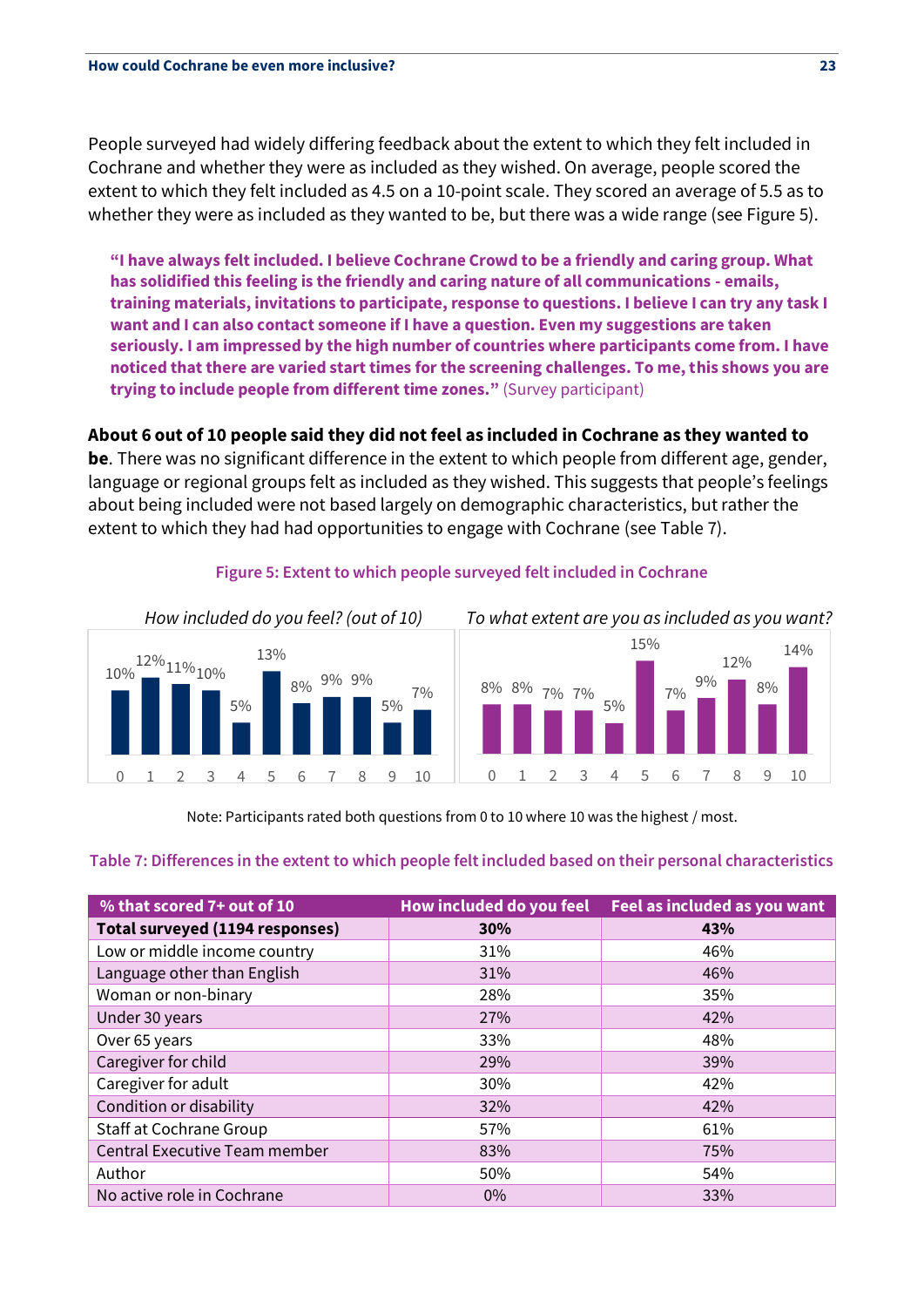People who took part in discussion groups and interviews were generally less positive overall about the extent to which Cochrane was supporting diversity and inclusion and giving a wide range of people opportunities to take part.



**"Being inclusive would mean that we enable people to participate regardless of their background, not expecting them to adjust to and adopt the Western, Anglophileway, but working together to come up with ways that work for everyone. The people who are from other backgrounds now and part of Cochrane are the ones who have already adapted themselves to the Western, Anglophile way. We are not as inclusive as we should be. I think quotas to ensure people from certain backgrounds / marginalised groups are part of leadership and committees is a route we should explore, as well as decision-making processes that require to take into account, systematically assess and transparently communicate the impact of strategic and operational decisions on people from different backgrounds and marginalised groups."** (Discussion group participant)

**"I am so tired of hearing leaders in Cochrane say how diverse we are. We should acknowledge that we, as much as any organisation in this sort of environment, are part of the problem of structural inequity. Our leaders like to talk about the importance of diversity and inclusion, they think they know what they are talking about, but they don't usually get what it actually means. They need to let the disadvantaged and marginalised lead."** (Interview participant)

We prioritised inviting people who may not feel involved to discussion groups as we wanted to hear what the barriers might be and their suggestions for development.

**"I don't feel at all I am included as much as I want to. The website feels like it doesn't have all the information. We don't know how to get involved. I am not sure if I will be of use to Cochrane as I am lacking training. I don't know how Cochrane works as an organisation. I want to know, but don't know how to know. Also, I worry, I am not good enough, I don't know things at all. Maybe if the website was segregated in first person language in a step wise manner or had atrial programme I would join. Training is the key so that the individual can understand requirements."** (Discussion group participant)

**"Cochrane feels quite removed. Although there is a lot of communication, it feels like information giving rather than involvement. I volunteered to be a member of the Cochrane Consumer Network for a certain group. All you ever did about it was send me some newsletters. There was no patient engagement with me on your part. That was very discouraging and not at all consumer oriented."** (Discussion group participant)

Some said they had tried to get involved, but that they had not had positive experiences.

**"I don't feel involved at all. I have requested to have collaboration with my organisation and never received any response. It feels like Cochrane is a very closed organisation, not interested in others. They do not even respond to messages."** (Discussion group participant)

**"I feel excluded. I started work on a review and had Zoom sessions and then everything stopped and there has been no communication. I emailed the team leader and had no response. They got everyone started on updating a review and then just stopped with no communication. I want to be involved and help, but no-one responds."** (Interview participant)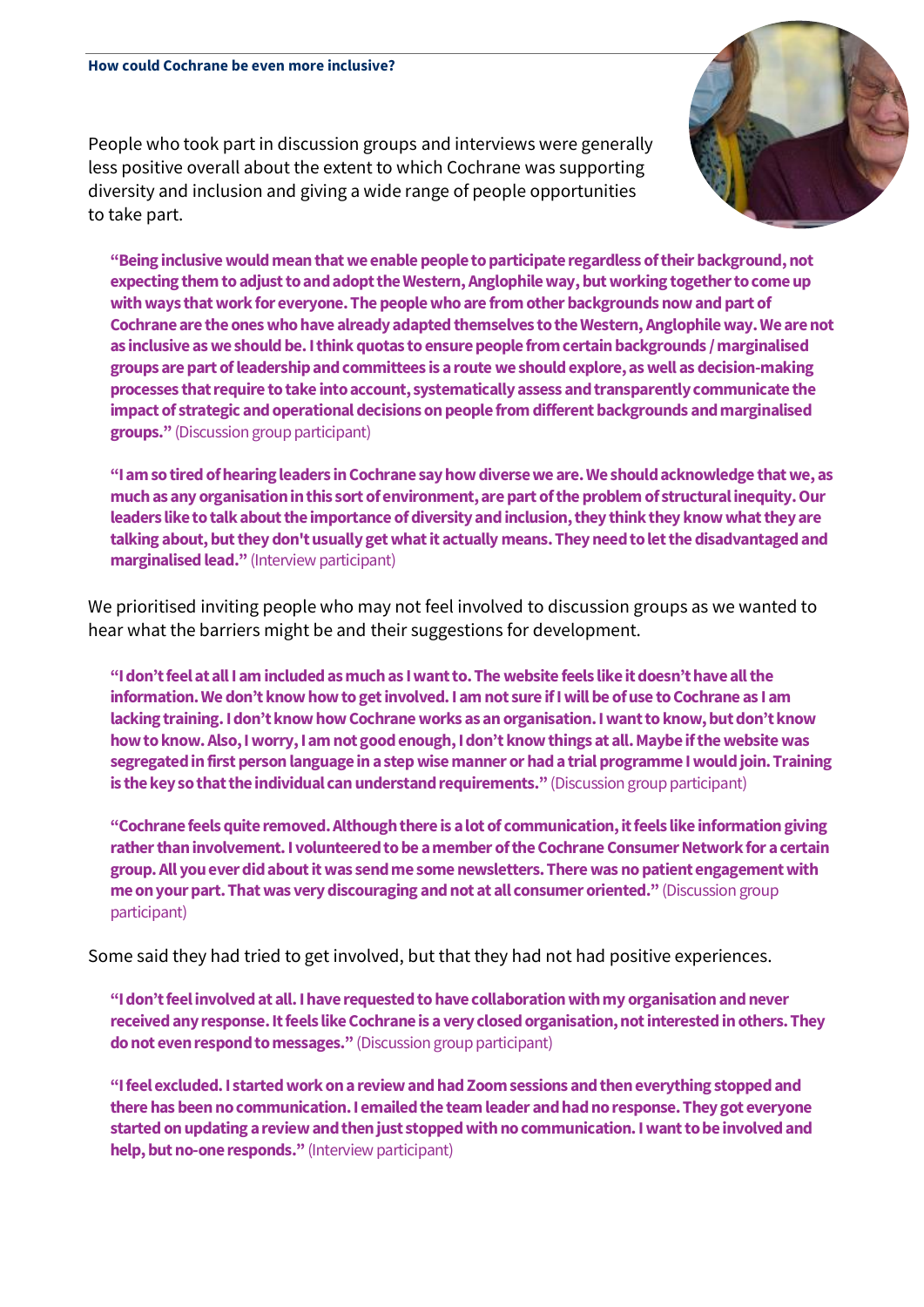#### **Perceived barriers to inclusion**

In the survey, people said that the main barriers to being more involved in Cochrane were a lack of information about how to get involved, a lack of encouragement or opportunities to engage, people not feeling they had appropriate skills or feeling unwelcome.

### **Box 3: Perceived barriers to being involved in Cochrane amongst those surveyed**

#### **Knowledge and information**

- **Do not know how** to get involved (18%)
- Do not know the **options** for involvement or not being offered opportunities (15%)

#### **Experience and confidence**

• Lack of **training** / perceived lack of skill or experience or being early in career (14%)

### **Anglocentric focus**

- **Geographic** location, lack of Cochrane presence in country, time zones for meetings (15%)
- **Language** barriers (9%)

### **Feeling excluded**

- Perception that Cochrane Groups are **not accepting of new people** e.g. focused on people with specific qualifications or younger people, or not welcoming in their approach (13%)
- Volunteered but received **no response** (6%) or poor **communication** (6%)

### **Narrow focus**

• Lack of focus on **areas of interest** / narrow methods so do not feel Cochrane is relevant (6%)

### **Structure and organisation**

- Complexity of organisational structure including division between Cochrane centre and Groups (5%)
- Lack of networking opportunities and ability to meet people to feel part of a community (3%)

#### **Resources**

• Lack of resources such as **open access** to Cochrane materials (3%), lack of funding (2%), or lack of internet (1%)

Note: Percentages are based on 904 survey responses.

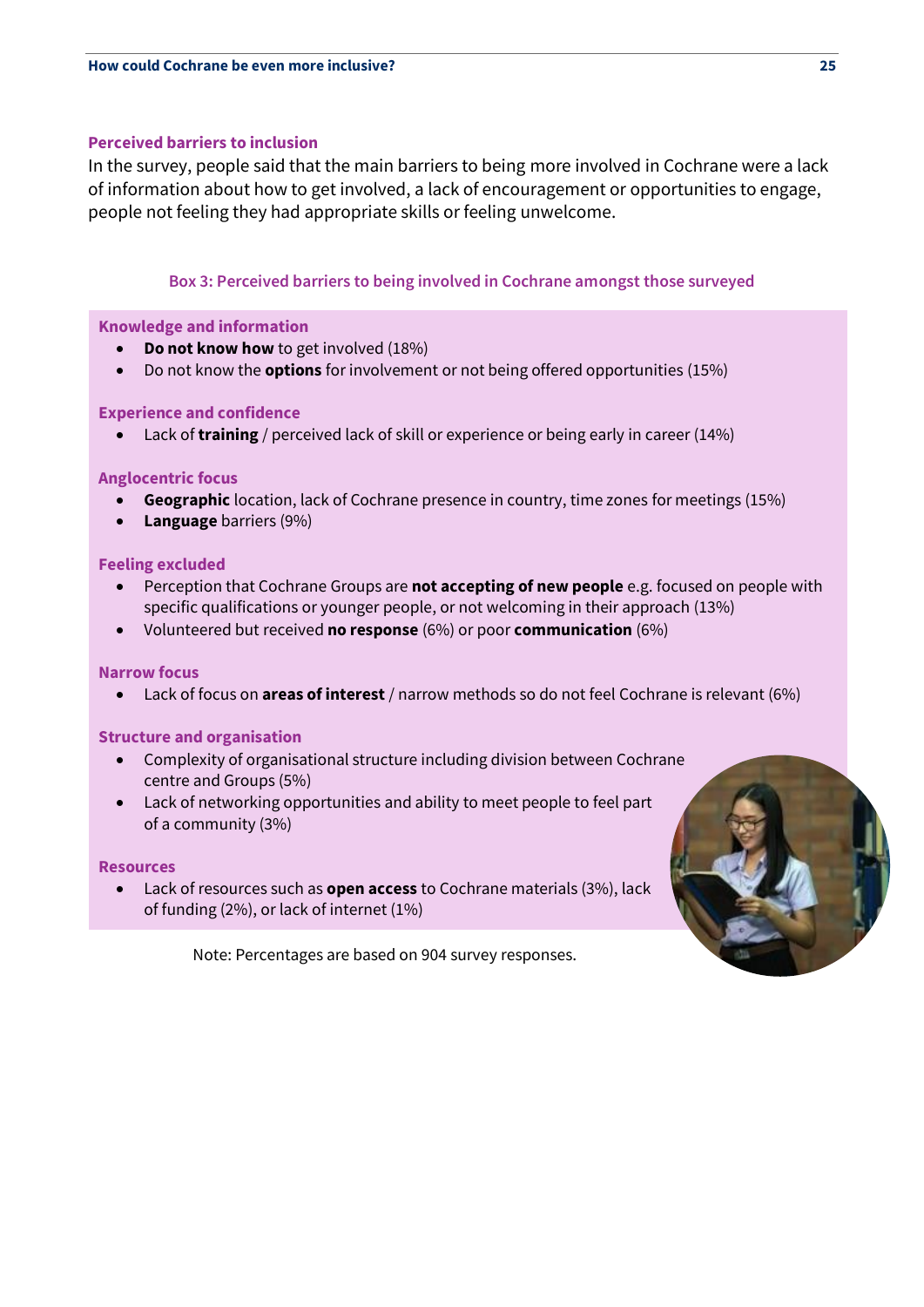In discussion groups and interviews, people described these barriers in more detail. A number said that they did not feel that Cochrane was welcoming of diverse groups of people, and that there were systemic biases in the processes, requirements and ways of working that made it more difficult for some types of people to be involved. As in the survey, people acknowledged the need to maintain quality of Cochrane outputs and approaches, but some felt that this was used as an 'excuse' to limit involvement in Cochrane's work.

**"Cochrane's leaders are mainly the same type of people based in the same countries. Systemic institutional biases are disguised using the excuse of quality."** (Discussion group participant)

**"Cochrane has become an exclusive club for savvy statistical know-it-alls and is far away from the inclusive community it used to be. Some Groups seem racist and do not allow the inclusion of members from other countries. Cochrane now looks like a sort of private club, mainly from UK."** (Discussion group participant)

**"There are important biases against non-native English speakers in the way the organisation is built. Cochrane has become increasingly less culturally diverse in its core processes. This also means lower participation of early career professionals, unless they are from ivyleague Universities (many med students can author a Cochrane review if they are affiliated to a certain university, but senior researchers from Latin America cannot register a title)."** (Survey participant)

People expressed a strong desire for leadership and management teams to better understand and acknowledge the barriers to inclusion, and to avoid trying to change people to fit into a single 'mould'.

**"The Central Executive Team is too UK, White, middle-class focused. CET needs to role model inclusivity. We need to have a strategy that is not about pulling people to be 'more like us...' I think we expect people to code switch all the time. There is a strong divide between those who understand systematic reviews and those who don't -those who don't are deemed lesser beings! However their skill in communications, design, presenting, conveying information, leadership, team work and emotional intelligence could be**  far superior. It is to Cochrane's detriment that this hierarchy exists." (Survey participant)

**"We are embedding inequality in health if our systems and leaders are not diverse. Inclusion to me starts with being actively anti-racist, anti-colonialist, and, for White people with privilege to explicitly take action to change your behaviour and impact. You then have to be a safe place for people to engage with you -which means that there has to be people who look like them in the group. You have to start with 'how can we design this project differently to engage the marginalised'. Not 'we're doing this great thing, come join us and do what we want you to do'!"** (Survey participant)

Some were concerned with changes to the way Cochrane is structured and staffed, which they perceived as reducing inclusivity. Participants from China and India were particularly concerned about the structure of Cochrane Groups in those regions, and other participants were concerned about restructuring in the Central Executive Team and across Cochrane Groups.

**"The most prominent barrier is the hierarchy decision-making structure within Cochrane. Collaboration has been taken out of the organisation and all decisions and processes are handled strictly at the top. While communication and management with members is polite, authors and review groups are used as unpaid labour and concerns are rarely taken seriously."** (Survey participant)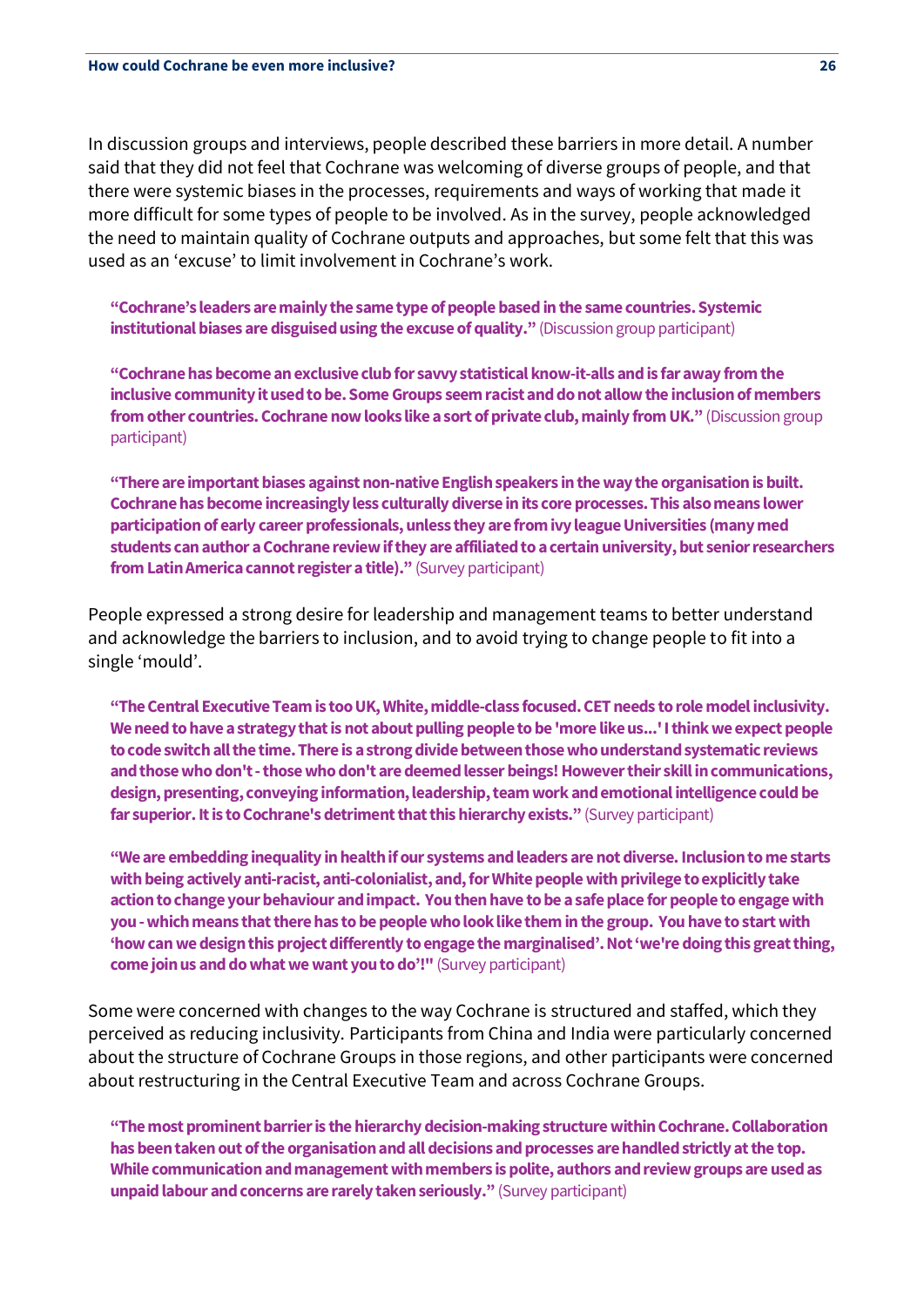Many felt that Cochrane had specific criteria for participation which excluded people who wanted to be involved.

**"Language is barrier. Non-native English speakersare not in the same position as those who are coming from English speaking countries. The distance from Cochrane offices could also play a role.Also, you can no longer start reviews on topics that are of interest or relevance to you, and instead have to conform to someone else's agenda."** (Discussion group participant)

**"Cochrane has great potential to help people. But 95% of the world's population does not speak English as our first language and only 1 in 5 speaks English at all. Cochrane does not represent us."** (Survey participant)

**"I do not know how to be more closely involved. It seems this community works on invitations which you only get when you know someone. Your expertise, publications etc do not get you a pass in. I do not have an academic role. I perceive that for Cochrane my four decades of experience working in healthcare does not measure up to someone with a recent PhD."** (Survey participant)

**"We don't work at a university, but in the transgender community. Cochrane has little interest in such activities. It is a university club."** (Survey participant)

Others said that they wanted to take part, but did not feel they had the skills or experience needed, and had limited opportunities to build these skills.

**"I would like to be included in the projects of Cochrane. I am from an underdeveloped country andI cannot afford training in research writing and I am learning it on my own from books and videos. People like me can only be included if we get free trainingin different steps of research."** (Interview participant)

**"Language is a barrier at times. Especially in low income countries, few people have access to English classes that teach English at the level required for successful participation in scientific discussions and collaboration."** (Discussion group participant)

Language was a barrier for some, but others pointed to a more general Anglocentric focus. It was not just 'words' that were mainly in English, but also ways of working and thinking. People said that infographics were created in English, social media use did not account for some platforms being difficult to access or blocked in some parts of the world (such as YouTube or Facebook) and that review topics or dissemination methods of more interest outside the Western worldwere discounted. This was off-putting to potential participants and made them question whether Cochrane was relevant.

- **RACES AND ETHNICITIES**
- **RELIGIONS**
- **COUNTRIES OF ORIGIN GENDER IDENTITIES**
- **SEXUAL ORIENTATIONS**
- **ABILITIES AND DISABILITIES** 
	- SPOKEN LANGUAGES

**IGES** 

Another barrier for involvement was a lack of awareness about what Cochrane does and how to get involved. People felt that raising awareness would encourage more people to get involved.

**"People don't know Cochrane's standing, impact, and what is it doing. If you don't search for it proactively, you even don't know the entrance. The awareness of Cochrane is too low. To participate you need to first know about it.**(Discussion group participant)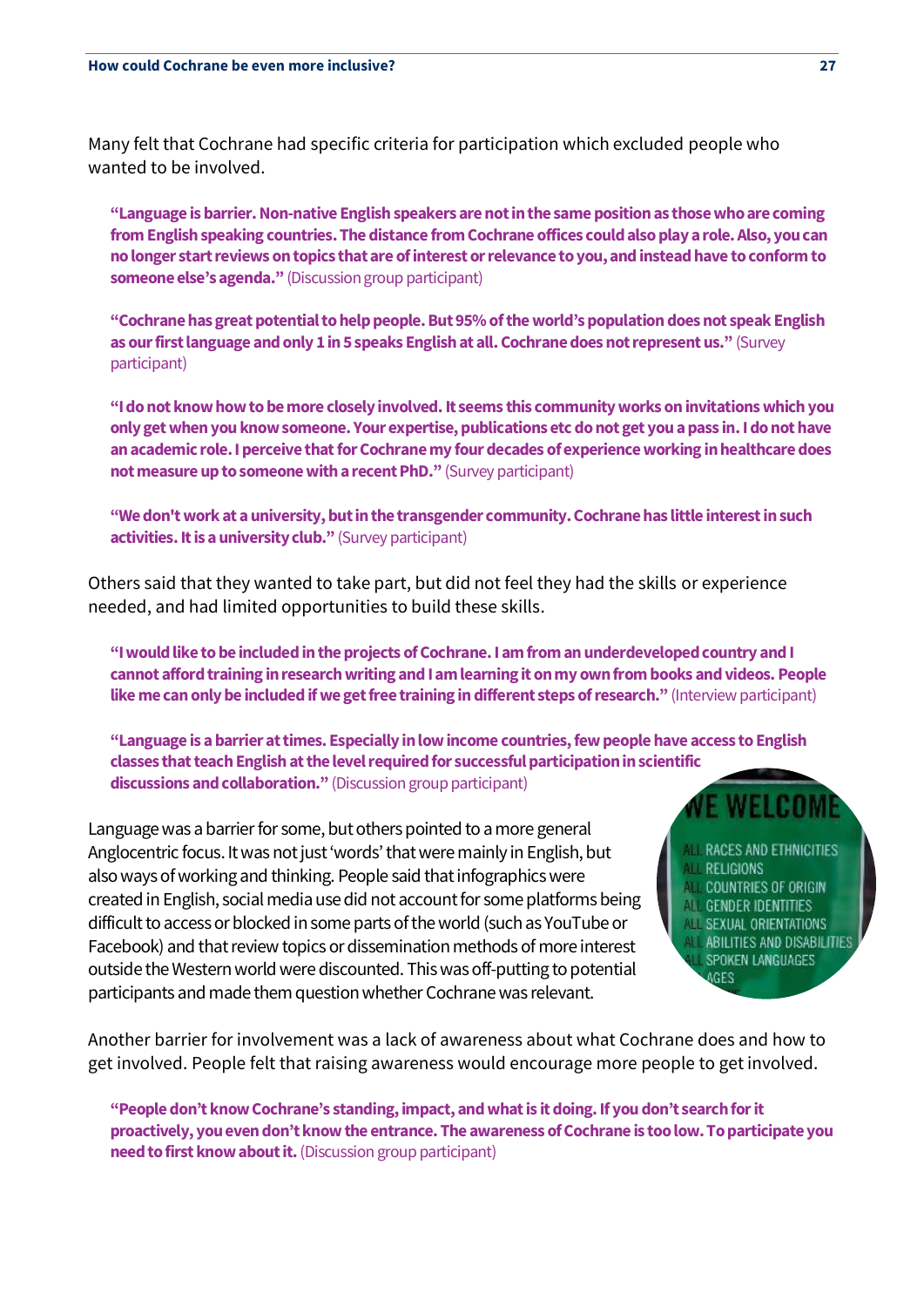# 3 What could we do next?

**This section describes what people recommended that Cochrane prioritise in future to continue building a diverse and inclusive network.**

# **3.1 People's recommendations for the future**

Cochrane's Central Executive Team is interested in practical things that can be prioritised to improve diversity and inclusion. The survey invited people to prioritise some practical steps, based on ideas from an Advisory Group and pilot testing. The survey also invited people to share other ideas, as did the discussion groups and interviews.

The key priorities reflected barriers already described. There was more focus on helping a wide range of people to proactively engage and strengthening leadership than on more operational issues such as translations, subtitles and time zones (Figure 6).



# **Figure 6: Extent to which people surveyed prioritised potential practical next steps**

Note: Based on 1192 survey responses.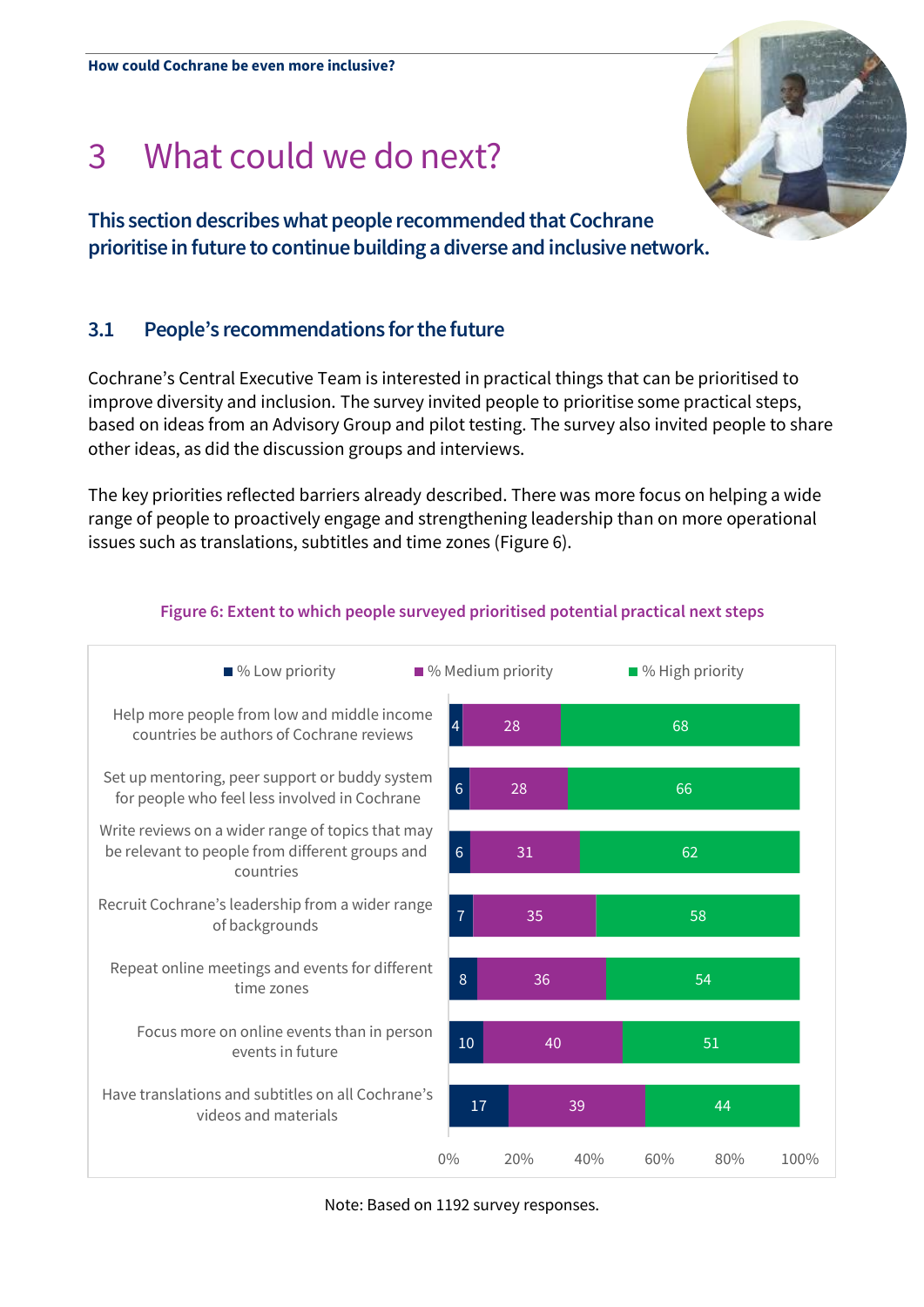The most highly prioritised potential next steps were largely similar regardless of people's personal characteristics and roles in Cochrane, though there were some key differences. Those based in low and middle income countries and people aged under 30 years were the most likely to say that Review authors should be sought out from low and middle income countries and that there should be a mentoring scheme. Those who did not currently have an

active role in Cochrane were more likely than those with active roles to prioritise diversifying leadership, focusing on review topics of wider relevance and implementing mentoring schemes (Table 8).

Regardless of role or demographics through, the focus on engagement and a sense of community was prioritised over technical elements to bolster inclusivity. This was also mirrored in discussion groups.



| % suggested high priority      | <b>Build LMIC</b> | <b>Mentoring</b> | <b>Relevant</b> | Leadership | <b>Time</b> |
|--------------------------------|-------------------|------------------|-----------------|------------|-------------|
|                                | authors           |                  | topics          |            | zones       |
| Total surveyed (1194)          | 68%               | 66%              | 62%             | 58%        | 54%         |
| Low or middle income country   | 80%               | 73%              | 67%             | 64%        | 54%         |
| Language other than English    | 70%               | 68%              | 62%             | 59%        | 52%         |
| Woman or non-binary            | 70%               | 63%              | 65%             | 59%        | 55%         |
| Under 30 years                 | 84%               | 77%              | 67%             | 71%        | 58%         |
| Over 65 years                  | 62%               | 61%              | 60%             | 50%        | 50%         |
| Caregiver for child            | 68%               | 66%              | 68%             | 65%        | 65%         |
| Caregiver for adult            | 69%               | 66%              | 58%             | 62%        | 54%         |
| Condition or disability        | 64%               | 60%              | 68%             | 53%        | 58%         |
| <b>Staff at Cochrane Group</b> | 69%               | 62%              | 64%             | 60%        | 56%         |
| <b>Central Executive Team</b>  | 82%               | 64%              | 80%             | 80%        | 67%         |
| member                         |                   |                  |                 |            |             |
| Author                         | 66%               | 68%              | 62%             | 59%        | 56%         |
| No active role in Cochrane     | 67%               | 100%             | 100%            | 100%       | 67%         |

# **Table 8: Differences in the extent to which people prioritised potential next steps**

Note: LMIC = low and middle income countries. The question wording is in Figure 6.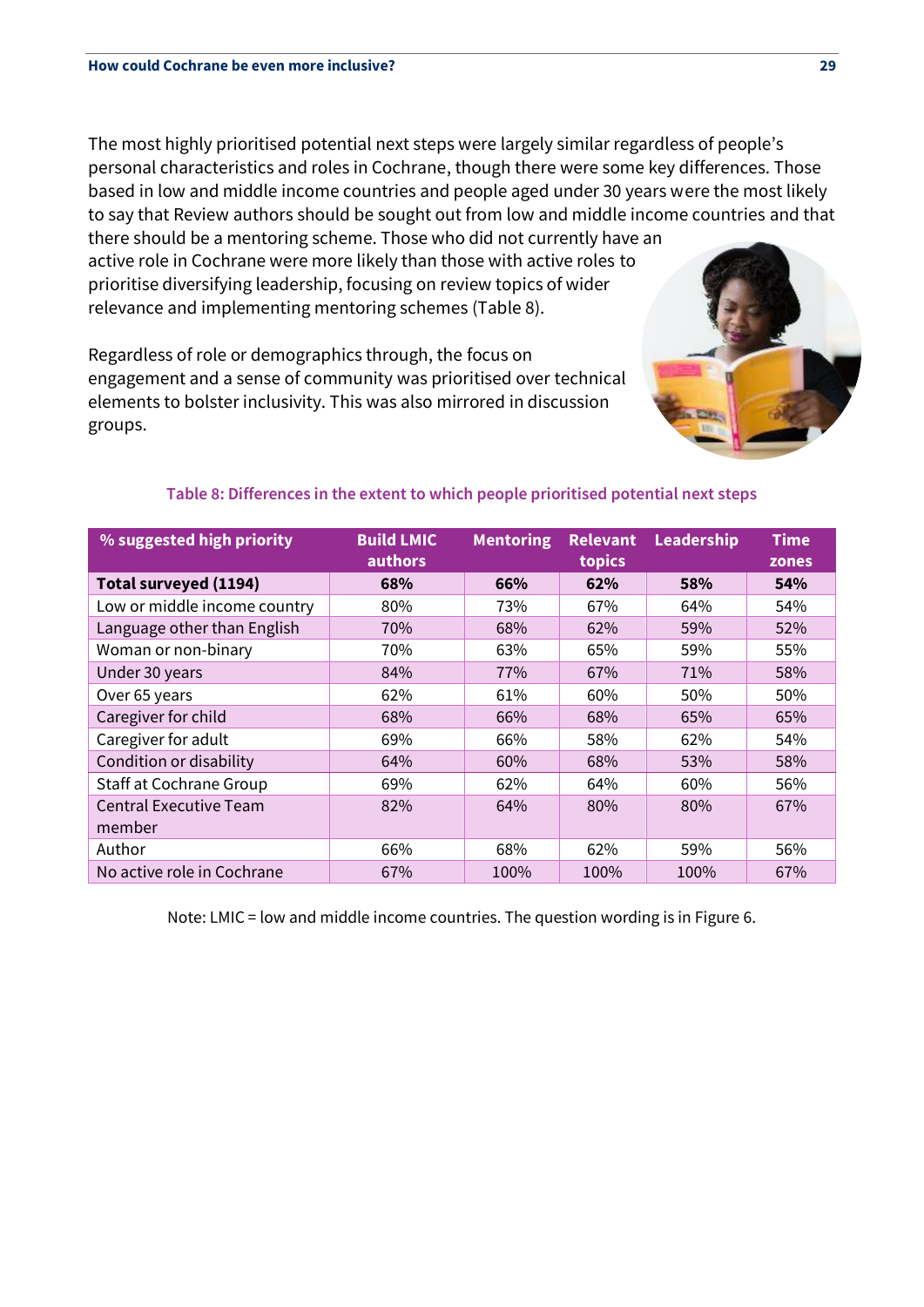#### **Acknowledge that Cochrane may have inbuilt biases**

We now describe some of the suggested priorities in more detail. Cochrane may already be doing some of these things. In describing people's feedback we are not commenting on what is or is not currently done, simply reflecting what participants would like to see.

Across the discussion groups, interviews and survey, people suggested that an important next step was to acknowledge and understand the importance of diversity and inclusion in Cochrane. This included:

- recognising that Cochrane has more work to do and that there may be **biases** and barriers in Cochrane's way of thinking about and doing things, including perceived potential elitism
- focusing on the **benefits** of being inclusive so this is framed positively
- publicly affirming Cochrane's **commitment**to diversity and inclusion as one of our organisational commitments
- **defining**what diversity and inclusion means to Cochrane and placing a commitment to this on the webpage, near to the mission
- developing an **engagement strategy**and consultation process so diverse communities are involved in collectively deciding next steps as part of the Diversity and Inclusion Strategy

**"Institutional bias is the collective failure of an organisation to respond appropriately to people because of their characteristics. This can occur in processes, attitudes and behaviours which discriminate through unwitting prejudice, thoughtlessness, ignorance and stereotyping. A first step to tackling it is admitting it."** (Interview participant)

**"Inclusion needs to be a 'must do', not a 'nice to have'. It is fundamental to Cochrane's survival. Cochrane could get more funding, be more productive and help achieve worldwide improvements if it was more inclusive."** (Discussion group participant)



**"There is (rightly) fatigue in people from discriminated and marginalised communities being asked to contribute to these conversations when there is no sense that there will necessarily be any change (based on long and previous experience), and that these exercises can be token and non-transformative at the structural level."** (Email contribution)

**"We don't have an inclusive culture. The teams are close knit, with a cliquey culture. Even after years of working here, I feel like an outsider. But everything can be done remotely so there is no excuse. We need to change the culture. The whole organisation needs to own up to the fact that it is snobby and excluding people, and that some people are excluded more than others. Admitting there is an issue publicly for all staff and volunteers would be a massive step."**  (Discussion group participant)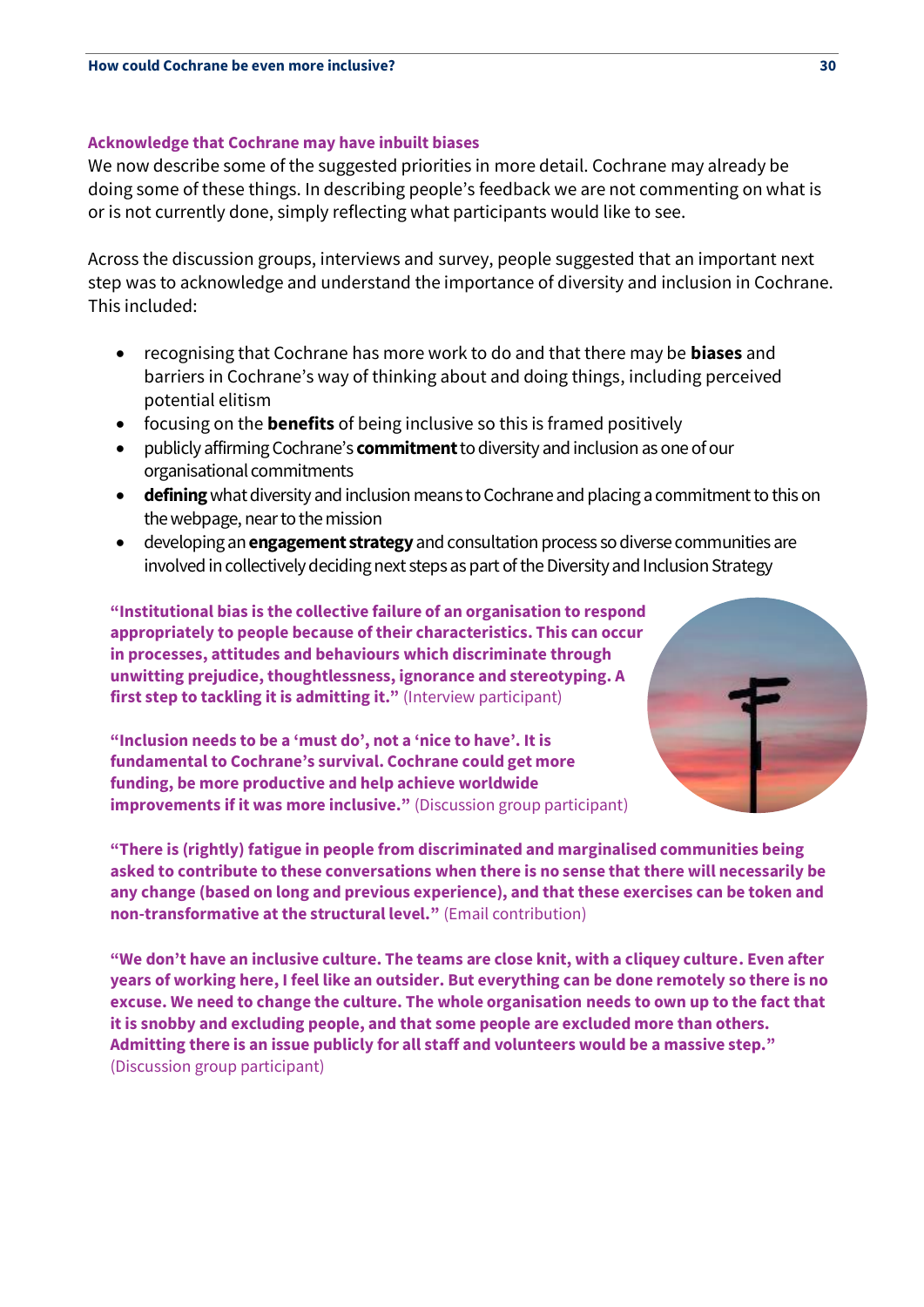#### **Make sure that leaders and staff are diverse and informed**

People suggested that practical next steps would depend on appropriate resourcing and leadership. They therefore prioritised ensuring that Cochrane had appropriate structures and leaders who were passionate about collaboration and inclusion. This included:

- recruiting **leaders** and staff from different countries, languages, professions and characteristics so that diversity is visible and helps shape decisions
- making sure that **HR processes** support diverse recruitment and flexible working
- having a workstream and **named lead** to help the organisation and Groups improve on diversity and inclusion, with allocated funding
- providing **training** and tools for all staff and regular volunteers about systemic biases and practical ways to be more inclusive. Some Group members said they would like to be more inclusive but did not know how to do this effectively

**"Leadership is not aware or does not acknowledge issues. The leadership is mainly UK based. Other cultures are not in senior management. This means they cannot understand our perspectives. Even small things like lots of cultural references in examples such as 'BBC'. The leaders and staff should be trained so they understand different cultures and more people should be leading from different parts of the world. There should also be more bilingual programmes, such as was planned for the Chile colloquium."**  (Interview participant)

**"We are going through review of Cochrane structure – but diversity and inclusion is not being taken into account in this. I am worried that plans for the future are led by a limited group of people who are not diverse. Our strength is our large international collaborator base, but these people are not engaged in planning for the future. We need to have management diversity. We don't know what we don't know."**  (Discussion group participant)



**"We have had an issue when recruiting: only able to recruit people with work permits. Cochrane should support teams and Groups to open recruiting to around the world. The HR team do not listen when we raise this. It feels like there is provision for people in Europe and not elsewhere. Cochrane needs to say that it is ok to spend extra time and extra money on recruiting staff and leaders more diversely. We could learn from how organisations like Google work not just go for the easy option of hiring people locally instead of internationally. We need to revamp our HR processes to recruit internationally."** (Discussion group participant)

**"I am glad that Cochrane is doing this diversity and inclusion assessment and I think there should be an established Diversity Council to follow up and make sure that the recommendations are implemented. Such an entity will be able to continuously monitor achievements in terms of having a more diverse community."** (Discussion group participant)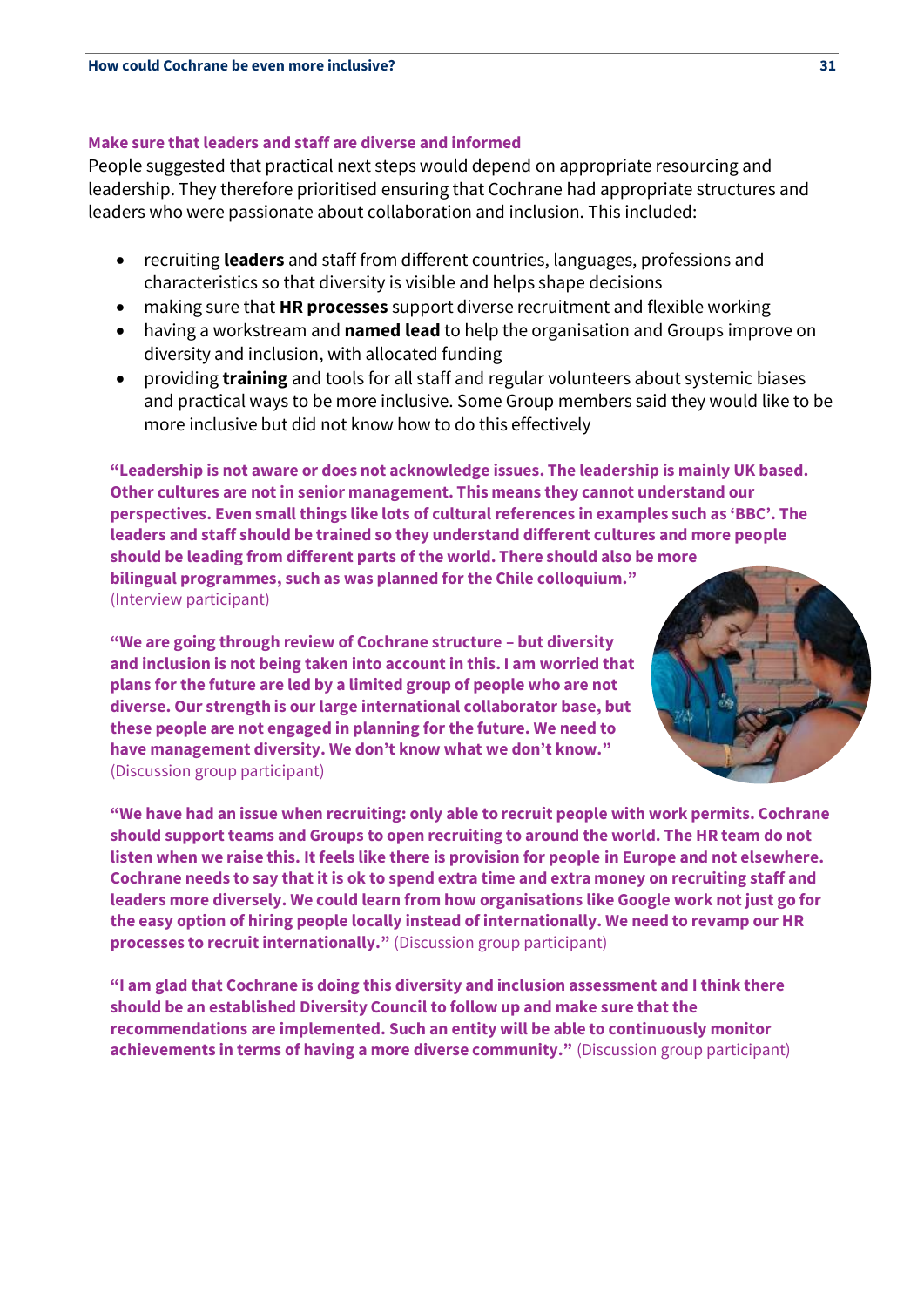# **Proactively offer opportunities to get involved**

A common suggestion was to proactively engage with a wider range of people, providing direct opportunities for involvement. This may include:

- targeting and supporting people from **low and middle income countries** and people who speak a language other than English to be authors and volunteers
- **recruiting** editors/contributors/champions from wider regions and backgrounds by specifically approaching people or organisations to partner with
- offering opportunities to all who express an interest, making it easier to see how to get involved and **actively welcoming** people when they volunteer
- **revising the website** and promotional materials to be more user-friendly and contain clear information about the range of opportunities available
- creating a **register of interests** and using this to match people with available opportunities
- asking people **what they are interested** in when they register for a Cochrane account and adding this to a searchable register of interests, so colleagues from around the world are able to make contact
- asking people whether they are at beginner, intermediate or advanced level when they join, and using this to send invitations for training and networking. People could update their **profile** as they build their skills and experience
- mailing everyone with a Cochrane account to explain what **Task Exchange** is and to clarify that it is open to beginners
- considering how we recognise and **reward**people's contributions, so they know they are valued
- having **Cochrane champions** in every country to publicise evidence and proactively recruit and train volunteers

Importantly, 'involvement' did not mean simply authorship, but rather a myriad of other opportunities to be part of the Cochrane volunteer team.

**"If we want to open up to people with lived experience, then we need to improve how we involve people as coproducers of research. Only 1 in 10 Cochrane reviews at maximum has consumer involvement as part of the author team. Patient volunteers are drawn from a limited part of the world i.e. English speaking high income world. Researchers and professionals are getting paid for their time by their own organisation, but consumers are not compensated."**  (Discussion group participant)

**"We need to encourage the engagement of our early career researchers. This is extremely important because this group will play a vital role in the delivery of healthcare in the region. More opportunities such as fellowships, leadership roles, trainings, exchange programs, will all ensure the inclusion of this group."** (Discussion group participant)

**"In non-profit volunteer management, there are two things that work well: (1) retain people who are already doing a good job and (2) reward people for their involvement, even if it's with something small. I'd recommend Cochrane use a contact management system to manage communications with existing contacts, which would allow them to see who is staying involved. Could also offer people who are not in academia some small financial compensation or other recognition for their time. Standards exist for this."** (Survey participant)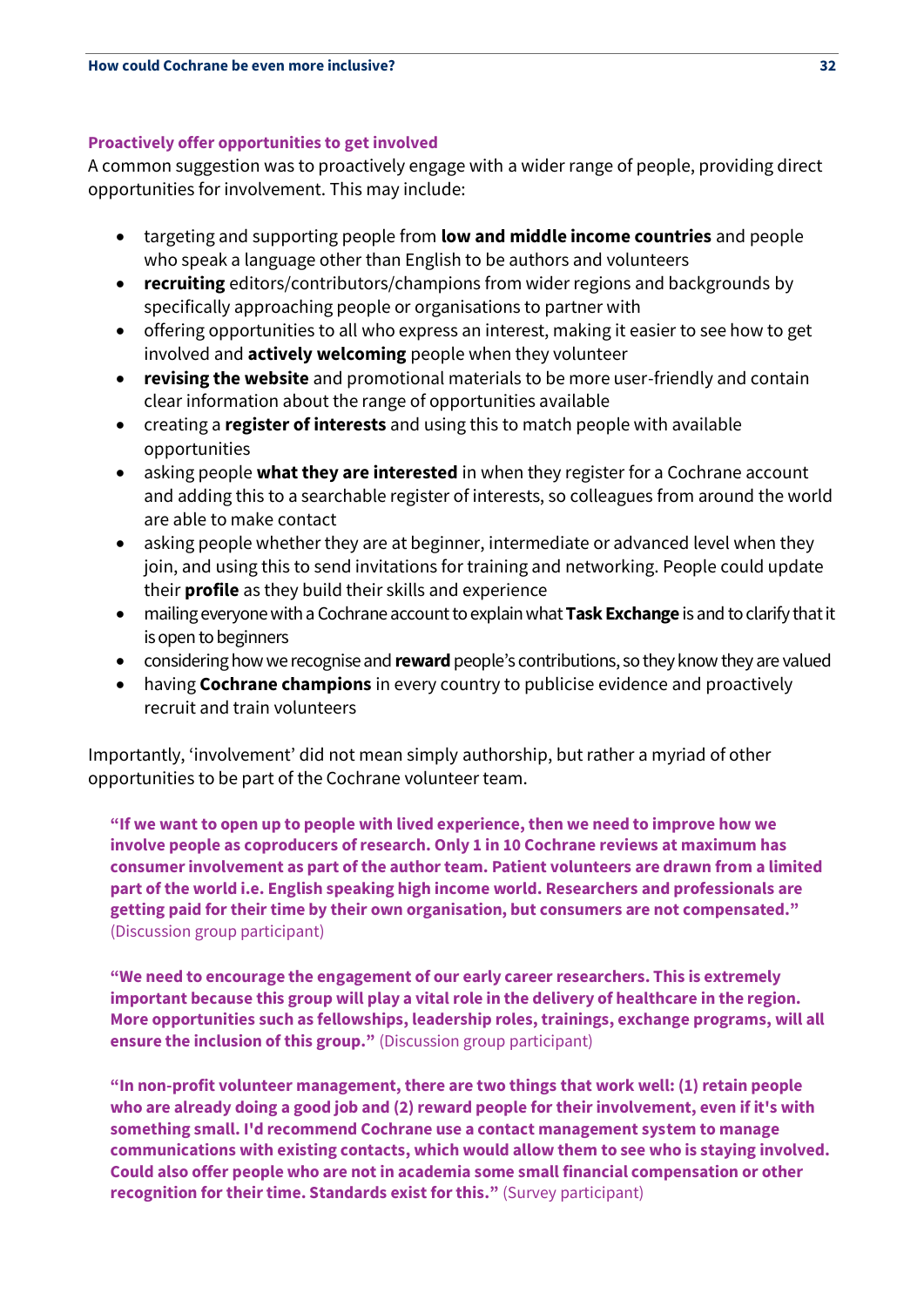#### **Build a supportive collaborative community**

Another high priority was helping people feel included by creating supportive, safe and collaborative environments. This included:

• providing regular online and face to face activities to help people meet others, create a **sense of community** and help people feel welcome. Some suggested regular online forums or drop in sessions

• making it an expectation that every Group runs at least **1-2 online events each year**, open to anybody, to network. These events could be repeated in different time zones. Some said that there was perceived elitism, where Cochrane teams from some countries 'looked down' on those from other regions. People suggested that regular opportunities to meet might help to overcome those barriers

- offering events such as the **Colloquium online**. Many people said that this was an ideal opportunity to learn more about Cochrane and feel involved, and they were disappointed with a perceived lack of large online events recently
- providing **mentoring**, peer support or buddy systems to help people learn from each other and build networks

**"Some of it is basics - like making it clear what time zone a meeting is in, scheduling meetings so all time zones can participate, running meetings in a way that helps people feel comfortable about speaking no matter their experience/background. It's hard to understand why such basics are not yet common practice in an organisation like Cochrane."** (Survey participant)

**"It is very difficult to establish international collaborations unless you were able to study or work abroad. We feel that authors have a bias towards our country. They do not respond to us. They think they are important and we are not worth taking the time for. There needs to be a way where we can contact people, go to meetings and get to know people."** (Discussion group participant)

**"It would be good to be able to access people and talk online. I have no idea of whom I should contact to get involved. People do not respond when I email. I don't know where to start. To whom should I present myself? It would be good to have basic information. The Cochrane website 'contact us' does not invite involvement, just send newsletters of what other people are doing."** (Interview participant)

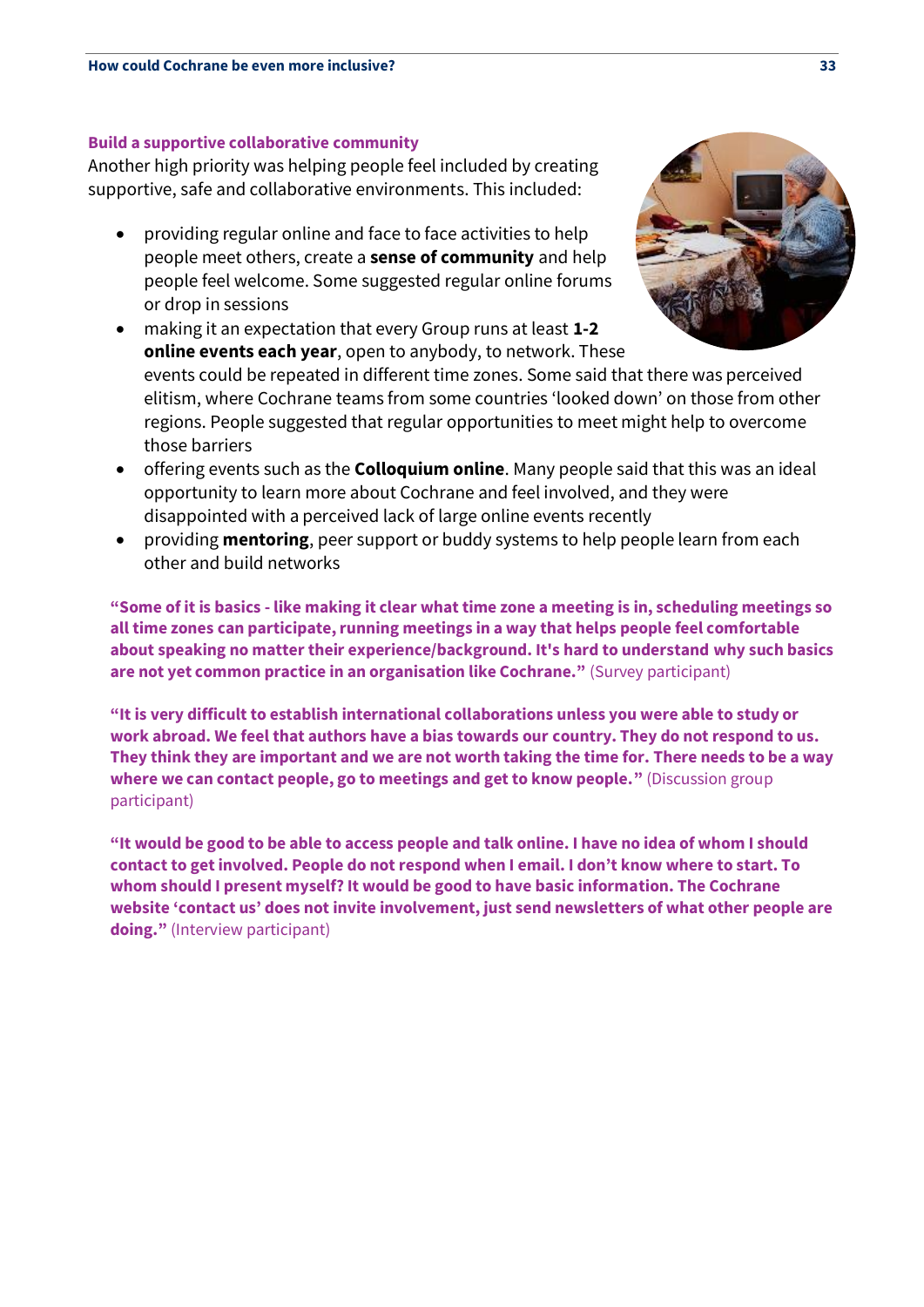### **Build capacity in underrepresented groups**

People also prioritised providing training and tools to help people build their skills, particularly underrepresented groups. This included:

- offering **free training** and opportunities to contribute so people can build their skills and confidence. Some suggested having a bookable calendar online for all workshops running, including sessions facilitated by Cochrane Groups
- recording **training about review methods in multiple languages** and placing it online
- considering using a sliding scale for **fees** to encourage students and people with limited means to take part in training
- **simplifying** the Cochrane handbook so that it is more accessible
- **translating** the Cochrane handbook

**"The English language is a barrier. It is very important to create a translation of the Cochrane Handbook."** (Discussion group participant)

**"More trainings are needed for researchers from our region on how to conduct robust systematic reviews. This should be tailored to both junior and senior researchers here because of the urgent need. This could be delivered in local languages and recorded to be shared."**  (Discussion group participant)



**"Is there a tension between diversity and quality? Resources are not distributed equally across the world. It is hard to bring people in from less well-resourced areas. There is no funding there for those groups, so do we reduce quality to include those without resources? We need to maintain our quality and reputation so have to reject reviews due to low quality. So a solution is to do capacity building in low resourced areas to improve the quality."** (Discussion group participant)

**"There is plenty of information available online, but some resources are paid. We understand the need to make profit, but it is a barrier for researchers from low and middle income countries. The training courses are too expensive for researchers who need to invest from their own pockets to pay for their continuous education."** (Discussion group notes)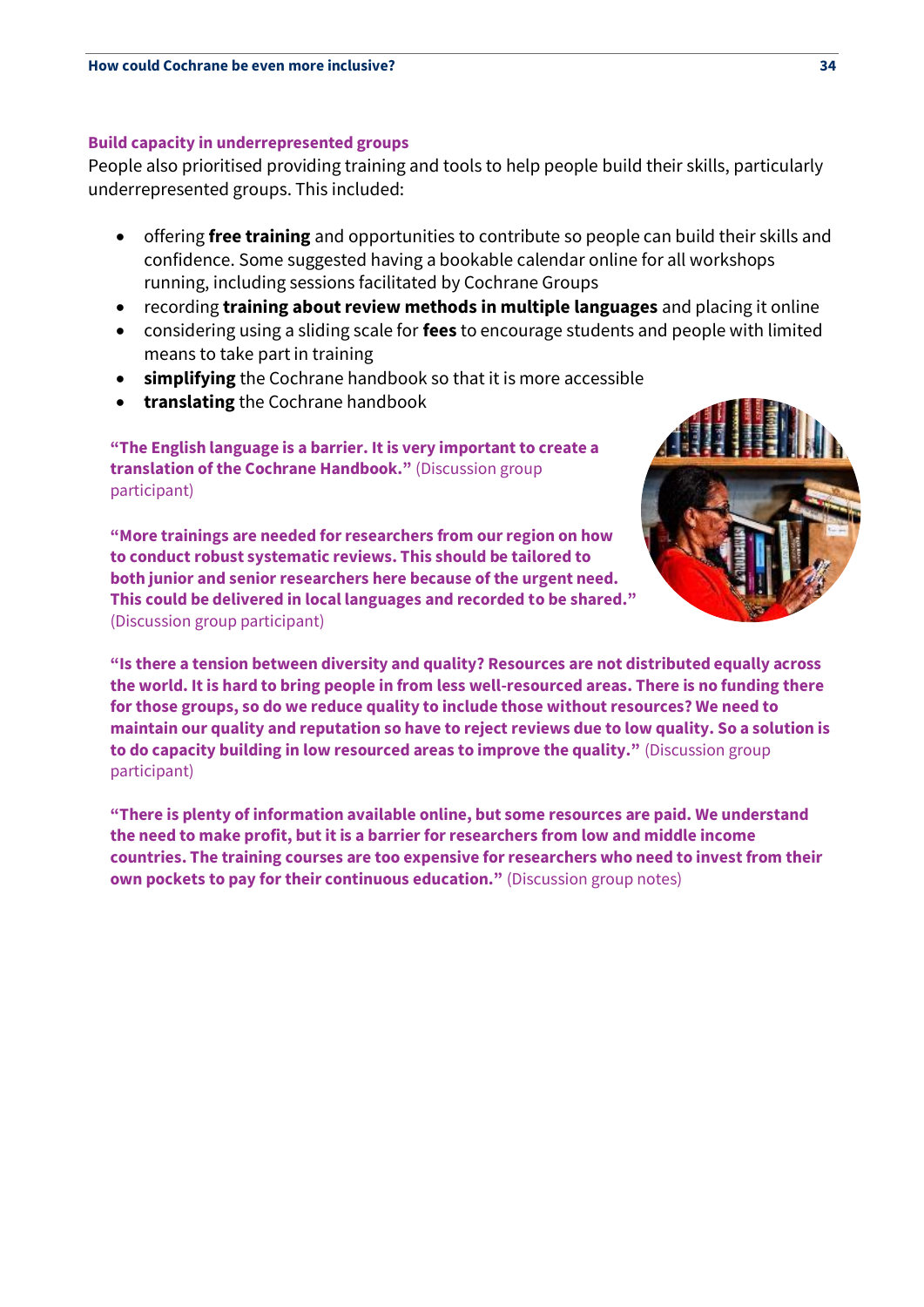### **Consider Cochrane structures**

A number of people suggested that the Cochrane Group structure and processes were barriers to inclusion. They felt that single organisations or small groups in some regions acted as gatekeepers. The suggested:

- formally **reviewing** the functionality and inclusivity of Groups
- listening to feedback from people from **particular regions** such as China, India and South America, where concerns were expressed about links between central Cochrane teams, Groups and local involvement
- investing in resources and infrastructure to support **remote work**



- considering whether it would be appropriate to **set author targets** such as requiring all reviews to have at least one author from a low or middle income country, a healthcare consumer and an early career professional to encourage Group structures to seek out more diverse participants
- considering whether Cochrane fields, geographic groups and others could have a more leading role in **creating reviews**
- considering what could be done to build **sustainability** of Group processes, given that staff in Groups change relatively frequently, which may lead to inconsistency

**"Allow Fields to register titles. Fields can cover the topics that cannot be addressed by the Cochrane Review Groups. Review Groups may have little knowledge in an area, but the Field can establish Specialist Groups and have access to experts in the area."** (Discussion group notes)

**"We need to think about how Cochrane is structured so that diversity is not just focused on countries. Everyone in high income countries does not have equal access, and everyone in low and middle income countries is not the same. The 'country-level' sometimes does not represent inclusion. For instance, to have leaders based in a rich city in a developing country only increases inequalities in science. Usually, the main stakeholders in several countries are the ones from prominent universities, big rich cities, etc. Inclusion means giving the opportunity to all who want to take part, but also increase awareness for underprivileged groups. If we set author targets or try to recruit volunteers, we need to look at those nuances."** (Survey participant)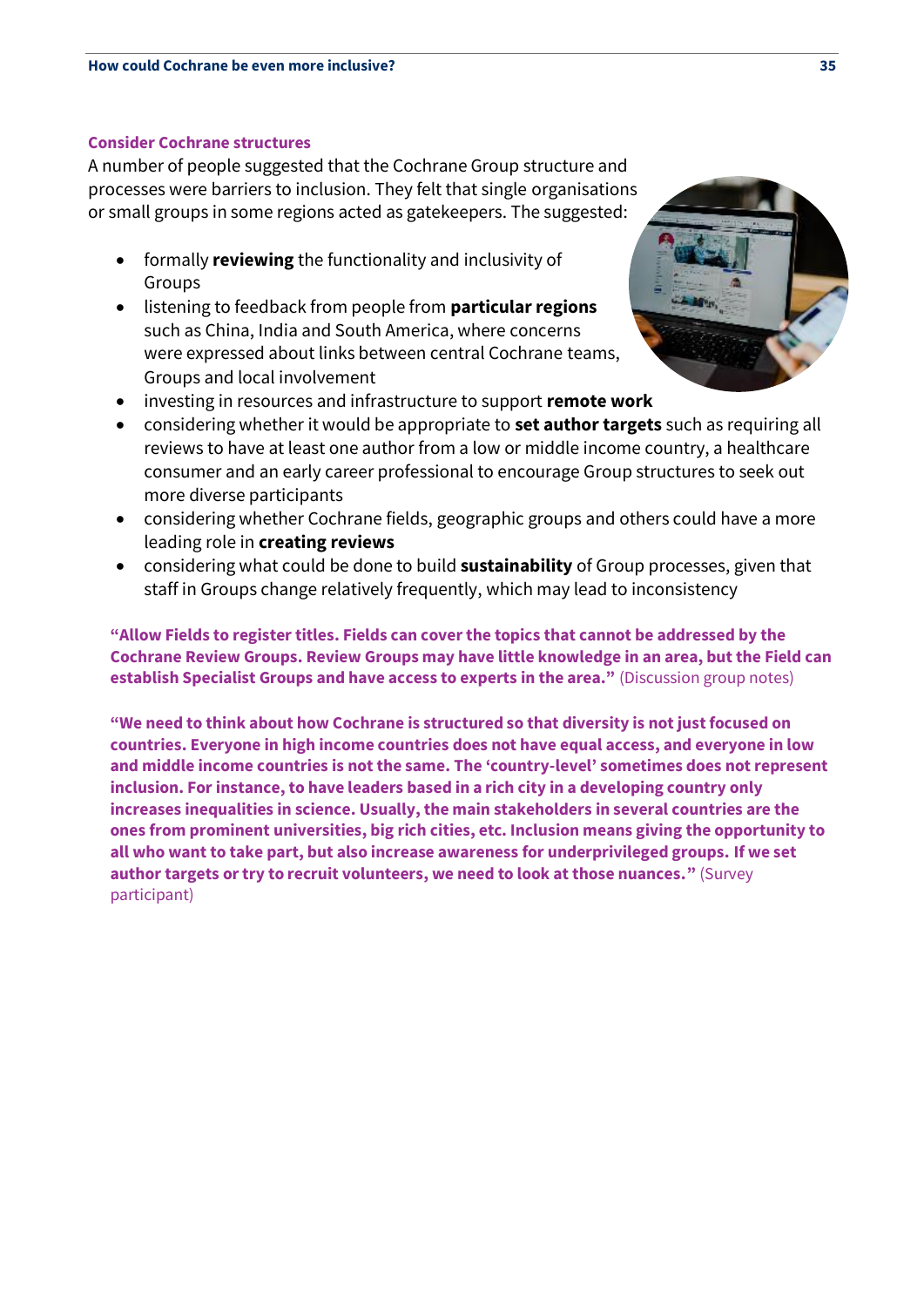#### **Increase the relevance of Cochrane products**

There was a push to widen the topics that Cochrane reviews focused on and the range of studies included to be more relevant to wider audiences. Suggestions included:

- involving a diverse range of people in **decision-making** to shape what Cochrane does and how it does it so that topics and dissemination routes are more widely relevant
- compiling evidence about **topics relevant** to people in a wider range of places and professions, and broadening the methods to include other relevant evidence
- reducing **newsletter content** focused on central Cochrane activities, and broadening instead to include material of interest to Groups
- including a section with the **practical implications** of evidence in every review, including implications and costs for low and middle income countries

**"Priority setting is not done very well and it determines what issues get addressed. Reviews that are important are put forward but not put into action, like for malaria treatments, Chinese medicine. More representation in setting priorities is needed especially for lower income countries. Cochrane needs to think from a global view when prioritising topics."** (Discussion group notes)

**"Include more themes pertinent to medium / low income countries, because many times Cochrane makes reviews on very interesting themes, but very distant from the reality of these countries."**  (Survey participant)

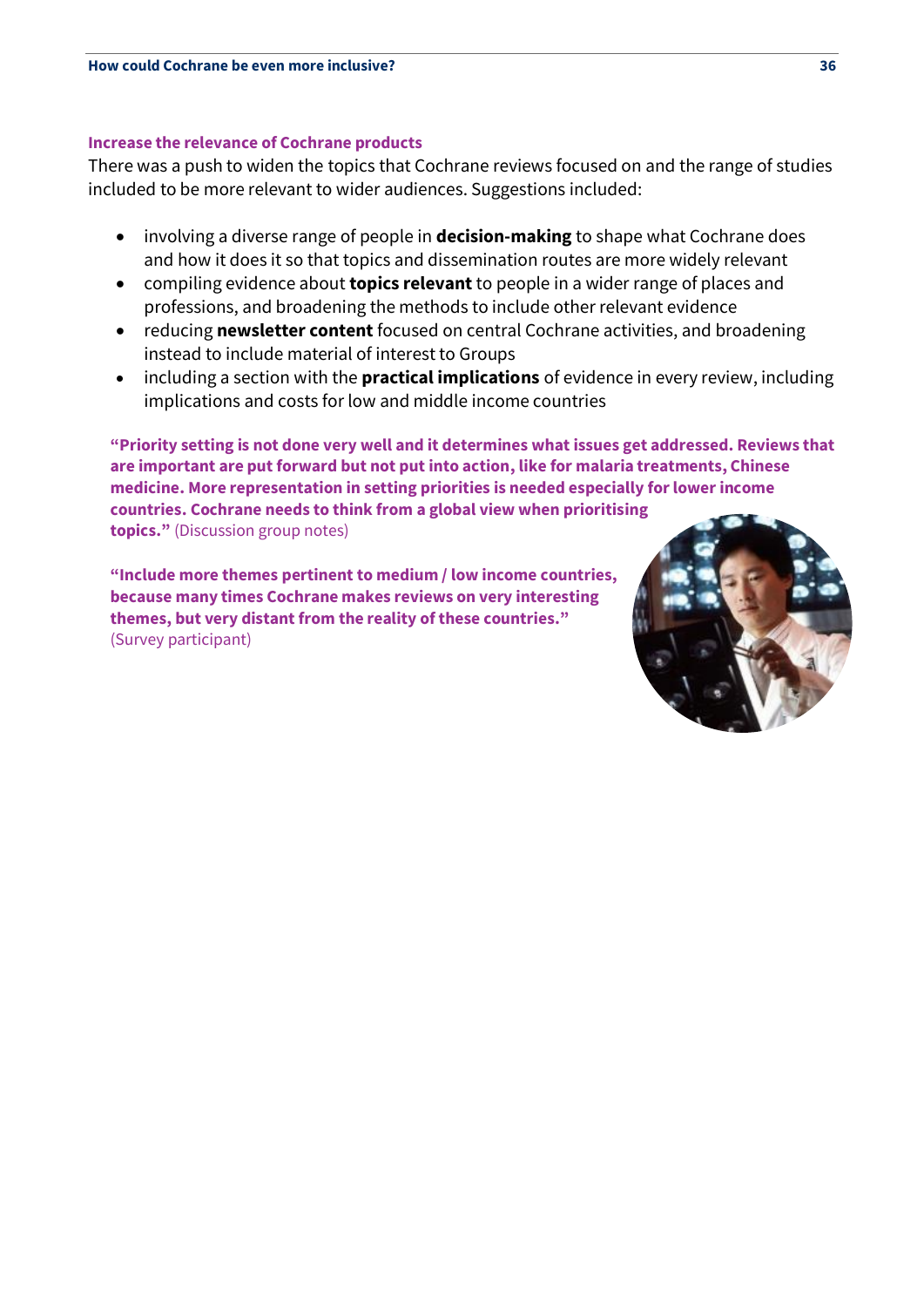#### **Link diversity and inclusion to knowledge translation**

As described earlier, people defined diversity and inclusion in terms of Cochrane's reach, not solely the characteristics of team members involved. Here people thought that Cochrane could prioritise:

- making Cochrane resources more **accessible**, including a user friendly website; free access to the Cochrane Library; resources in many languages; training and manuals that are easy to use no matter how experienced people are and considering the time zones and accessibility of platforms that Cochrane uses
- translating and **disseminating** key themes from evidence more quickly
- reviewing the **terminology** used. Some suggested that Cochrane uses British or USfocused language and phrases, which are not always understandable
- revising Plain Language Summaries, social media content and similar so they are more accessible and user friendly, and considering having them drafted by laypeople
- sharing and **promoting** Cochrane evidence widely, as people felt strongly that increasing awareness of the Cochrane brand would lead to more people wanting to be involved. Some suggested collaborating with professional groups and societies in local regions to introduce professionals to Cochrane
- reviewing all materials to check their accessibility for people with **visual and hearing**  impairments

**"It would be good to do an audit of communications channels used to communicate with the community. There are so many websites and newsletters and not enough clarity of message or contemporary design. Less could be more, just better targeted communications that are properly evaluated e.g. use analytics to determine what groups within the community are engaged or not."** (Survey participant)

**"Cochrane uses Twitter, YouTube and Google frequently. But these are blocked in some places, like mainland China, so people do not see Cochrane news, policies and training recordings quickly. The time zones are also usually focused on Europe. It is simple to use alternative platforms and repeat sessions for different time zones."** (Interview participant)

**"Translating the abstracts and Plain Language Summaries to more languages is very important. Many countries do not offer a wide access to English language training so it is a real barrier to inclusion if nothing is in our language. Why will we get involved if we cannot use any of the outputs?"** (Interview participant)

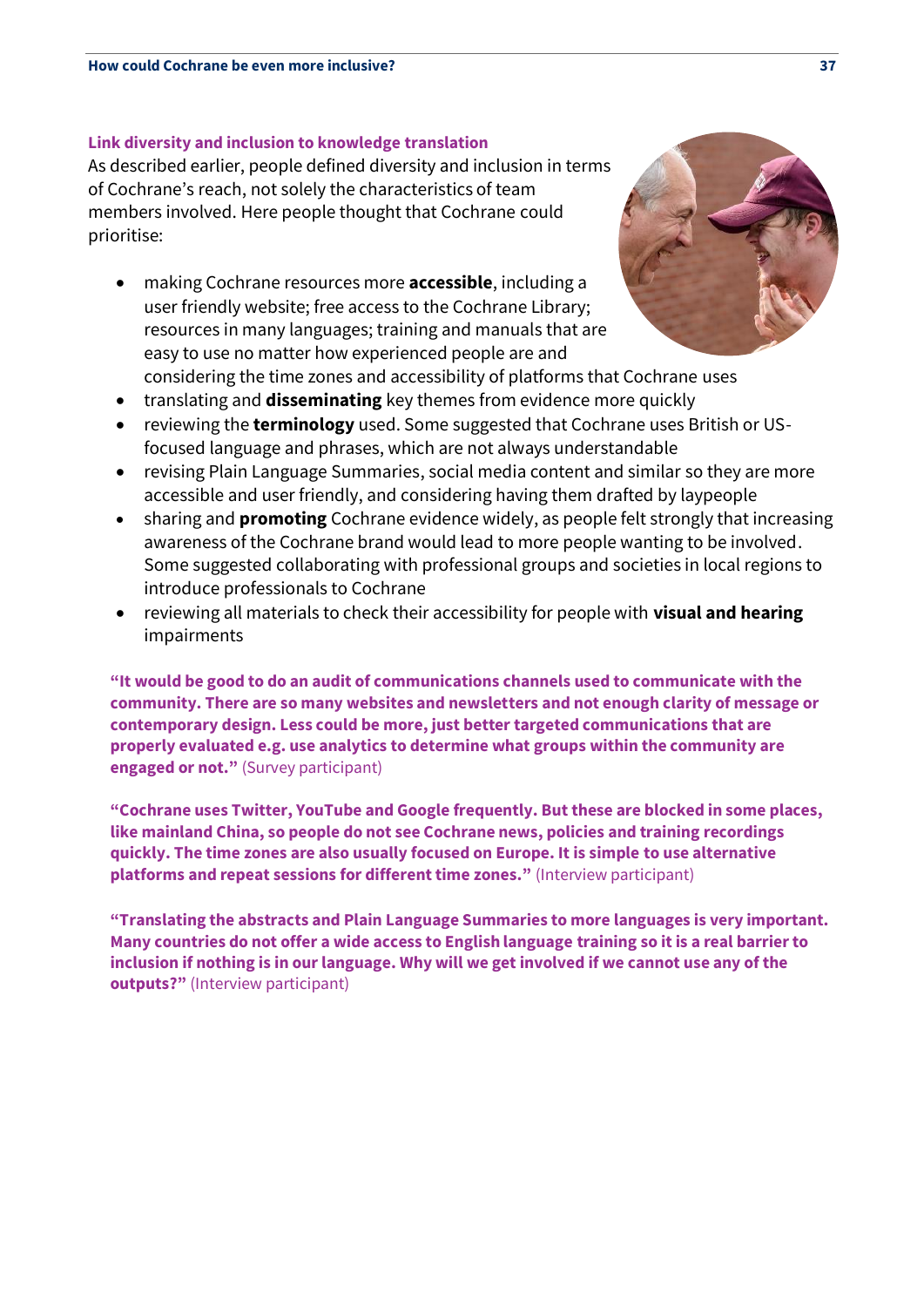#### **Draw on evidence**

As an evidence-informed organisation, people said that it was important for Cochrane to build an evidence-base about diversity and inclusion. This included:

- being transparent about what Cochrane wants to achieve and how it is progressing, such as setting **targets** and monitoring diversity and inclusion each year
- developing indicators and consistently **collecting information** about the characteristics of staff, volunteers and members
- requiring Cochrane Groups to collect and report on the characteristics of people within the Groups as part of an **annual reporting** cycle
- examining **literature**, examples of good practice and gaining expert input into organisational strategies and tools to enhance diversity and inclusion
- celebrating and **sharing successes**, including potentially having awards for good practice, sessions at Colloquia specifically to discuss diversity and inclusion, and sharing information on Cochrane's website about how diverse people are involved
- considering a **newsletter**focusing on examples of diversity and inclusion in Cochrane or including good news stories and tips in existing newsletters
- **evaluating progress** formally regarding the implementation of the Diversity and Inclusion Strategy, which may include running a survey or discussion groups every 3-5 years

**"Document how much less effective we are without inclusion. Show this is something we must fix. It is not a 'nice to have' thing. It is a systemic issue so it needs a systemic solution. We pride ourselves in being evidence-based, so we should build the business case for diversity and inclusion. We need to measure things and look at evidence of whether we are diverse – but not just tick boxes."**  (Discussion group participant)



**"Creating opportunities for feedback and monitoring is important. This is the first time I engage in a conversation about diversity, so I was really excited to attend this meeting. I think integrating this type of assessment in the work of Cochrane is important because it will allow for more feedback to be collected anonymously. So anyone, at any point in time, will be able to share their insights because they know that they will be heard."** (Discussion group participant)

**"Support and celebrate difference, such as showcasing stories and experiences of researchers from groups who are less represented in Cochrane. This is helpful because it encourages those researchers to be more engaged in the Cochrane community."** (Discussion group participant)

This is a long list of suggestions and Cochrane is unlikely to be able to action all of them, at least in the short to medium term. The specifics though are likely less important that the overarching themes, which were about culture change, building capability, resourcing and implementing practical changes and monitoring progress to strive for ongoing improvement.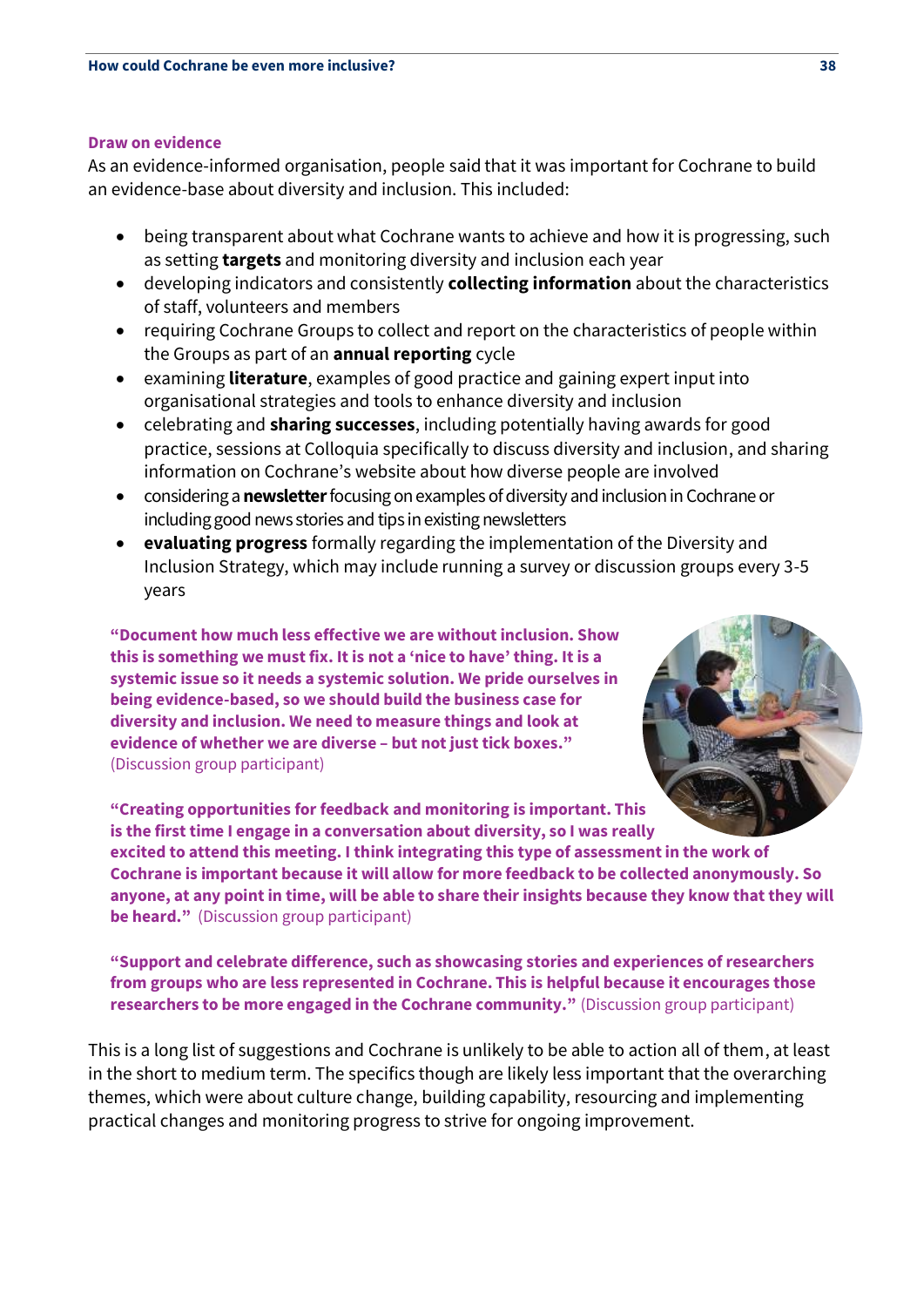# 4 Summary

# **This section summarises the key points to consider when planning next steps.**

# **4.1 What is new?**

Cochrane has already done work to acknowledge andexplore inequity in access to evidence and participation in Cochrane activities. In 2022 a Diversity and Inclusion Strategy will formalise next steps so this remains high on our strategic agenda. It could be argued that this Listen and Learn process merely repeats what we already know: that Cochrane has more work to do to be as diverse and inclusive as it wants and needs to be.However, the Listen and Learn process has added to what we already know. It has shown that:

- There is a real **strength of feeling** amongst some in the Cochrane community about the need to increase diversity and inclusion and the benefits of doing so for the organisation. Over a short space of time, more than 1300 people wanted to share their views and engage in this process.
- In discussion groups, people often spoke passionately about wanting to be involved but feeling excluded. Some said that this was the first opportunity that they had ever had to engage with Cochrane and meet others from the community. They wanted to **continue having opportunities to shape what Cochrane does**.We have astounding human resources available to us as an organisation, if we are able to harness them.
- People said that they would like to see Cochrane **acknowledge** that, as with other organisations, Cochrane is affected by systemic biases and that there is work to do from the grassroots through to leadership level. It is important that Cochrane does not think of diversity and inclusion as a 'problem' to be solved, but rather as an essential component of driving continuous improvement, engagement and evidence-informed decision-making. People wanted Cochrane leadership to hear that diversity and inclusion is not about ticking boxes or assembling a proportion of people with various characteristics. It is about understanding why those differences are valuable and maximising the value. Cochrane does not need external 'diversity specialists' – it already has a passionate global team willing to help.
- Cochrane has a range of resources available, including free training, newsletters and opportunities to take part in activities through Crowd and Task Exchange. However, many **people did not know about existing opportunities**. Therefore one way to respond to some of the suggestions is considering how to engage people in the opportunities already available.
- Some of the barriers to inclusion involve societal and structural issues that Cochrane cannot address alone. Other barriers are within Cochrane's control and involve **'getting the basics right'** such as genuinely wanting to collaborate, making it easy for people to contribute, responding to people when they volunteer, and showing appreciation. Some felt that Cochrane's structures, including the way Groups are organised and managed, was not conducive to collaboration and focused too extensively on universities. They suggested that if Cochrane is serious about diversity and inclusion, an overhaul of structures and processes may be needed, not simply 'fiddling around at the margins', so a multipronged strategy is required.

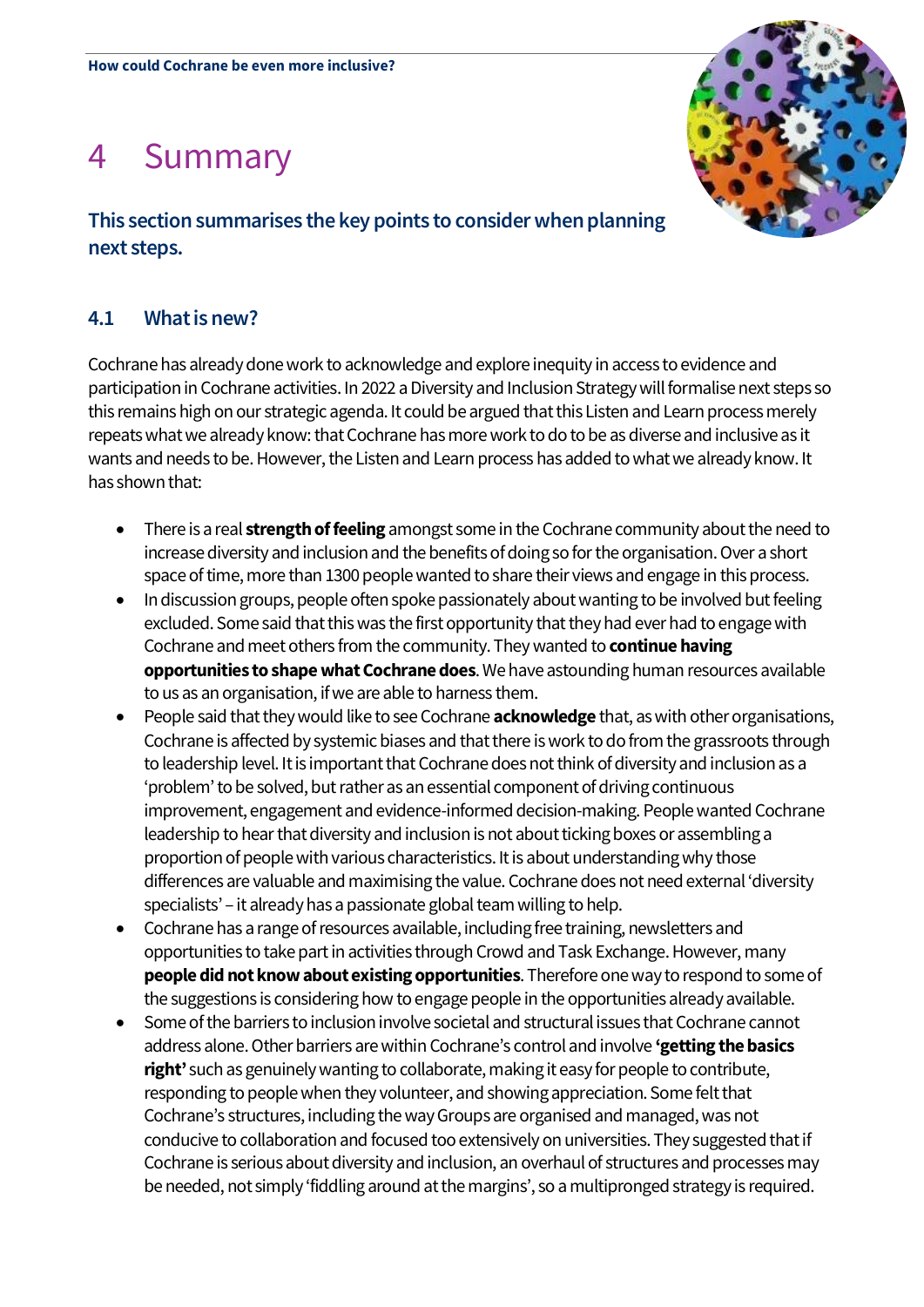Some elements of becoming a more diverse and inclusive may involve 'quick wins' or targeted strategies, whereas others may need more fundamental changes to structures, values and ways of working. Diversity and inclusion likely needs to be linked to all elements of Cochrane's work and values, not an 'add on'. In order to move forward, Cochrane may need to consider what diversity and inclusion means to it as an organisation, and the extent to which this is a priority.

**"A problem can't be properly tackled if it is not admitted and clearly identified. No action plan will make a difference if Cochrane does not really believe there is a problem."**  (Discussion group participant)

**"Everything we do relies on us attracting and retaining people to our network by creating a diverse, inclusive and trusting environment. Cochrane has much to be proud of, but there is also much we must change to stay relevant and useful. Everyone needs to commit to improving the culture and continuing to strive to be the best we can all be."** (Interview participant)

A key learning point is that people at various levels want to see Cochrane be more collaborative and inclusive, but may feel disempowered or not know how. General members of the Cochrane community who shared their views often felt strongly that Cochrane needed to concentrate more on diversity and inclusion. They sometimes had the impression that this was not important to Cochrane as an organisation or to leadership teams.

However, members of Cochrane's Central Executive Team and paid staff working in Cochrane Groups showed that this was not necessarily the case. They frequently indicated a desire to improve diversity and inclusion, but felt that this needed structural change, prioritisation of values and resourcing at the highest level. Some said that Cochrane's approach to diversity and inclusion so far had lacked focus and clarity. Leaders, managers, editors and coordinators faced many competing priorities. They reported a lack of follow-through from past commitments to implementation and monitoring, saying that people were not held accountable for inclusion. Amongst paid team members, there was perceived to be a lack of ringfenced staffing, time and financial resources to make the necessary changes and a perceived unfair load placed on some colleagues thought to represent 'diverse groups'.

Another learning point is a potential difference in understanding about what it means to be 'involved' or included. Some members of the Central Executive Team highlighted the need to be realistic about the extent to which Cochrane could welcome new people as they assumed that this meant engaging less experienced people as review authors. However, the Listen and Learn process emphasised that when people say they want to be involved or contribute to Cochrane, this does not necessarily mean they want to author reviews. Some people want to be involved in setting priorities for review topics, others in helping to interpret findings for practical application or disseminating learning. Others may want to take part in networking events, receive newsletters and keep up to date with events and training relevant to them. They wanted to be part of a community of people interested in evidence-informed decision-making, not necessarily to be involved in creating the evidence. Based on this feedback, Cochrane's forthcoming Diversity and Inclusion Strategy could focus on wider priorities than simply involving people as authors.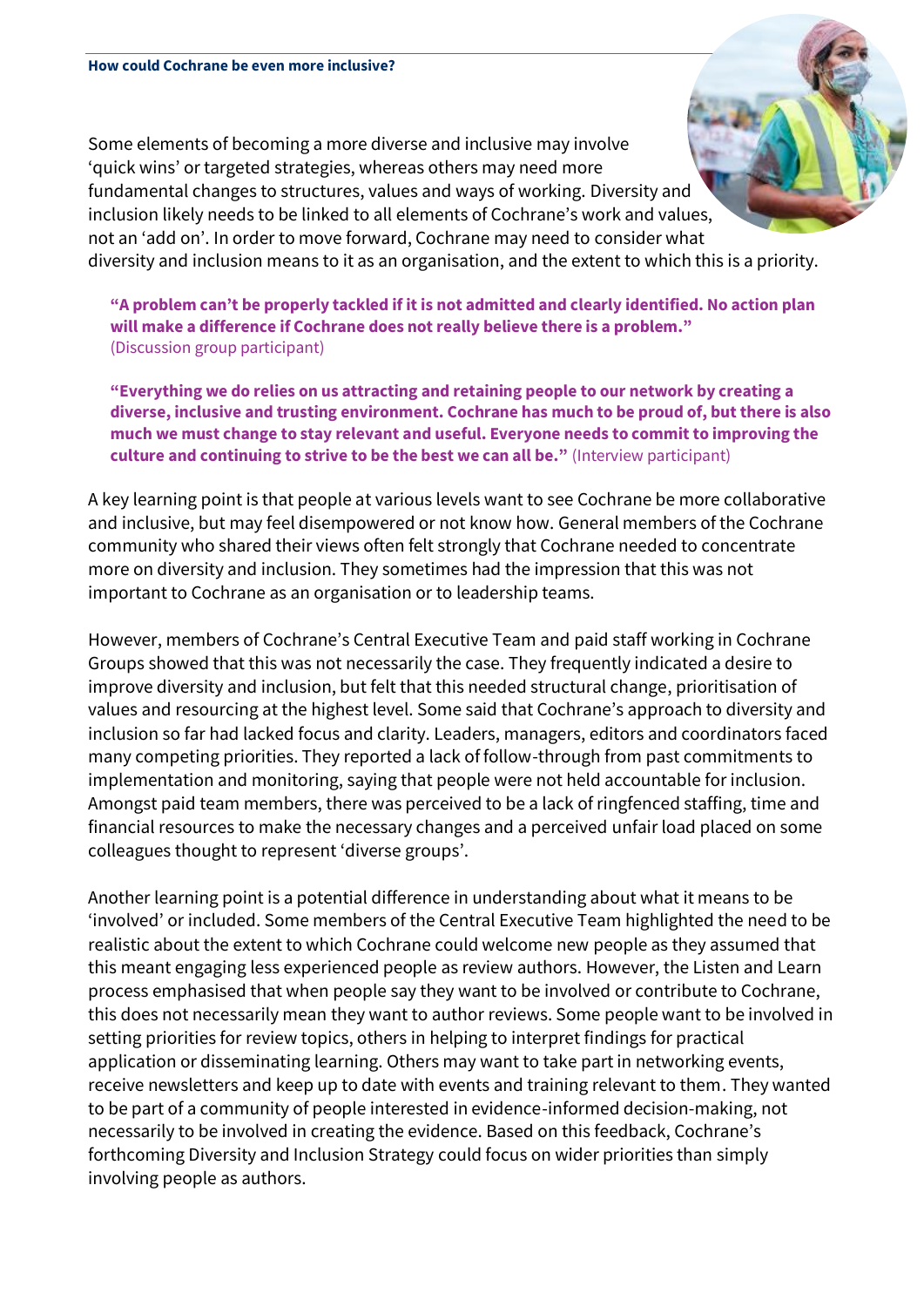# **4.2 What next?**

People's suggestions for next steps in the short to medium-term fell into four priority areas:



# **Prioritising diversity and inclusion**

- Recognising that diversity and inclusion is **essential** for Cochrane to achieve its mission, and that Cochrane's continued relevance, usefulness and sustainability depends on this. This includes reframing striving for further diversity and inclusion in a positive light, as a 'must have', rather than as a 'nice to do' or as a problem to be addressed
- Recognising and explicitly **acknowledging** that Cochrane is not as diverse and inclusive as it could be and has work to do here. There are likely to be systemic institutional biases in Cochrane's systems, processes and attitudes that are barriers, as is the case in other large and international organisations. This recognition is needed at senior levels and cascaded through the organisation as a starting point for meaningful change
- Establishing a committee or **workstream** specific to building diversity and inclusion in Cochrane, potentially with subcommittees focused on gender and low and middle income countries. This should include appropriate resources allocated in line with diversity being part of Cochrane's mission
- Building diversity and inclusion into all workstreams so everything is looked at through an **inclusivity lens**, including resource allocation, content and operational priorities, staffing, training and leadership

### **Building capability and leadership in diversity and inclusion**

- Providing diversity and inclusion **training** to all leaders and paid staff, including in Cochrane Groups, focused on understanding systemic bias and practical strategies to support inclusion
- Involving a wider range of people in making **decisions** about what Cochrane does and how. Expanding the diversity of senior leaders and paid staff may include succession pipelines and targeted mapping of potential internal and external people; having a 'high potential' leadership programme; and identifying at least 100 role models to champion
- Targeting and supporting people from **low and middle income countries** and people who speak a variety of languages to be decision-makers, authors and volunteers
- Providing a **mentoring** initiative for peer support to help a wider range of people feel included and to raise awareness of different perspectives amongst those mentoring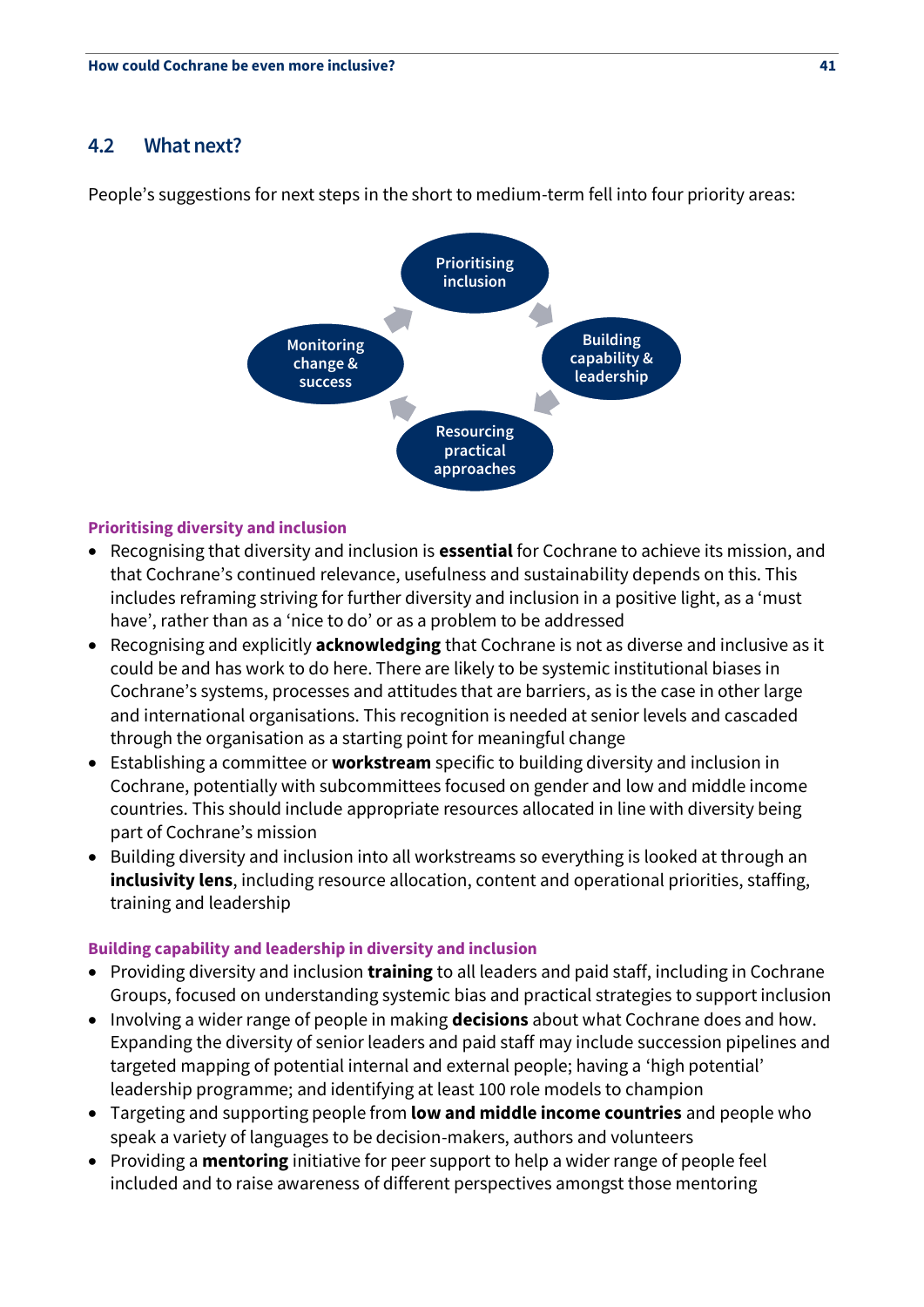# **Prioritising and resourcing practical changes**

- Reviewing and prioritising all of the **suggestions** community members made during this Listen and Learn process, deciding which ones will be progressed in the short and medium term, and allocating appropriate resourcing.
- Developing a **toolkit** for Groups and teams with information about expectations and goals related to inclusion, focused on 'getting the basics right'. This includes signposting how people can get involved; responding to all people who express an interest; ongoing clear and appreciative communication; transparent criteria for selecting people to take part in opportunities; proactively seeking out different types of people to volunteer and as paid staff; regular online meetings and opportunities to participate; more focus on knowledge translation and sharing evidence widely using locally appropriate formats; and a campaign about the value of seeking out new perspectives
- Continuing to build a **supportive community** and upskill people, including online and faceto-face activities to help people meet others, create a sense of community and feel welcome; offering free training and opportunities to contribute so people can build their skills and confidence; using a registry of skills and interests to match people with opportunities; providing mentoring, peer support or buddy systems; and providing training and practical tips about inclusion and tackling institutional biases for the Governing Board and all staff
- Making Cochrane resources more **accessible**, including a user friendly website; free access to evidence; resources in many languages; training and manuals that are easy to use no matter how experienced people are; and sharing and promoting Cochrane evidence widely. People felt strongly that Cochrane should focus more on knowledge translation to build its profile globally, as they believed that increased awareness of Cochrane would increase the number and type of people wanting to engage
- Considering the **relevance** to diverse audiences of the topics of Cochrane reviews, the type of research included and the way that Cochrane shares evidence. This may include changes to how review topics are chosen or prioritised and ringfenced funding for reviews of interest to low and middle income countries or specific target audiences

# **Measuring and promoting diversity and inclusion**

- Being transparent about what Cochrane wants to achieve with diversity and inclusion and how it is progressing, such as setting **targets**, collecting data consistently and reporting progress annually. Appendix 2 provides examples of the types of topics it may be useful to develop indicators about
- Requiring Cochrane Groups to routinely compile and report on diversity and inclusion **metrics** as part of the annual reporting cycle
- **Celebrating successes**, including showcasing stories of positive inclusion; having annual awards dedicated to examples of good practice and featuring diverse speakers and participants at events such as Colloquia

Diversity is part of Cochrane's mission. In 2022, Cochrane will use the ideas people shared in this Listen and Learn process to prioritise what can be done straight away, what may take longer and what may not be strategically aligned at this stage. We will also continue listening, learning and testing ways to improve.

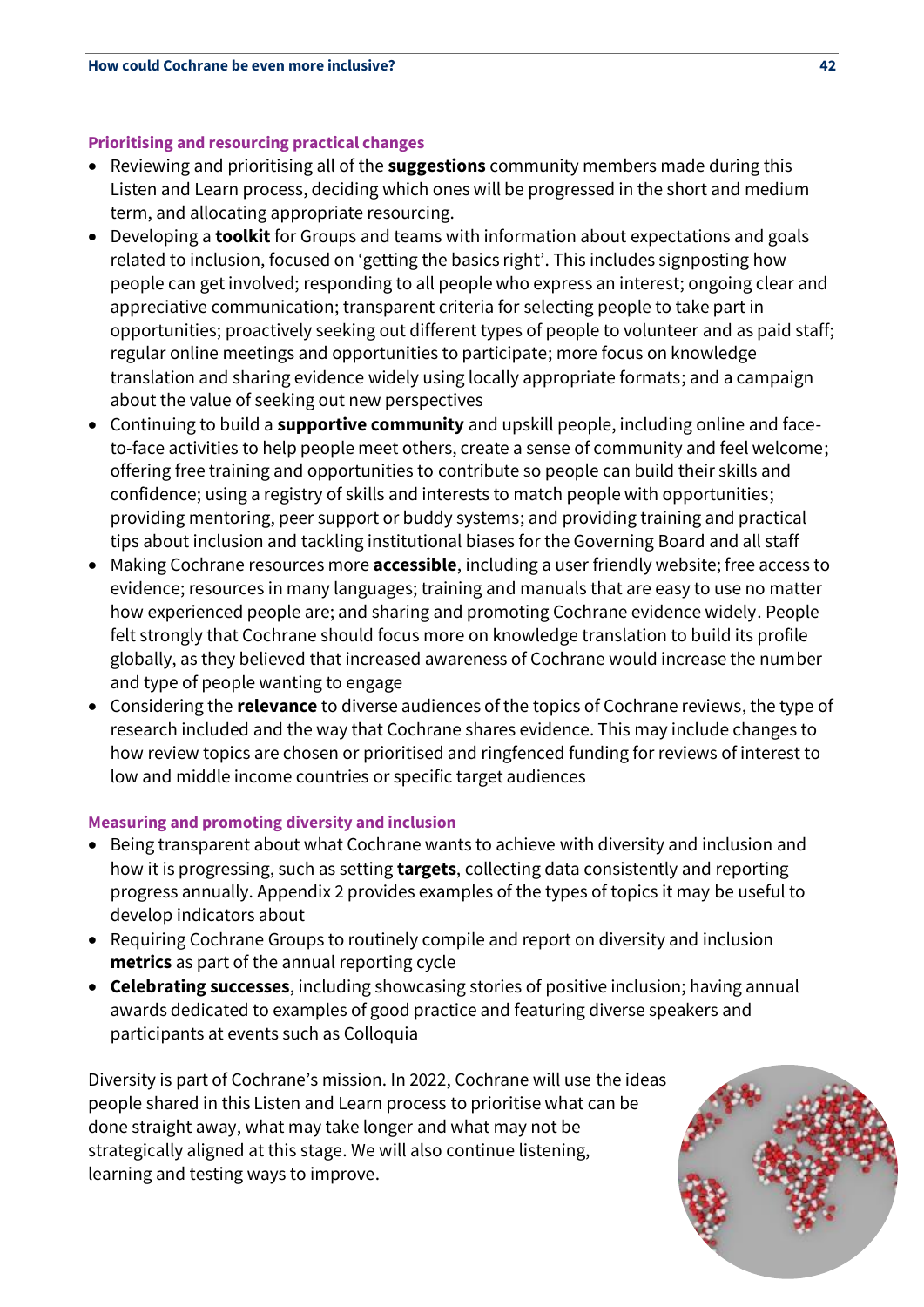# Appendix 1: Listen and Learn approach



# **This appendix describes how people were invited to contribute to the Listen and Learn process.**

The Listen and Learn process was overseen by an Advisory Group made up of people from different countries, genders and at different stages of their careers, and supported by Cochrane's People Services team. We drew on advice from specialist diversity and inclusion advisors and coproduced the process with over 100 members of the Cochrane community and an independent organisation.

# **Survey in multiple languages**

The Advisory Group developed survey questions with the help of diversity and inclusion advisors and an independent team. Over 50 members of the Cochrane community pilot tested this to check that the language and questions were appropriate.

We used MS Forms to host the anonymous online survey, which was available in Spanish and English. We asked Cochrane Geographic Groups to translate the survey questions into local languages. No other Group was able to do so, but this was during the COVID-19 pandemic.

We knew that surveys would not necessarily be the best way of hearing from people that feel less engaged or involved with Cochrane. However, we used this as part of our approach as it allowedus to invite a large number of people to provide anonymous feedback about the extent to which they feel included. We kept the survey open for 8 weeks, beginning in October 2021. We promoted it using:

- advertising in regular newsletters
- email to all members of the community who had opted in to receive communications
- Slack, Twitter and Facebook messages
- a pop up on the Cochrane community website
- emails to Cochrane Groups asking them to promote to their networks
- discussions at Cochrane meetings

1194 people took part in the survey. Their characteristics are described in the main body of the report.

# **Discussion groups**

We ran 36 online discussion groups at different times of the day and evening on weekdays and weekends over a 6 week period in November/December 2021.We used various online platforms, taking into account what could be accessed in various parts of the world.

180 people took part. 10 discussion groups were facilitated by members of the Cochrane community and the rest by an independent team. The discussion groups were run in Arabic, Chinese, English, French, German, Gujrati, Italian, Japanese, Malay, Portuguese and Spanish. We set up an online booking form and invited people to take part by expressing an interest in further discussion after they had completed the survey; by sending emails to people in certain regions or with characteristics underrepresented in the survey; and asking Cochrane Groups to suggest or recruit people.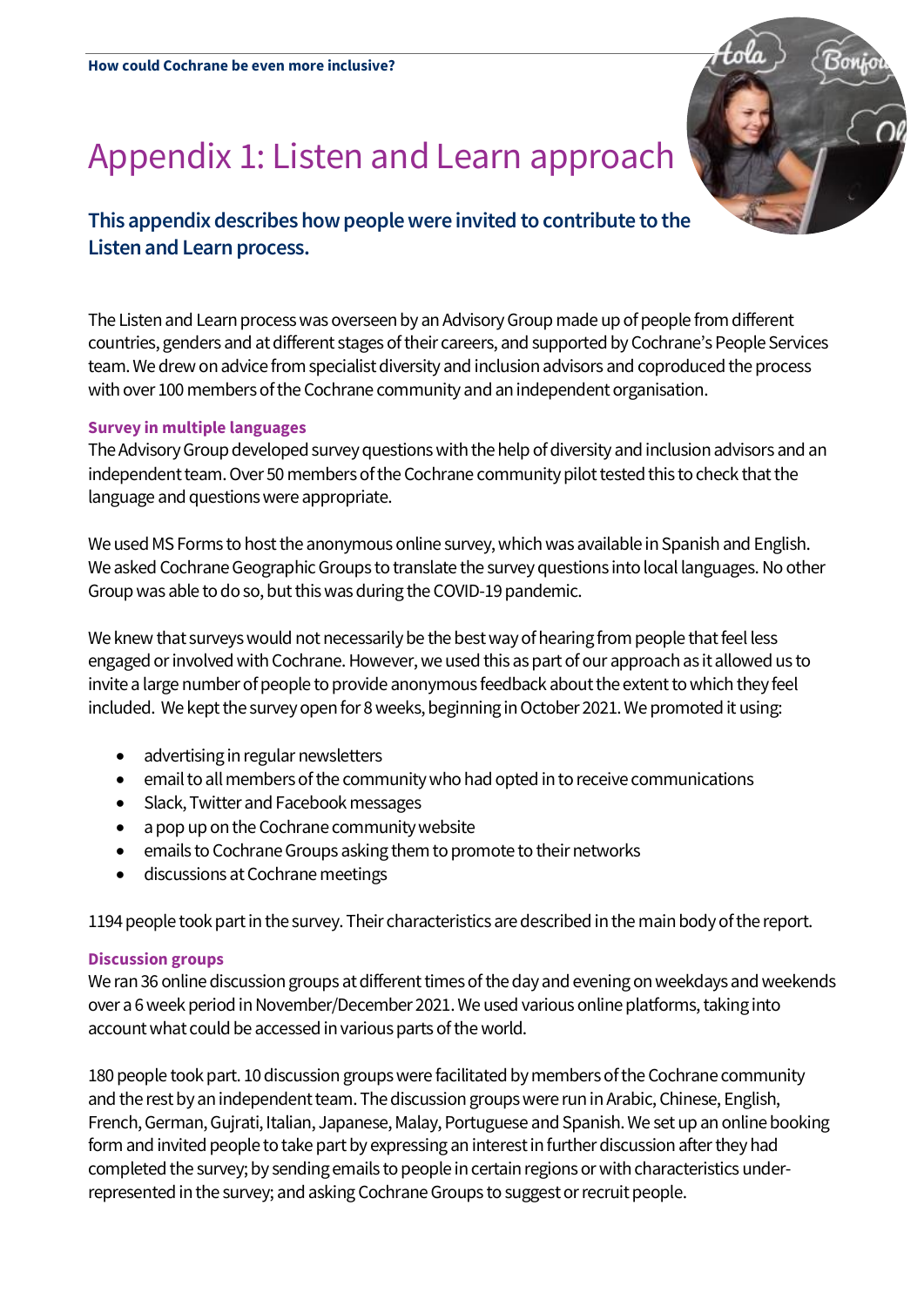We prioritised people in regions outside Europe, North America and Australasia to make sure we heard from people who may feel less involved than they wanted. We did not exclude people from these regions and some did take part. We simply opened invitations to other regions first.

We included 3 discussion groups specifically for members of the Central Executive Team and 4 for early career professionals.We asked Cochrane Groups to facilitate a session for people they worked with, including in local languages. Two groups did this and a third attempted to do so but was not able to recruit participants in the time period.

We considered emailing people from the Cochrane database who had not been active recently to invite them to complete the survey or take part in a discussion group or interview, but this was not possible.

The main aim of the discussion groups was to explore what helps and hinders people from feeling a part of Cochrane and their suggestions for next steps. The main topics we covered were:

- How do people define and think about diversity and inclusion?
- Do people feel as included as they want in Cochrane's work? And if not, what are the barriers?
- What do people think Cochrane is doing well and less well in terms of diversity and inclusion?
- What practical things should Cochrane prioritise to work on or change first?

We used a template with structured questions to take notes so that there was some consistency between discussion groups, but the groups adapted to discuss issues that were most important to the participants. The feedback was treated in confidence and anonymised notes were taken by facilitators.

We also encouraged members of the Advisory Group to engage in discussions at Cochrane meetings they were taking part in over an 8 week period, such as with the Senior Executive Team, Cochrane Council, Equity Methods Group, Early Professionals Group and Consumer Network. This was primarily about promoting the Listen and Learn activities, but we encouraged the Advisory Group to feed in any reflections from their discussions.

# **Interviews**

In November/December 2021, we had telephone conversations with 39 people who expressed an interest but were unable to take part in discussion groups, either because they were not comfortable contributing in those languages, did not have good internet access, preferred not to speak in a group or were not available at the discussion group times. These people were recommended by Cochrane Groups or by people who took part in discussion groups, or they expressed an interest by email or on a booking form.

# **Compiling themes**

All of the information we collected during discussion groups and in the survey was anonymised, including quotes used for illustration in the report.

In December 2021, we sent a 2-page summary of emerging trends to everyone who had taken part in discussion groups or interviews and everyone who facilitated discussion groups. 104 people said they would like to help review the findings. We held 9 meetings in January 2022 where these people reviewed the themes and helped to construct this report. We used a constant comparative method to identify themes based on a grounded theory approach, rather than using a pre-defined theoretical framework.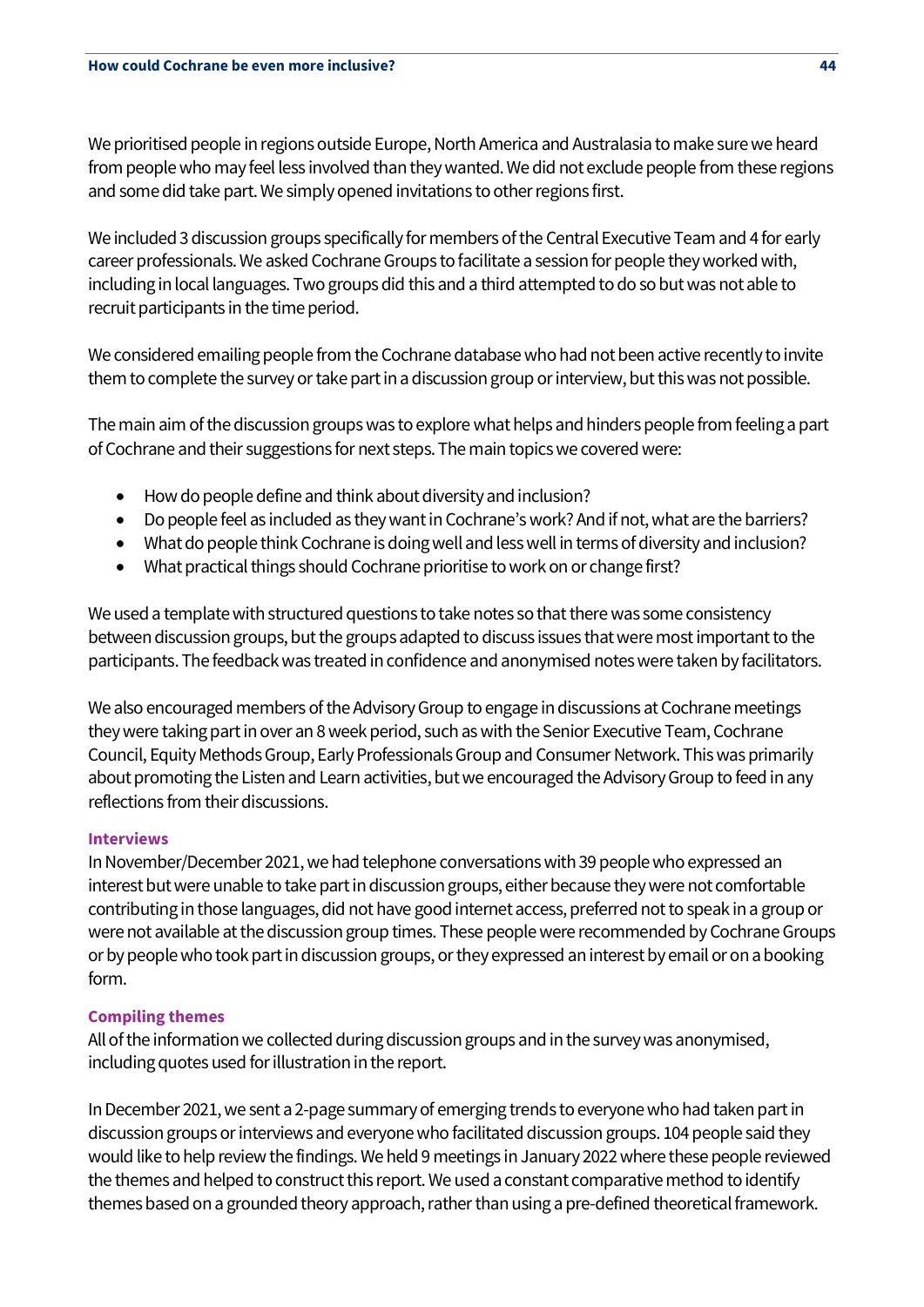# Appendix 2: Monitoring diversity

# **Monitoring diversity is essential to review our progress. This appendix contains people's suggestions about what Cochrane should monitor.**

People taking part in the Listen and Learn process felt that Cochrane should set diversity targets and monitor performance over time, as they felt that things that are measured are prioritised. They also said that as Cochrane is an evidence-based organisation, it is important to have data to inform decisions, though this should not be only a 'tick box exercise'.

The aim of this appendix is not to develop specific metrics, but to show the types of characteristics that were most important to community members and which may form part of a dashboard that the Governing Board and senior leadership could review and publish annually, as part of the annual report.

Participants suggested Cochrane could consider the following in tracking diversity:

- collecting information about the characteristics of people registering for Cochrane accounts (people using Cochrane evidence and contributing to Cochrane)
- setting targets for the proportion of leaders, paid staff and authors with specific characteristics
- setting organisational targets
- using a dashboard to report on progress across any priorities agreed as part of Cochrane's forthcoming Diversity and Inclusion Strategy

# **Characteristics of people with Cochrane accounts**

Cochrane asks people to provide some information when they register for Cochrane accounts, but this has not been consistent over time. It would be possible to update the characteristics that people are asked about routinely, and to invite everyone to update their account profiles.

In the survey, people gave 1482 suggestions about the personal characteristics that Cochrane could seek information about:

- Country / region (sometimes stated as ethnicity) (44% of people who made a suggestion)
- Age categories or stage of career (44%)
- Experience / expertise / education (31%)
- Professional role or work environment (30%)
- Gender (26%)
- Interests / topic areas / what they are interested in doing with Cochrane (20%)
- Languages spoken (15%)
- Disabilities or conditions if adaptations may be needed e.g. visual impairment (8%)
- Whether socially or financially less advantaged (8%)

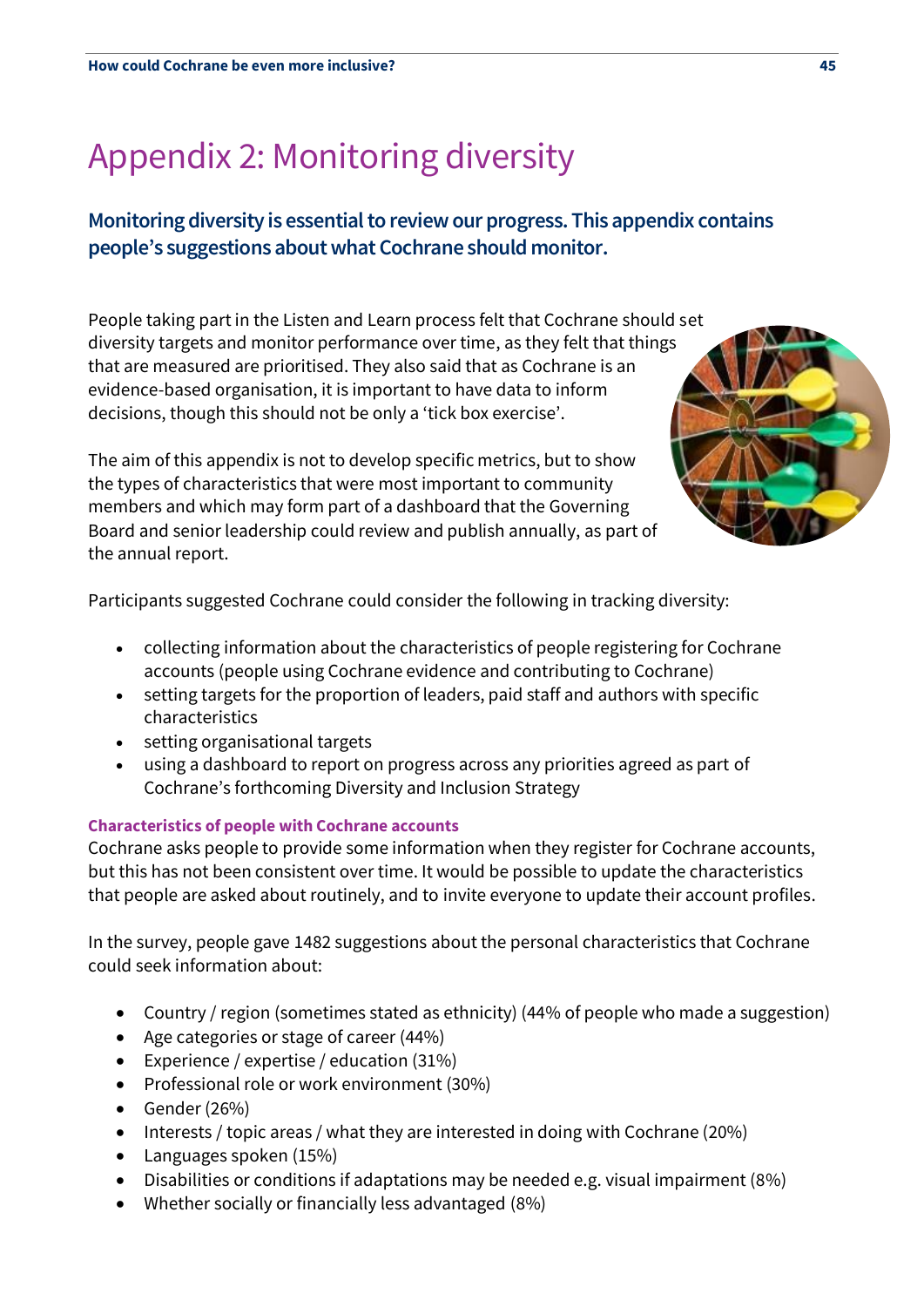A small proportion of people suggested other characteristics such as caregiver status (4%), religion/belief (4%), access to IT resources (3%) or sexual orientation (3%).

These suggestions were a mix of asking for information that may help Cochrane proactively approach people to participate (professional role, type of involvement desired) and characteristics to help monitor whether a broad range of people are maintaining membership (country, age, gender, languages and disabilities).

# **Characteristics of Cochrane leaders and staff**

In coproduction sessions, we discussed potential metrics related to the characteristics of senior leaders, paid staff and those with other Cochrane roles. An example would be to examine the proportion of people in different

roles who are women or non-binary gender, from low and middle income countries, with a main language other than English or early in their careers.

|                                    | % Low and<br>middle<br>income<br>countries | % Women,<br>non-binary or<br>self-described<br>gender | % Early career<br>professional<br>(potentially<br>defined by age) | % Main<br>language<br>other than<br><b>English</b> |
|------------------------------------|--------------------------------------------|-------------------------------------------------------|-------------------------------------------------------------------|----------------------------------------------------|
| Governing Body                     |                                            |                                                       |                                                                   |                                                    |
| Senior Management Team             |                                            |                                                       |                                                                   |                                                    |
| Paid members of Cochrane (in       |                                            |                                                       |                                                                   |                                                    |
| <b>Groups or Central Executive</b> |                                            |                                                       |                                                                   |                                                    |
| Team)                              |                                            |                                                       |                                                                   |                                                    |
| Members                            |                                            |                                                       |                                                                   |                                                    |
| <b>Authors</b>                     |                                            |                                                       |                                                                   |                                                    |
| First and last authors             |                                            |                                                       |                                                                   |                                                    |
| Reviews published with an          |                                            |                                                       |                                                                   |                                                    |
| author from target group           |                                            |                                                       |                                                                   |                                                    |
| Editors                            |                                            |                                                       |                                                                   |                                                    |

# **Examples of organisational targets**

At coproduction sessions, people also suggested organisational targets that could be monitored annually, including:

- % of total Cochrane funding allocated to low and middle income countries
- % of Cochrane (Review) Groups based in low and middle income countries
- Wage equity amongst paid members of staff, including gender comparisons
- % of paid staff and leadership who have taken part in diversity and inclusion training within the past 3 years

Coproducers also thought that it would be valuable to review the components of diversity set out in Box 1 of the main text of this report and develop indicators for those decided to be priorities for Cochrane.